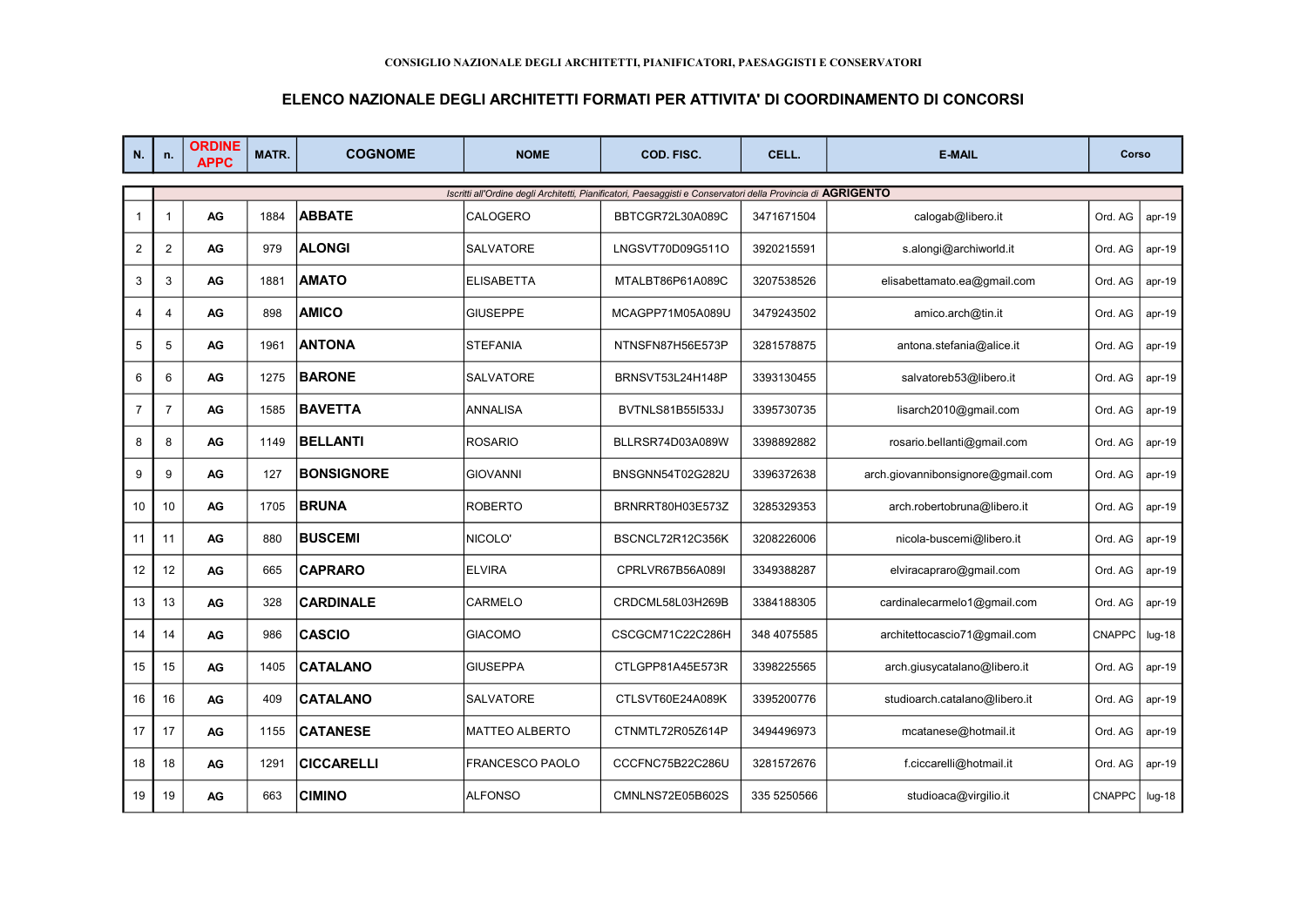| 20 | 20 | AG | 534  | <b>CORBO</b>       | <b>ROSA MARIA</b>       | CRBRMR65M65B602W | 3289472987  | rosamaria.corbo@tin.it          | Ord. AG | $apr-19$ |
|----|----|----|------|--------------------|-------------------------|------------------|-------------|---------------------------------|---------|----------|
| 21 | 21 | AG | 214  | <b>CRISCENZO</b>   | <b>FRANCESCO</b>        | CRSFNC57C21D514K | 3383246506  | francescocriscenzo@libero.it    | Ord. AG | apr-19   |
| 22 | 22 | AG | 1904 | <b>CRISCENZO</b>   | <b>STEFANO</b>          | CRSSFN90E06A089X | 3278639108  | stefanocriscenzo@gmail.com      | Ord. AG | $apr-19$ |
| 23 | 23 | AG | 1891 | <b>CURELLA</b>     | ANGELO                  | CRLNGL79B20E573V | 3287384820  | architetto.curella@libero.it    | Ord. AG | $apr-19$ |
| 24 | 24 | AG | 1027 | <b>DANILE</b>      | <b>FRANCESCO</b>        | DNLFNC72B06A089L | 3925028859  | danilfr@gmail.com               | Ord. AG | $apr-19$ |
| 25 | 25 | AG | 1504 | <b>DILIBERTO</b>   | <b>MARIA ANTONIETTA</b> | DLBMNT73E68I533Y | 3496963589  | archdiliberto@libero.it         | Ord. AG | $apr-19$ |
| 26 | 26 | AG | 902  | <b>DRAGO</b>       | <b>CARMELINA</b>        | DRGCML73D52C351R | 3337823372  | architettodrago73@gmail.com     | Ord. AG | $apr-19$ |
| 27 | 27 | AG | 1391 | <b>FALDETTA</b>    | CARMELO                 | FLDCML73M15B602F | 3929277486  | carmelofaldetta@studioalobar.it | Ord. AG | $apr-19$ |
| 28 | 28 | AG | 261  | <b>FERRARA</b>     | <b>MICHELE</b>          | FRRMHL56H13I533X | 334 9318990 | micheleferrara1956@gmail.com    | CNAPPC  | $Iug-18$ |
| 29 | 29 | AG | 519  | <b>FIACCABRINO</b> | PIETRO                  | FCCPTR64E08A089N | 3288426857  | pietrofiaccabrino@libero.it     | Ord. AG | $apr-19$ |
| 30 | 30 | AG | 1862 | <b>FLORIO</b>      | <b>VINCENZO</b>         | FLRVCN88H07G273B | 3804367591  | vincenzo.florio1988@libero.it   | Ord. AG | $apr-19$ |
| 31 | 31 | AG | 695  | <b>FONTANA</b>     | <b>DOMENICO</b>         | FNTDNC67S30A089D | 3490582449  | mimmofontana@yahoo.it           | Ord. AG | apr-19   |
| 32 | 32 | AG | 1546 | <b>GALLO</b>       | <b>MAURIZIO</b>         | GLLMRZ80T28A089D | 3282088199  | arch.mauriziogallo@gmail.com    | Ord. AG | $apr-19$ |
| 33 | 33 | AG | 1102 | <b>GAZZITANO</b>   | CALOGERO                | GZZCGR57M29A089G | 3357957318  | lillogazzitano@gmail.com        | Ord. AG | apr-19   |
| 34 | 34 | AG | 720  | <b>GIAMBRA</b>     | <b>RAFFAELLA</b>        | GMBRFL70E64A089J | 3382146943  | raffaella.giambra@tiscali.it    | Ord. AG | $apr-19$ |
| 35 | 35 | AG | 1360 | <b>GIARRAPUTO</b>  | <b>ANTONIO</b>          | GRRNTN79R15I533D | 3473304894  | arch.giarraputo@gmail.com       | Ord. AG | $apr-19$ |
| 36 | 36 | AG | 474  | <b>GIGLIA</b>      | ANGELA MARIA            | GGLNLM64P45A089T | 3483050854  | angelamgiglia@gmail.com         | Ord. AG | $apr-19$ |
| 37 | 37 | AG | 1022 | <b>GIGLIA</b>      | CALOGERO                | GGLCGR71E05D514V | 3388528212  | archcalogerogiglia@gmail.com    | Ord. AG | $apr-19$ |
| 38 | 38 | AG | 1086 | <b>GIGLIA</b>      | CALOGERO                | GGLCGR73L17A089B | 3280872613  | arch.lillogiglia@gmail.com      | Ord. AG | apr-19   |
| 39 | 39 | AG | 506  | <b>GRAFFEO</b>     | FRANCESCO               | GRFFNC62E23F126Z | 3389291309  | francescograffeo@alice.it       | Ord. AG | $apr-19$ |
| 40 | 40 | AG | 966  | <b>GRIMALDI</b>    | <b>GIUSEPPE</b>         | GRMGPP69L08A089V | 329 4492772 | arch.grimaldi@gmail.com         | CNAPPC  | $lug-18$ |
| 41 | 41 | AG | 1476 | <b>GUASTELLA</b>   | <b>SERGIO</b>           | GSTSRG78T03I356E | 3384593987  | seguaste@hotmail.it             | Ord. AG | $apr-19$ |
| 42 | 42 | AG | 1116 | <b>GUCCIARDO</b>   | <b>DANIELE</b>          | GCCDNL71R04A089R | 3383570259  | danguc@libero.it                | Ord. AG | $apr-19$ |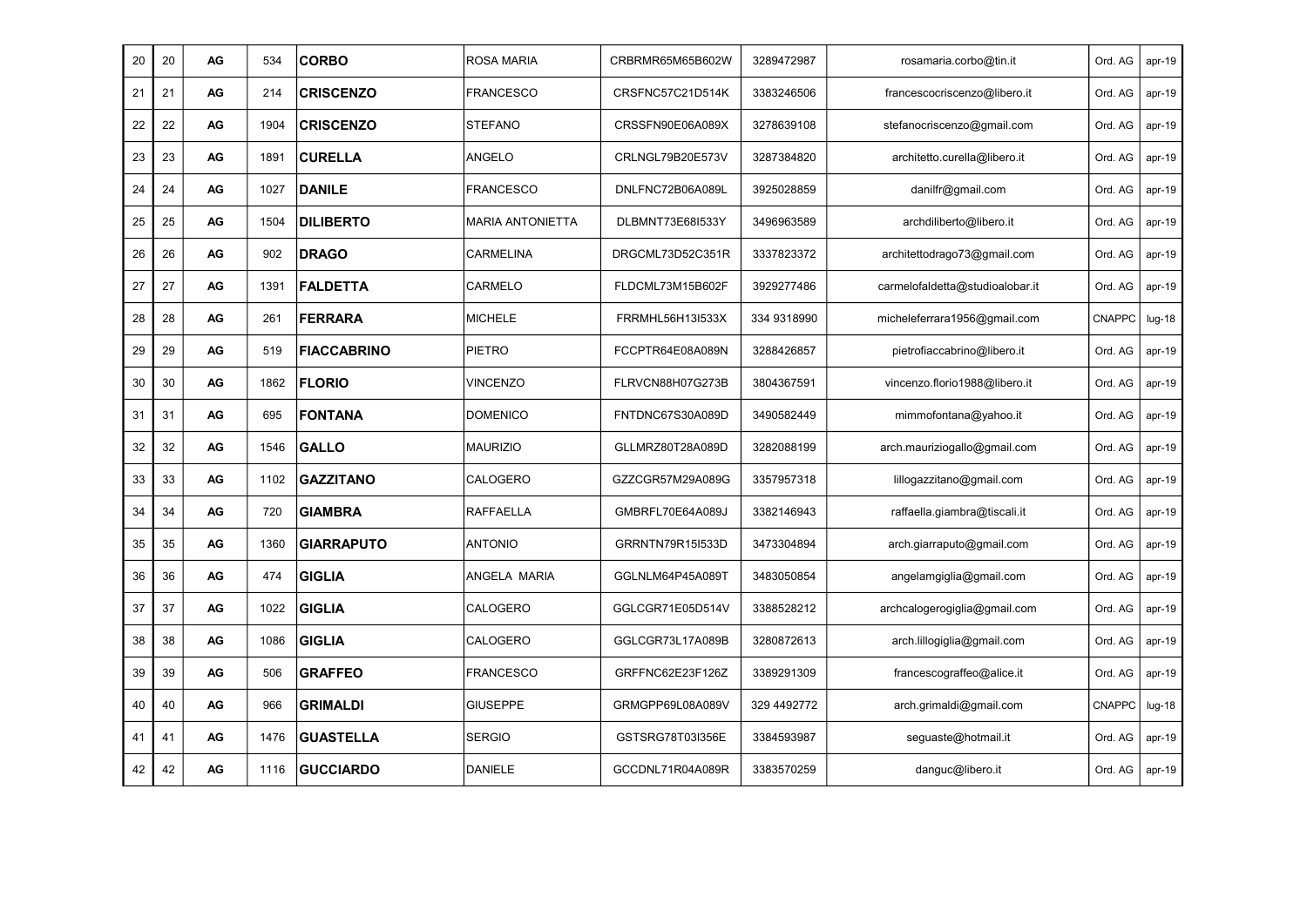| 43 | 43 | AG | 494   | <b>IACONO MANNO</b> | CARMELO           | CNMCML58P22H159B | 3393409873 | c iaconomanno@libero.it          | Ord. AG | $apr-19$ |
|----|----|----|-------|---------------------|-------------------|------------------|------------|----------------------------------|---------|----------|
| 44 | 44 | AG | 894   | <b>LALICATA</b>     | <b>GIUSEPPE</b>   | LLCGPP74B17B602A | 3288116326 | giulalicata@tiscali.it           | Ord. AG | $apr-19$ |
| 45 | 45 | AG | 1324  | <b>LAZZARO</b>      | <b>ALFONSO</b>    | LZZLNS80R18A089W | 3381955331 | alfonsolazzaro@libero.it         | Ord. AG | $apr-19$ |
| 46 | 46 | AG | 1216  | <b>LICATA</b>       | <b>MARIA RITA</b> | LCTMRT74S01A089S | 3293724118 | m.rita74@libero.it               | Ord. AG | $apr-19$ |
| 47 | 47 | AG | 1932  | <b>LO FARO</b>      | LUISA             | LFRLSU91M54A089O | 3293028326 | luisa.lofaro91@gmail.com         | Ord. AG | $apr-19$ |
| 48 | 48 | AG | 732   | <b>LOMBARDO</b>     | <b>RICCARDO</b>   | LMBRCR63M11D514O | 3801099084 | lomb.ricc@alice.it               | Ord. AG | $apr-19$ |
| 49 | 49 | AG | 461   | <b>MANGIARACINA</b> | <b>GIORGIO</b>    | MNGGRG61S06I224D | 3358281941 | giorgio-mangiaracina@libero.it   | Ord. AG | $apr-19$ |
| 50 | 50 | AG | 319   | <b>MARATTA</b>      | <b>EMANUELE</b>   | MRTMNL59L15C275D | 3387425475 | ema.99@tiscali.it                | Ord. AG | $apr-19$ |
| 51 | 51 | AG | 884   | <b>MARTINES</b>     | <b>SONIA</b>      | MRTSNO71S55B602O | 3288373971 | sonia.martines@alice.it          | Ord. AG | $apr-19$ |
| 52 | 52 | AG | .1629 | <b>MARTORANA</b>    | <b>MARIA</b>      | MRTMRA78B55G273H | 3389055055 | marmar15@libero.it               | Ord. AG | $apr-19$ |
| 53 | 53 | AG | 196   | <b>MAZZOTTA</b>     | <b>GIUSEPPE</b>   | MZZGPP54H19H269D | 3485585831 | giuseppe.mazzotta@awn.it         | Ord. AG | apr-19   |
| 54 | 54 | AG | 989   | <b>MESSINA</b>      | <b>RICCARDO</b>   | MSSRCR73S05G273B | 3487249860 | messina.riccardo@virgilio.it     | Ord. AG | $apr-19$ |
| 55 | 55 | AG | 500   | <b>MICCICHE'</b>    | <b>ALFONSO</b>    | MCCLNS64H22A089R | 3899030700 | architettomicciche@live.it       | Ord. AG | $apr-19$ |
| 56 | 56 | AG | 1831  | <b>MICCICHE'</b>    | PASQUALE          | MCCPQL86B13A089Q | 3286328470 | pasquale.micciche@gmail.com      | Ord. AG | $apr-19$ |
| 57 | 57 | AG | 607   | <b>MICCICHE'</b>    | <b>VINCENZO</b>   | MCCVCN61C13I185S | 3389204831 | v.micciche@awn.it                | Ord. AG | $apr-19$ |
| 58 | 58 | AG | 185   | <b>MONTELEONE</b>   | <b>GIUSEPPE</b>   | MNTGPP56D27I224I | 3397876449 | pinomonte56@gmail.com            | Ord. AG | $apr-19$ |
| 59 | 59 | AG | 184   | <b>MORREALE</b>     | PAOLO             | MRRPLA56L12I224L | 3334104061 | realeleone@tiscali.it            | Ord. AG | $apr-19$ |
| 60 | 60 | AG | 1214  | <b>MUGNAI</b>       | SALVATORE         | MGNSVT69B05I533D | 3392401073 | architettomugnai@gmail.com       | Ord. AG | $apr-19$ |
| 61 | 61 | AG | 1955  | <b>PALILLO</b>      | <b>DEBORA</b>     | PLLDBR92T60A089I | 3276915373 | palillodebora@gmail.com          | Ord. AG | $apr-19$ |
| 62 | 62 | AG | 925   | <b>PANTALENA</b>    | SERGIO A.         | PNTSGL64A26A089L | 3285469981 | sergio.pantalena@gmail.com       | Ord. AG | $apr-19$ |
| 63 | 63 | AG | 1074  | <b>PARISI</b>       | <b>GIUSEPPE</b>   | PRSGPP69L04B428U | 3738732780 | studioarchitettoparisi@gmail.com | Ord. AG | $apr-19$ |
| 64 | 64 | AG | 476   | PINELLI             | <b>ALFREDO</b>    | PNLLRD62B14F126N | 3392381286 | arch.pinelli@gmail.com           | Ord. AG | $apr-19$ |
| 65 | 65 | AG | 963   | <b>PINNISI</b>      | SALVATORE         | PNNSVT56A05B429T | 3201894520 | arch.pinnisi@alice.it            | Ord. AG | $apr-19$ |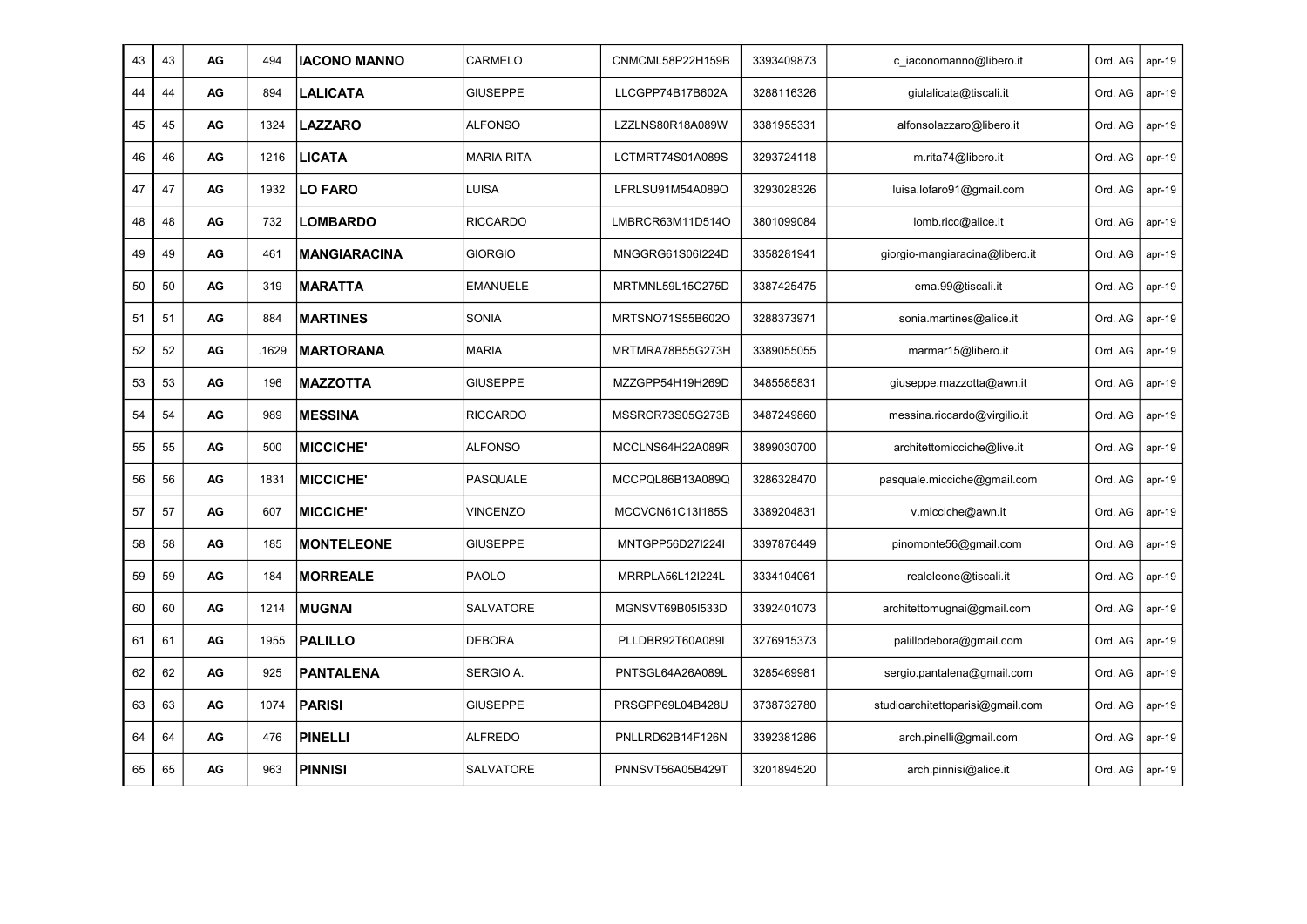| 66 | 66             | AG        | 1529 | <b>PIRANEO</b>          | <b>GIUSEPPE</b>    | PRNGPP79A23H269J                                                                                               | 3203242531  | giuseppe.piraneo@hotmail.it     | Ord. AG       | $apr-19$ |
|----|----------------|-----------|------|-------------------------|--------------------|----------------------------------------------------------------------------------------------------------------|-------------|---------------------------------|---------------|----------|
| 67 | 67             | AG        | 1569 | <b>PONTEI</b>           | <b>PIERA</b>       | PNTPRI76R61A089Y                                                                                               | 3400661387  | pierapontei@libero.it           | Ord. AG       | $apr-19$ |
| 68 | 68             | AG        | 1526 | <b>PROIETTO GALEANO</b> | <b>VINCENZO</b>    | PRTVCN80E23C342Y                                                                                               | 3206822314  | vincenzo.proietto@libero.it     | Ord. AG       | apr-19   |
| 69 | 69             | AG        | 245  | <b>RIZZO</b>            | RENATO P.          | RZZRTP60A11A089T                                                                                               | 3271223438  | archrizzorenato@libero.it       | Ord. AG       | $apr-19$ |
| 70 | 70             | AG        | 1008 | <b>ROMANO</b>           | <b>FRANCESCO</b>   | RMNFNC72D14H194Y                                                                                               | 339 8194331 | archiroom@tin.it                | CNAPPC        | $Iug-18$ |
| 71 | 71             | AG        | 1766 | <b>SALADINO</b>         | <b>FRANCESCO</b>   | SLDFNC82B28F206U                                                                                               | 3391040018  | f.saladino@libero.it            | Ord. AG       | apr-19   |
| 72 | 72             | AG        | 1383 | <b>SCIORTINO</b>        | FABIO              | SCRFBA79L13A089R                                                                                               | 3382351062  | architetto.sciortino@libero.it  | Ord. AG       | apr-19   |
| 73 | 73             | AG        | 918  | <b>SFERRAZZA PAPA</b>   | <b>GIUSEPPE</b>    | SFRGPP72T25H148X                                                                                               | 3315995845  | arch.sferrazzapapa@virgilio.it  | Ord. AG       | $apr-19$ |
| 74 | 74             | AG        | 117  | <b>SODANO</b>           | <b>OTTAVIO</b>     | SDNTTV55T01A089V                                                                                               | 3383306930  | o.sodano1@virgilio.it           | Ord. AG       | $apr-19$ |
| 75 | 75             | AG        | 1732 | <b>SPRIO</b>            | SALVATORE          | SPRSVT75T04Z112C                                                                                               | 3887518279  | salvatoresprio.arch@gmail.com   | Ord. AG       | $apr-19$ |
| 76 | 76             | AG        | 208  | <b>TARLATO CIPOLLA</b>  | <b>FRANCESCO</b>   | TRLFNC56R23E573Z                                                                                               | 368690003   | francesco.tarlatocipolla@tin.it | Ord. AG       | $apr-19$ |
| 77 | 77             | AG        | 699  | <b>TRAVERSA</b>         | LUIGI              | TRVLGU70B01A089E                                                                                               | 3283415011  | info.luigitraversa@gmail.com    | Ord. AG       | $apr-19$ |
| 78 | 78             | AG        | 666  | <b>TUTTOLOMONDO</b>     | <b>ALESSANDRO</b>  | TTTLSN67M26A089O                                                                                               | 3381434951  | alessandrot674@gmail.com        | Ord. AG       | $apr-19$ |
| 79 | 79             | AG        | 145  | <b>URSO</b>             | <b>DOMENICO</b>    | RSUDNC54T25A089N                                                                                               | 3476284766  | dom.urso@gmail.com              | Ord. AG       | $apr-19$ |
| 80 | 80             | AG        | 1818 | <b>VICARI</b>           | <b>FABRIZIO</b>    | <b>VCRFRZ88E04I356I</b>                                                                                        | 3400671686  | fabrizio4588@gmail.com          | Ord. AG       | apr-19   |
| 81 | 81             | AG        | 1899 | <b>VINTI</b>            | <b>SHEILA</b>      | VNTSHL87D45A089H                                                                                               | 3208492425  | archsheilavinti@gmail.com       | Ord. AG       | $apr-19$ |
| 82 | 82             | AG        | 194  | <b>VIOLANTE</b>         | LORENZO            | VLNLNZ54P01C356Q                                                                                               | 3397412522  | lorenzo.violante@libero.it      | Ord. AG       | $apr-19$ |
| 83 | 83             | AG        | 1900 | <b>VITELLO</b>          | <b>VINCENZO</b>    | VTLVCN87D14A089P                                                                                               | 3297248741  | arch.vincenzo.vitello@gmail.com | Ord. AG       | $apr-19$ |
| 84 | 84             | AG        | 1415 | <b>ZAMBUTO</b>          | <b>RAIMONDO</b>    | ZMBRND71H22G273M                                                                                               | 3203166142  | arch.zambuto@gmail.com          | Ord. AG       | $apr-19$ |
| 85 | 85             | AG        | 561  | <b>ZARBO</b>            | <b>MAURO</b>       | ZRBMRA67E16A089H                                                                                               | 3388705300  | mauro.zarbo@gmail.com           | Ord. AG       | $apr-19$ |
| 86 | 86             | AG        | 1169 | <b>ZINERCO</b>          | <b>GIOVANNI B.</b> | ZNRGNN74L02I533O                                                                                               | 3495740170  | zinercogi@libero.it             | Ord. AG       | $apr-19$ |
|    |                |           |      |                         |                    | Iscritti all'Ordine degli Architetti, Pianificatori, Paesaggisti e Conservatori della Provincia di ALESSANDRIA |             |                                 |               |          |
| 87 | $\mathbf{1}$   | <b>AL</b> | 977  | <b>CHIODI</b>           | STEFANO ANTONIO    | CHDSFN80L13A182D                                                                                               | 339 1923302 | stefano chiodi@hotmail.com      | CNAPPC        | $lug-18$ |
| 88 | $\overline{2}$ | <b>AL</b> | 753  | <b>FURIA</b>            | <b>FABRIZIO</b>    | FRUFRZ68P11L304I                                                                                               | 345 6069357 | 2018ff50@gmail.com              | <b>CNAPPC</b> | $Iug-18$ |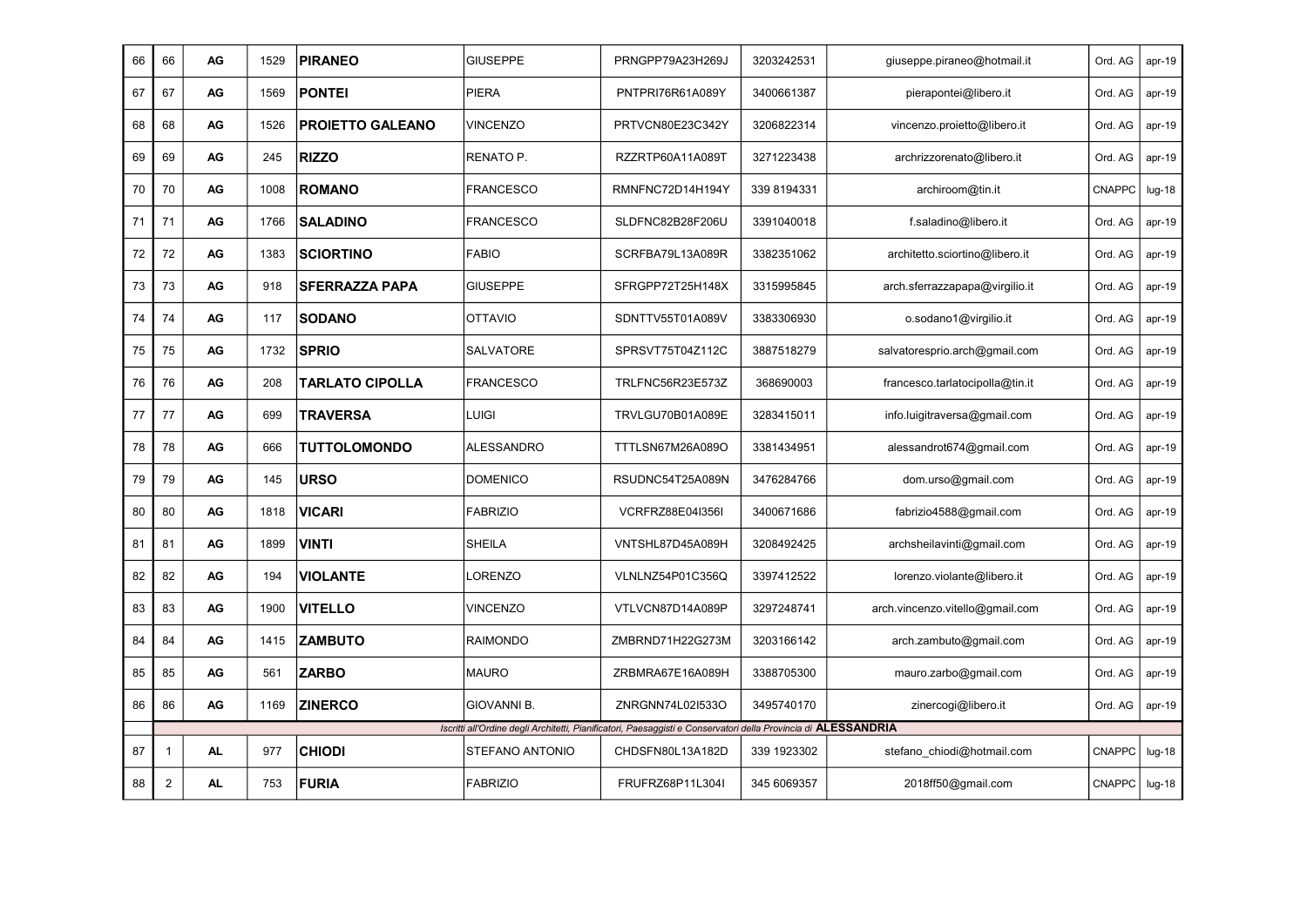| 89  | 3              | <b>AL</b> | 746  | <b>MERLO</b>            | <b>_ORENZO EMANUELE</b> | MRLLNZ71A01F965D                                                                                                 | 338 6241823 | lorenzoemanuele.merlo@agenziademanio.it | Ord. NA       | set-20   |
|-----|----------------|-----------|------|-------------------------|-------------------------|------------------------------------------------------------------------------------------------------------------|-------------|-----------------------------------------|---------------|----------|
| 90  | 4              | AL        | 826  | <b>TENTO</b>            | <b>FIORENZA</b>         | TNTFNZ71P69A182W                                                                                                 | 339 7444387 | fiorenza.tento@gmail.com                | <b>CNAPPC</b> | $lug-18$ |
|     |                |           |      |                         |                         | Iscritti all'Ordine degli Architetti, Pianificatori, Paesaggisti e Conservatori della Provincia di ANCONA        |             |                                         |               |          |
| 91  | 1              | AN        | 1040 | <b>BALDI</b>            | <b>BEATRICE</b>         | BLDBRC73L57A271J                                                                                                 | 335 6656583 | beatrice@architettobaldi.it             | Ord. AP       | $feb-19$ |
| 92  | $\overline{2}$ | AN        | 1021 | <b>CARAVAGGI VIVIAN</b> | VIVIANA                 | CRVVVN70B62A271M                                                                                                 | 349 4795237 | vcaravaggivivian@gmail.com              | <b>CNAPPC</b> | $Iug-18$ |
| 93  | 3              | AN        | 1439 | <b>LUCCHETTI</b>        | <b>MATTIA</b>           | LCCMTT90L26I608K                                                                                                 | 339 2587348 | mattialucchetti@gmail.com               | Ord. AP       | $feb-19$ |
| 94  | $\overline{4}$ | AN        | 871  | <b>MANUNTA</b>          | MARGHERITA              | <b>MNNMGH66S47I452K</b>                                                                                          | 338 6085599 | manuntatoni@gmail.com                   | Ord. AP       | $feb-19$ |
| 95  | 5              | ΑN        | 1022 | <b>MISCHIATTI</b>       | LUIGINA                 | MSCLGN66T46H501Y                                                                                                 | 338 6382329 | norina3@interfree.it                    | Ord. AP       | feb-19   |
| 96  | 6              | AN        | 1226 | <b>PIERONI</b>          | <b>FABIO</b>            | PRNFBA69P13C100F                                                                                                 | 347 1914005 | arch.pieroni@hotmail.it                 | Ord. AP       | feb-19   |
| 97  | $\overline{7}$ | AN        | 1251 | <b>SORRISI</b>          | <b>MARCO</b>            | SRRMRC75H20G157Z                                                                                                 | 329 1613781 | asstudio@hotmail.com                    | Ord. AP       | $feb-19$ |
| 98  | 8              | AN        | 1260 | <b>TARSI</b>            | <b>SAMUELE</b>          | TRSSML81R24F347G                                                                                                 | 339 1617495 | samuele.tarsi@gmail.com                 | Ord. AP       | $feb-19$ |
| 99  | 9              | AN        | 888  | <b>TECCO</b>            | <b>GIOVANNI</b>         | TCCGNN66D04G482V                                                                                                 | 348 0824457 | studio@spotarchitetti.it                | Ord. AP       | $feb-19$ |
|     |                |           |      |                         |                         | Iscritti all'Ordine degli Architetti, Pianificatori, Paesaggisti e Conservatori della Provincia di AOSTA         |             |                                         |               |          |
| 100 | $\mathbf{1}$   | AO        | 130  | <b>BONETTI</b>          | LUCIANO                 | BNTLCN62L25A326M                                                                                                 | 335 392353  | luciano@lbarchitetto.it                 | CNAPPC        | $Iug-18$ |
| 101 | $\overline{c}$ | AO        | 134  | <b>MARCHISIO</b>        | <b>ANDREA</b>           | MRCNDR62M17A326Y                                                                                                 | 347 7351735 | starcma@tin.it                          | <b>CNAPPC</b> | $lug-18$ |
| 102 | 3              | AO        | 222  | <b>TOGNI</b>            | <b>SERGIO</b>           | TGNSGR68M18A326T                                                                                                 | 347 8464123 | atelier.a.aosta@fastwebnet.it           | <b>CNAPPC</b> | $lug-18$ |
|     |                |           |      |                         |                         | Iscritti all'Ordine degli Architetti, Pianificatori, Paesaggisti e Conservatori della Provincia di ASCOLI PICENO |             |                                         |               |          |
| 103 | $\mathbf{1}$   | <b>AP</b> | 819  | <b>AMABILI</b>          | <b>PAOLA</b>            | MBLPLA80S55H769M                                                                                                 | 349 4977541 | paola.amabili@gmail.com                 | Ord. AP       | $feb-19$ |
| 104 | $\overline{2}$ | <b>AP</b> | 1072 | <b>ANGELUCCI</b>        | <b>DESIDERIO</b>        | NGLDDR85S01H769O                                                                                                 | 389 8335252 | desiderioangelucci@gmail.com            | Ord. AP       | $feb-19$ |
| 105 | 3              | <b>AP</b> | 833  | <b>BELOTTI</b>          | <b>SIMONE</b>           |                                                                                                                  |             |                                         | CNAPPC        | $Iug-18$ |
| 106 | $\overline{4}$ | АP        | 756  | <b>BERARDI</b>          | <b>SILVIA</b>           | BRRSLV73S42G482H                                                                                                 | 339 4885104 | berasilvia@gmail.com                    | Ord. AP       | $feb-19$ |
| 107 | 5              | <b>AP</b> | 972  | <b>BETTONI</b>          | <b>MARTINO</b>          | BTTMTN85C28H501M                                                                                                 | 327 1608736 | martino.bettoni@gmail.com               | Ord. AP       | feb-19   |
| 108 | 6              | <b>AP</b> | 631  | <b>CARBONI</b>          | <b>STEFANO</b>          | CRBSFN72C28D488U                                                                                                 | 328 4622571 | architettocarboni@libero.it             | Ord. AP       | $feb-19$ |
| 109 | $\overline{7}$ | <b>AP</b> | 135  | <b>CAUCCI</b>           | <b>ADELE GORETTA</b>    |                                                                                                                  |             |                                         | <b>CNAPPC</b> | $Iug-18$ |
| 110 | 8              | <b>AP</b> | 742  | <b>CIPOLLINI</b>        | CLAUDIO                 | CPLCLD79H28A462N                                                                                                 | 338 6942675 | claudio.cipollini@agenziademanio.it     | Ord. NA       | set-20   |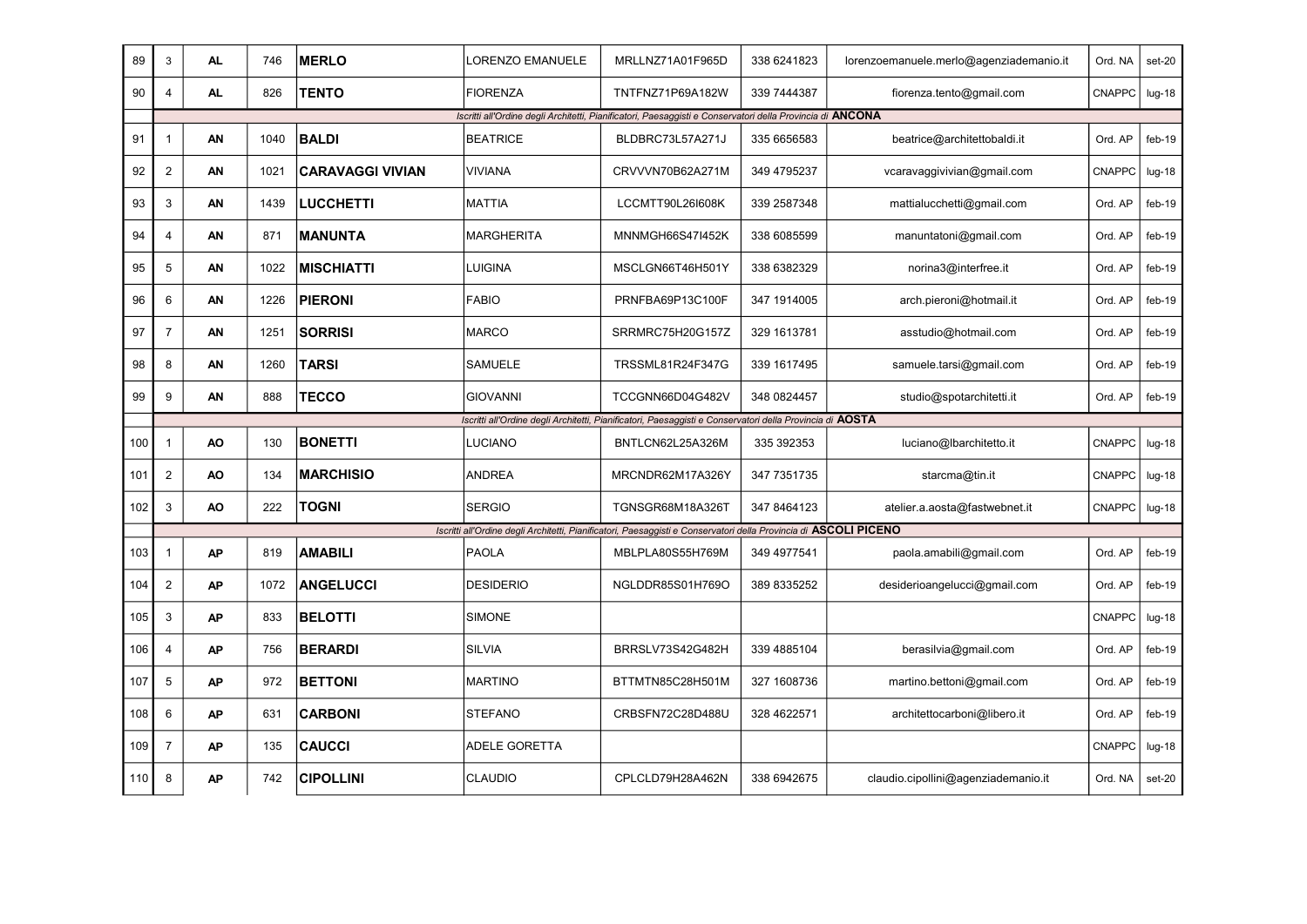| 111 | 9  | <b>AP</b> | 406  | <b>CORNETTONE</b> | <b>FAUSTO</b>     | CRNFST60T01E955U | 347 1502036  | arch.cornettone@gmail.com        | Ord, AP | feb-19   |
|-----|----|-----------|------|-------------------|-------------------|------------------|--------------|----------------------------------|---------|----------|
| 112 | 10 | AP        | 734  | <b>CORRADETTI</b> | <b>ALESSANDRO</b> | CRRLSN77T15A462I | 392 1757205  | alessandro corradetti@hotmail.it | Ord. AP | $feb-19$ |
| 113 | 11 | AP        | 539  | <b>D'ADDAZIO</b>  | <b>DONATELLA</b>  | DDDDTL67A58H769N | 349 1404730  | arch.dda@gmail.com               | Ord. AP | $feb-19$ |
| 114 | 12 | <b>AP</b> | 1029 | <b>DE SANTIS</b>  | <b>VINCENZO</b>   | DSNVCN85R31L103H | 329 4060143  | arch.vincenzo.desantis@gmail.com | Ord. AP | $feb-19$ |
| 115 | 13 | AP        | 985  | <b>DI GIACOMO</b> | <b>ALESSANDRO</b> | DGCLSN84P13A462E | 388 7562727  | alessandrodigiacomo84@gmail.com  | Ord. AP | $feb-19$ |
| 116 | 14 | <b>AP</b> | 242  | <b>DI LORETO</b>  | <b>DIANA</b>      | DLRDNI60R69A462X | 334 1834 353 | dianadiloreto@alice.it           | Ord. AP | $feb-19$ |
| 117 | 15 | AP        | 381  | <b>DI PAOLO</b>   | <b>DONATELLA</b>  | DPLDTL64D67H769Y | 335 6111722  | donatelladp@libero.it            | Ord. AP | $feb-19$ |
| 118 | 16 | <b>AP</b> | 376  | <b>GALANTI</b>    | <b>UGO</b>        | GLNGUO67E27A462W | 320 4395391  | u.galanti@gmail.com              | Ord. AP | $feb-19$ |
| 119 | 17 | <b>AP</b> | 1116 | <b>GANDELLI</b>   | <b>ANDREA</b>     | GNDNDR90P10A462O | 333 7607331  | arch.andreagandelli@gmail.com    | Ord. AP | $feb-19$ |
| 120 | 18 | <b>AP</b> | 583  | <b>GERMANI</b>    | <b>MONIA</b>      | GRMMNO73B44A252O | 347 1067955  | m.germani1973@gmail.com          | Ord. AP | $feb-19$ |
| 121 | 19 | AP        | 960  | <b>GIULIONI</b>   | <b>GRETA</b>      | GLNGRT79R68E388U | 328 0384123  | greta.giulioni@gmail.com         | Ord. AP | $feb-19$ |
| 122 | 20 | <b>AP</b> | 910  | <b>MARCELLI</b>   | <b>DORIA</b>      | MRCDRO80A71H769N | 347 5843967  | t4t4@libero.it                   | Ord, AP | $feb-19$ |
| 123 | 21 | <b>AP</b> | 160  | <b>MAZZOCCHI</b>  | <b>EMANUELA</b>   | MZZMNL54T69H769K | 347 3354531  | carincola@libero.it              | Ord. AP | $feb-19$ |
| 124 | 22 | <b>AP</b> | 1103 | <b>MICHETTI</b>   | <b>MARY</b>       | MCHMRY91L55A462P | 334 8939445  | mary.michetti@gmail.com          | Ord. AP | $feb-19$ |
| 125 | 23 | <b>AP</b> | 1073 | <b>MOZZONI</b>    | LUDOVICA          | MZZLVC84M45F870X | 328 2514221  | info@ludovicamozzoni.it          | Ord. AP | $feb-19$ |
| 126 | 24 | <b>AP</b> | 144  | <b>NANNI</b>      | <b>DARIO</b>      | NNNDRA55T19A437R | 349 8761126  | d.nanni@archiworld.it            | Ord. AP | $feb-19$ |
| 127 | 25 | AP        | 921  | <b>NERONI</b>     | <b>ANNA MARIA</b> | NRNNMR62E50A462B | 735 592764   | anna.maria.neroni@nastudio.it    | Ord. AP | $feb-19$ |
| 128 | 26 | AP        | 827  | <b>NOVELLI</b>    | <b>BERNARDINO</b> | NVLBNR78B03H769K | 333 9522307  | bn.novelli@yahoo.it              | Ord. AP | $feb-19$ |
| 129 | 27 | <b>AP</b> | 844  | PACI              | <b>DONATELLA</b>  | PCADTL69T67A462L | 333 1465414  | donatella.paci27@libero.it       | Ord. AP | $feb-19$ |
| 130 | 28 | AP        | 680  | <b>PALANCA</b>    | <b>STEFANIA</b>   | PLNSFN79M60H769Y | 339 3307423  | stefania.palanca@libero.it       | Ord. AP | $feb-19$ |
| 131 | 29 | <b>AP</b> | 309  | <b>PEZZUOLI</b>   | <b>GINEVRA</b>    | PZZGVR62H68H769M | 348 4935365  | ginevra.pezzuoli@alice.it        | Ord. AP | feb-19   |
| 132 | 30 | AP        | 179  | <b>PIERCECCHI</b> | <b>ALBERTO</b>    | PRCLRT59B02A462G | 338 4961063  | alpier.arch@gmail.com            | Ord. AP | $feb-19$ |
| 133 | 31 | <b>AP</b> | 58   | <b>PIUNTI</b>     | <b>GIORGIO</b>    | PNTGRG50S26H769N | 348 4204744  | giopiu@libero.it                 | Ord. AP | $feb-19$ |
|     |    |           |      |                   |                   |                  |              |                                  |         |          |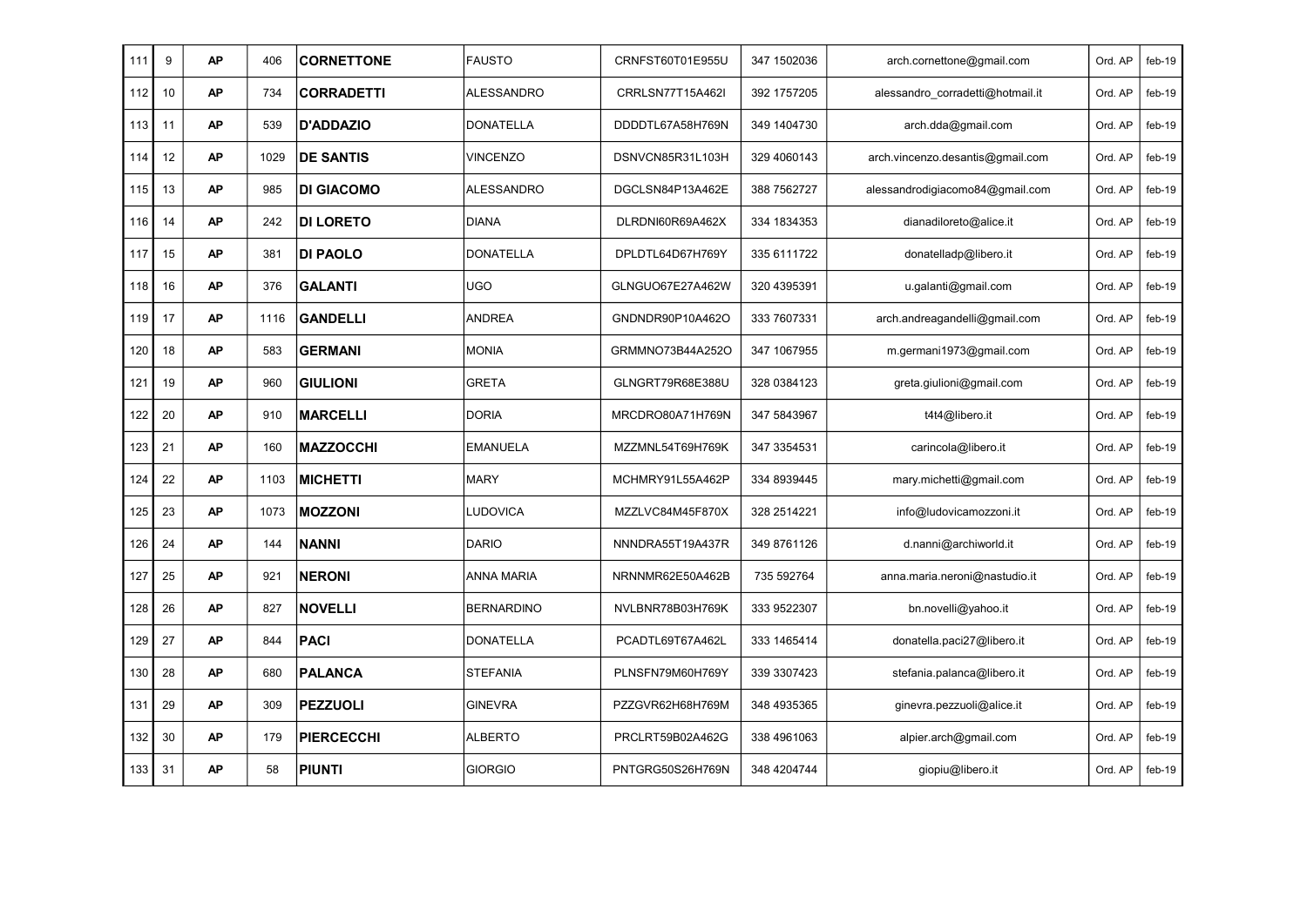| 134 | 32                      | <b>AP</b> | 25   | <b>SALADINI</b>   | <b>CARLO MARIA</b> |                                                                                                             |             |                                       | <b>CNAPPC</b> | $lug-18$ |
|-----|-------------------------|-----------|------|-------------------|--------------------|-------------------------------------------------------------------------------------------------------------|-------------|---------------------------------------|---------------|----------|
| 135 | 33                      | <b>AP</b> | 221  | <b>SPINOZZI</b>   | LUCIANO            | SPNLCN58S26H769V                                                                                            | 393 9139932 | luciano.spinozzi@gmail.com            | Ord. AP       | $feb-19$ |
| 136 | 34                      | <b>AP</b> | 372  | <b>VESPASIANI</b> | <b>SILVIA</b>      | VSPSLV67L46H769O                                                                                            | 320 0425519 | silviavespasiani@gmail.com            | Ord. LI       | giu-20   |
| 137 | 35                      | <b>AP</b> | 142  | <b>VIVIANI</b>    | <b>FABIO</b>       |                                                                                                             |             |                                       | <b>CNAPPC</b> | $lug-18$ |
|     |                         |           |      |                   |                    | Iscritti all'Ordine degli Architetti, Pianificatori, Paesaggisti e Conservatori della Provincia di L'AQUILA |             |                                       |               |          |
| 138 | $\mathbf{1}$            | AQ        | 825  | <b>ARQUILLA</b>   | <b>FABIO</b>       | RQLFBA67L13H166R                                                                                            | 338 8526327 | fabio.arquilla@gmail.com              | CNAPPC        | $Iug-18$ |
| 139 | $\overline{2}$          | AQ        | 838  | <b>BAGLIONE</b>   | VALERIA            | BGLVLR83D55A345T                                                                                            | 347 3201740 | valeriabaglione@gmail.com             | Ord. LI       | giu-20   |
| 140 | 3                       | AQ        | 745  | <b>COMPAGNO</b>   | <b>CLAUDIA</b>     | CMPCLD86A52L025O                                                                                            | 338 8896961 | claudia.comp@tin.it                   | <b>CNAPPC</b> | $lug-18$ |
| 141 | $\overline{4}$          | AQ        | 758  | <b>LORENZETTI</b> | <b>FABRIZIO</b>    | LRNFRZ82A30A345Z                                                                                            | 328 0579889 | lorenzetti82@gmail.com                | Ord. LI       | giu-20   |
| 142 | 5                       | AQ        | 508  | <b>TARQUINI</b>   | <b>VINCENZO</b>    | TRQVCN70H22A515O                                                                                            | 349 7626486 | arch.vincenzotarquini@gmail.com       | CNAPPC        | $Iug-18$ |
|     |                         |           |      |                   |                    | Iscritti all'Ordine degli Architetti, Pianificatori, Paesaggisti e Conservatori della Provincia di AREZZO   |             |                                       |               |          |
| 143 | $\mathbf{1}$            | <b>AR</b> | 923  | <b>BURZI</b>      | <b>ILARIA</b>      | BRZLRI79H65F656N                                                                                            | 340 6707637 | ilaria burzi@hotmail.it               | Ord. FI       | nov-19   |
| 144 | $\overline{2}$          | AR        | 825  | <b>CARDO</b>      | LIDIA              | CRDLDI68H69H901U                                                                                            | 380 7378222 | clidia.l@libero.it                    | Ord. FI       | nov-19   |
| 145 | 3                       | <b>AR</b> | 148  | <b>GIORGESCHI</b> | <b>ANTONELLA</b>   | GRGNNL55H58A390L                                                                                            | 339 5960708 | antonellagiorgeschi@virgilio.it       | <b>CNAPPC</b> | $Iug-18$ |
| 146 | $\overline{\mathbf{4}}$ | AR        | 685  | <b>MARCELLINI</b> | <b>ELISABETTA</b>  | MRCLBT74S45D077S                                                                                            | 347 1973125 | elisabettamarcellini@alice.it         | CNAPPC        | $lug-18$ |
|     |                         |           |      |                   |                    | Iscritti all'Ordine degli Architetti, Pianificatori, Paesaggisti e Conservatori della Provincia di AVELLINO |             |                                       |               |          |
| 147 | $\mathbf{1}$            | AV        | 107  | <b>CASTELLANO</b> | <b>ROSALIA</b>     | CSTRSL54S50I281D                                                                                            | 339 5687691 | arch.rosaliacastellano@hotmail.it     | CNAPPC        | $Iug-18$ |
| 148 | $\overline{2}$          | AV        | 729  | <b>TOMEO</b>      | <b>CARMINE</b>     | TMOCMN66P21F506Z                                                                                            | 338 4713156 | tomeoc.arch@virgilio.it               | CNAPPC        | $Iug-18$ |
|     |                         |           |      |                   |                    | Iscritti all'Ordine degli Architetti, Pianificatori, Paesaggisti e Conservatori della Provincia di BARI     |             |                                       |               |          |
| 149 | $\overline{1}$          | BA        | 3124 | <b>CALDERONI</b>  | <b>DONATO</b>      | CLDDNT77T22A225                                                                                             | 366 2809932 | donato.calderoni@agenziademanio.it    | CNAPPC        | $Iug-18$ |
| 150 | $\overline{2}$          | BA        | 518  | <b>FIUME</b>      | <b>ANDREA</b>      | FMINDR52H09F376M                                                                                            | 336 824459  | a.fiume2013@gmail.com                 | Ord. LI       | giu-20   |
| 151 | 3                       | BA        | 3347 | <b>GUGLIELMI</b>  | VALENTINA          | GGLVNT86P41H096                                                                                             | 328 4715671 | valentina.guglielmi@agenziademanio.it | CNAPPC        | $lug-18$ |
| 152 | 4                       | BA        | A431 | <b>LA MONACA</b>  | <b>MARIANO</b>     | LMNMRN53H22F839B                                                                                            | 330 455622  | info@architettolamonaca.it            | Ord. NA       | set-20   |
| 153 | 5                       | BA        | 3516 | <b>LOIUDICE</b>   | <b>GIUSEPPE</b>    | LDCGPP87B04A225N                                                                                            | 338 2009052 | gius.loiudice@gmail.com               | Ord. NA       | set-20   |
| 154 | 6                       | BA        | 3710 | <b>PACIOLLA</b>   | <b>CINZIA</b>      | PCLCNZ91S53A048W                                                                                            | 333 8417165 | paciollacinzia@gmail.com              | Ord. LI       | giu-20   |
| 155 | $\overline{7}$          | BA        | 3520 | <b>PACIOLLA</b>   | <b>SONIA</b>       | PCLSNO90S42A662Z                                                                                            | 340 7793332 | paciollasonia@gmail.com               | Ord. LI       | giu-20   |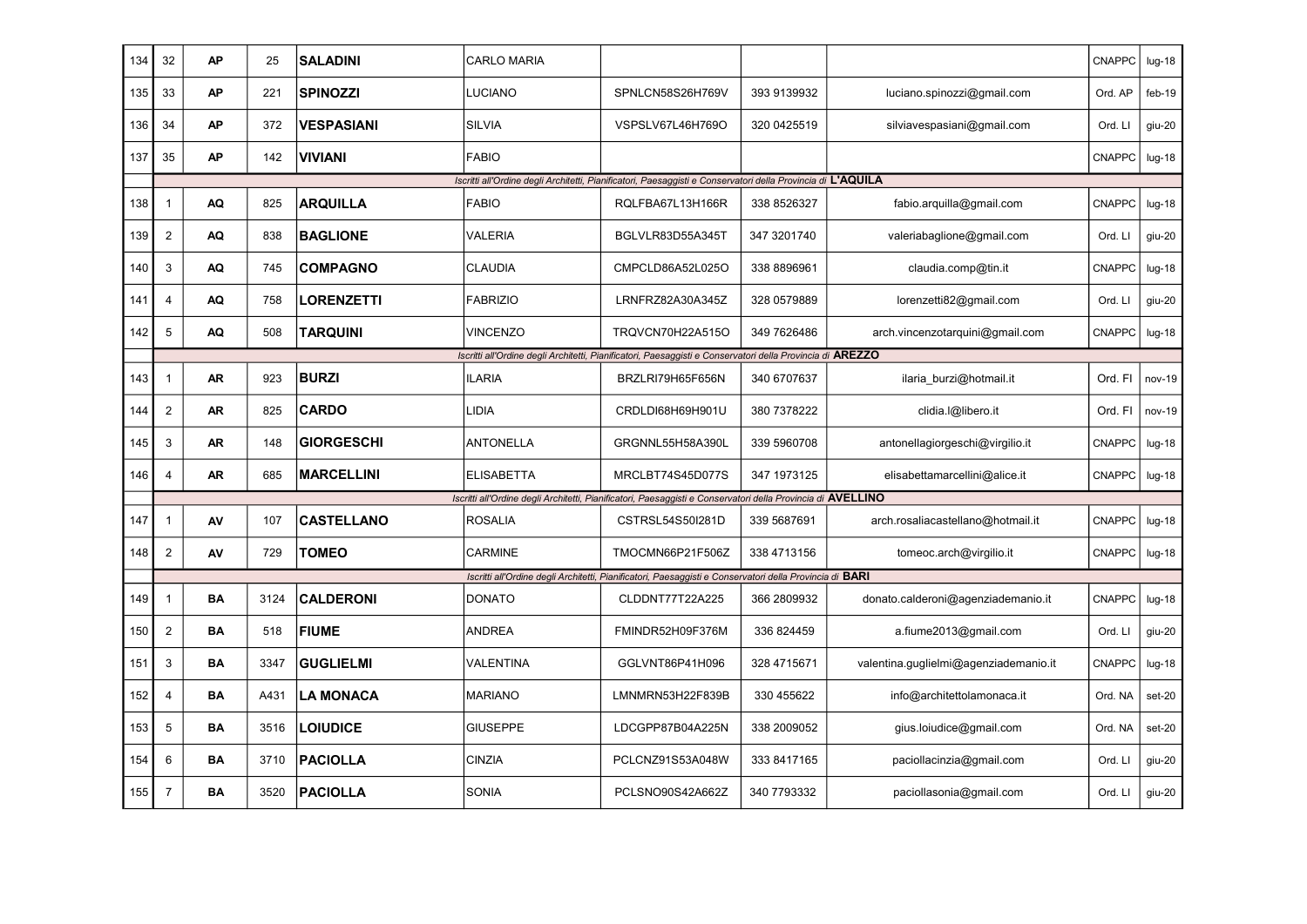| 156 | 8                       | <b>BA</b> | 2936 | <b>SKOFF</b>       | <b>GIORGIO</b>        | SKFGRG59E03F205M                                                                                             | 330 400920   | g.skoff@alice.it                    | CNAPPC        | $lug-18$ |
|-----|-------------------------|-----------|------|--------------------|-----------------------|--------------------------------------------------------------------------------------------------------------|--------------|-------------------------------------|---------------|----------|
|     |                         |           |      |                    |                       | Iscritti all'Ordine degli Architetti, Pianificatori, Paesaggisti e Conservatori della Provincia di BERGAMO   |              |                                     |               |          |
| 157 | $\mathbf{1}$            | BG        | 1372 | <b>BOCCALARI</b>   | <b>ALESSANDRA</b>     | BCCLSN68L54F205D                                                                                             | 320 7678241  | alessandra@facchinetti-partners.com | <b>CNAPPC</b> | $lug-18$ |
| 158 | $\overline{2}$          | BG        | 3100 | <b>DI BELLA</b>    | <b>MICHELE ANGELO</b> | DBLMHL71D26Z112V                                                                                             | 335 1974824  | michele.dibella@agenziademanio.it   | Ord. NA       | $set-20$ |
| 159 | 3                       | BG        | 1432 | <b>GRITTI</b>      | <b>GIANPAOLO</b>      | GRTGPL70L30A794W                                                                                             | 347 4624854  | gritti@grittiarchitetti.it          | <b>CNAPPC</b> | $lug-18$ |
| 160 | $\overline{4}$          | ВG        | 1972 | <b>INVERNIZZI</b>  | <b>RICCARDO</b>       | NVRRCR68M08A794B                                                                                             | 347 4879807  | invernizziarchitetto@gmail.com      | <b>CNAPPC</b> | $lug-18$ |
| 161 | 5                       | ВG        | 2577 | VISINI             | ANJA                  | VSNNJA81T61L388L                                                                                             | 349 1985728  | anja.visini@gmail.com               | Ord. VA       | giu-19   |
|     |                         |           |      |                    |                       | Iscritti all'Ordine degli Architetti, Pianificatori, Paesaggisti e Conservatori della Provincia di BIELLA    |              |                                     |               |          |
| 162 | $\overline{1}$          | BI        | 128  | <b>CERIA</b>       | <b>CORRADO</b>        | CRECRD65L17E715R                                                                                             | 335 8234181  | cga.arc@libero.it                   | <b>CNAPPC</b> | $Iug-18$ |
| 163 | $\overline{2}$          | BI        | 300  | <b>ZORIO</b>       | <b>ANDREA</b>         | ZRONDR74B22A859F                                                                                             | 335 6313704  | andrea@zorioarchitetti.it           | <b>CNAPPC</b> | $lug-18$ |
|     |                         |           |      |                    |                       | Iscritti all'Ordine degli Architetti, Pianificatori, Paesaggisti e Conservatori della Provincia di BELLUNO   |              |                                     |               |          |
| 164 | $\mathbf 1$             | <b>BL</b> | 141  | <b>DA FRE'</b>     | ANGELO                | DFRNGL60P25A757B                                                                                             | 333 8577678  | dafreangelo.arch@libero.it          | CNAPPC        | $Iug-18$ |
| 165 | $\overline{c}$          | <b>BL</b> | 185  | <b>DE BATTISTA</b> | <b>FABIOLA</b>        | DBTFBL61D42A757F                                                                                             | 393 9779887  | studiodebattistafabi@alice.it       | <b>CNAPPC</b> | $lug-18$ |
|     |                         |           |      |                    |                       | Iscritti all'Ordine degli Architetti, Pianificatori, Paesaggisti e Conservatori della Provincia di BENEVENTO |              |                                     |               |          |
| 166 | $\mathbf{1}$            | BN        | 585  | <b>COVINO</b>      | <b>FRANCESCO</b>      | CVNFNC68C22A783K                                                                                             | 335 6006216  | arch.covino@virgilio.it             | CNAPPC        | $Iug-18$ |
| 167 | $\overline{2}$          | BN        | 699  | <b>SOLLA</b>       | <b>VIVIANA</b>        | SLLVVN75L51A783E                                                                                             | 338 9818551  | vivianasolla@libero.it              | <b>CNAPPC</b> | $Iug-18$ |
| 168 | 3                       | BN        | 274  | <b>STALLONE</b>    | <b>ROBERTO</b>        | STLRRT62T14L447F                                                                                             | 338 8882623  | arch.stallone@gmail.com             | <b>CNAPPC</b> | $Iug-18$ |
|     |                         |           |      |                    |                       | Iscritti all'Ordine degli Architetti, Pianificatori, Paesaggisti e Conservatori della Provincia di BOLOGNA   |              |                                     |               |          |
| 169 | $\overline{1}$          | <b>BO</b> | 2965 | <b>ABATANGELO</b>  | <b>MARGHERITA</b>     | BTNMGH70E70L418R                                                                                             | 339 7023253  | marghe.aba@gmail.com                | Ord. BO       | mar-18   |
| 170 | $\overline{2}$          | <b>BO</b> | 3231 | <b>BIANCO</b>      | <b>PAOLA</b>          | BNCPLA69B61G224L                                                                                             | 380 4101515  | pa bianco@alice.it                  | Ord. BO       | $mar-18$ |
| 171 | 3                       | BO        | 1751 | <b>BOLOGNESI</b>   | <b>BRUNO</b>          | BLGBRN51C11A665Y                                                                                             | 335 1436010  | rosso 51@libero.it                  | Ord. BO       | $mar-18$ |
| 172 | $\overline{\mathbf{4}}$ | <b>BO</b> | 3655 | <b>CEVENINI</b>    | <b>ROBERTO</b>        | CVNRRT82T02A944I                                                                                             | 392 3886217  | info@robertocevenini.it             | Ord. BO       | $mar-18$ |
| 173 | 5                       | BO        | 4016 | <b>COSMI</b>       | VALENTINA             | CSMVNT80C51C964M                                                                                             | 333 26 20601 | cosmi@territorioemercati.it         | Ord. BO       | $mar-18$ |
| 174 | 6                       | <b>BO</b> | 3547 | <b>ESPOSITO</b>    | <b>IRENE</b>          | SPSRNI81M54G467S                                                                                             | 328 7421242  | arch.espositoirene@gmail.com        | Ord. BO       | $mar-18$ |
| 175 | $\overline{7}$          | BO        | 1159 | <b>GENTILI</b>     | <b>ANTONIO</b>        | GNTNTN53R09A944F                                                                                             | 348 5728446  | arkimago@gmail.com                  | Ord. BO       | $mar-18$ |
| 176 | 8                       | BO        | 2558 | <b>GIANNELLI</b>   | <b>PIERGIORGIO</b>    | GNNPGR59E15H501E                                                                                             | 331 5251887  | info@pggiannelli.com                | <b>CNAPPC</b> | $lug-18$ |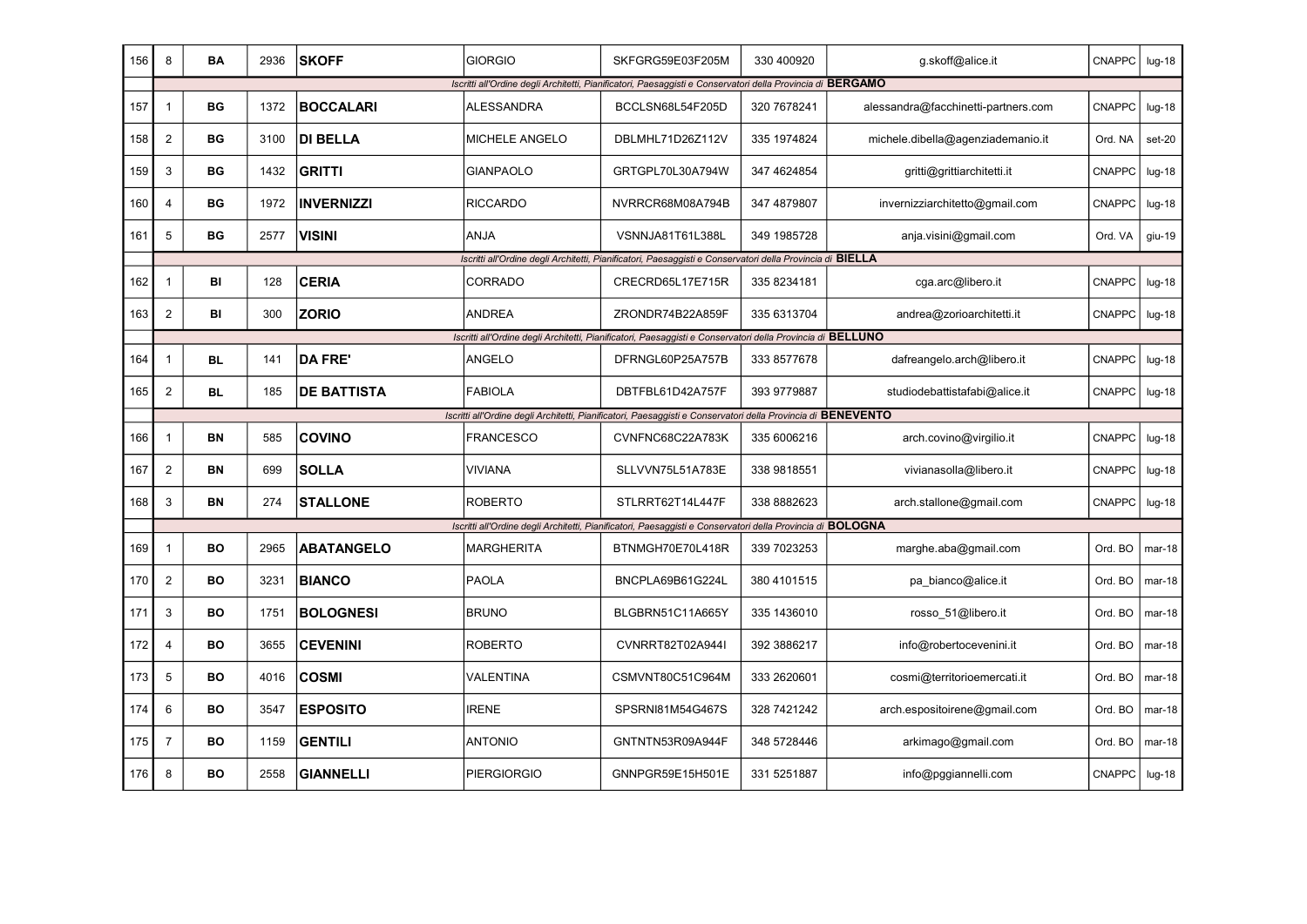| 177 | 9                       | BO        | 3027 | <b>GIANNINI</b>    | DANIELA               | GNNDNL70B66F839M                                                                                                         | 335 5459297 | gianninipaone@libero.it                   | Ord. BO       | $mar-18$ |
|-----|-------------------------|-----------|------|--------------------|-----------------------|--------------------------------------------------------------------------------------------------------------------------|-------------|-------------------------------------------|---------------|----------|
| 178 | 10                      | <b>BO</b> | 2949 | <b>GIROTTI</b>     | DAVIDE                | GRTDVD69D12A944D                                                                                                         | 347 5780419 | davidegirotti@libero.it                   | Ord. BO       | $mar-18$ |
| 179 | 11                      | <b>BO</b> | 2972 | <b>LANZARINI</b>   | <b>FRANCESCA</b>      | LNZFNC69R44D704L                                                                                                         | 366 4003999 | flanzarini@mac.com                        | Ord. BO       | $mar-18$ |
| 180 | 12                      | <b>BO</b> | 4171 | LEGNANI            | <b>FEDERICA</b>       | LGNFRC65L52A944J                                                                                                         | 348 4453073 | fedleg@fastwebnet.it                      | Ord. BO       | $mar-18$ |
| 181 | 13                      | BO        | 3372 | <b>LEONI</b>       | <b>ALBERTO</b>        | LNELRT76D01E730P                                                                                                         | 338 5294135 | alberto leoni@libero.it                   | Ord. BO       | $mar-18$ |
| 182 | 14                      | BO        | 2428 | <b>MASINARA</b>    | <b>MARCO</b>          | MSNMRC54C15L762X                                                                                                         | 339 5945932 | masinaramarco@libero.it                   | Ord. BO       | $mar-18$ |
| 183 | 15                      | <b>BO</b> | 2744 | <b>MIRANDOLA</b>   | STEFANIA              | MRNSFN68A68E289E                                                                                                         | 333 6034039 | stefania.mirandola@gmail.com              | Ord. BO       | $mar-18$ |
| 184 | 16                      | <b>BO</b> | 3164 | <b>SITA</b>        | <b>MARCO</b>          | STIMRC76C20A944H                                                                                                         | 335 8791032 | arch.marcosita@gmail.com                  | Ord. BO       | $mar-18$ |
| 185 | 17                      | <b>BO</b> | 2919 | <b>SOZZI</b>       | <b>ROMOLO</b>         | SZZRML57L11G276I                                                                                                         | 335 8159275 | romsoz11@gmail.com                        | Ord. BO       | $mar-18$ |
| 186 | 18                      | BO        | 3643 | <b>TREVISAN</b>    | <b>PAOLA</b>          | TRVPLA61A66G224Q                                                                                                         | 346 7318130 | pola.tre@virgilio.it                      | Ord. BO       | $mar-18$ |
|     |                         |           |      |                    |                       | Iscritti all'Ordine degli Architetti, Pianificatori, Paesaggisti e Conservatori della Provincia di BRINDISI              |             |                                           |               |          |
| 187 | $\overline{1}$          | <b>BR</b> | 380  | <b>CARLUCCIO</b>   | <b>ROBERTO</b>        |                                                                                                                          |             |                                           | CNAPPC        | $Iug-18$ |
| 188 | $\overline{2}$          | <b>BR</b> | 607  | <b>CARUCCI</b>     | <b>ROSSELLA</b>       |                                                                                                                          |             |                                           | <b>CNAPPC</b> | $Iug-18$ |
| 189 | 3                       | <b>BR</b> | 530  | <b>CHIARELLI</b>   | <b>SERENA LILIANA</b> |                                                                                                                          |             |                                           | CNAPPC        | $Iug-18$ |
| 190 | 4                       | <b>BR</b> | 234  | <b>FUMAROLA</b>    | <b>ALFREDO</b>        |                                                                                                                          |             |                                           | <b>CNAPPC</b> | $Iug-18$ |
| 191 | 5                       | <b>BR</b> | 578  | <b>GALEOTA</b>     | <b>CLAUDIO</b>        | GLTCLD87H28D508S                                                                                                         | 339 6340080 | clagal.cg@gmail.com                       | Ord. LI       | giu-20   |
|     |                         |           |      |                    |                       | Iscritti all'Ordine degli Architetti, Pianificatori, Paesaggisti e Conservatori della Provincia di BRESCIA               |             |                                           |               |          |
| 192 | $\mathbf{1}$            | <b>BS</b> | 1591 | <b>ANNOVAZZI</b>   | STEFANIA              | NNVSFN68E54B157A                                                                                                         | 333 6838322 | stefania.annovazzi@studioarchitettura.com | CNAPPC        | $Iug-18$ |
| 193 | $\overline{2}$          | <b>BS</b> | 1125 | <b>BUFFOLI</b>     | <b>GIUSEPPE</b>       | BFFGPP57D27G170Y                                                                                                         | 335 6517372 | giuseppe.buffoli@architettura5a.it        | <b>CNAPPC</b> | $lug-18$ |
|     |                         |           |      |                    |                       | Iscritti all'Ordine degli Architetti, Pianificatori, Paesaggisti e Conservatori della Provincia di BARLETTA ANDRIA TRANI |             |                                           |               |          |
| 194 | 1                       | BT        | 454  | <b>CAPONE</b>      | <b>ALESSANDRO</b>     | CPNLSN86E26F262S                                                                                                         | 338 6781396 | alessandro.capone@agenziademanio.it       | Ord. NA       | set-20   |
| 195 | $\overline{\mathbf{c}}$ | ВT        | 98   | <b>CASAMASSIMA</b> | ANTONIO MAURO         | CSMNNM64A06B619D                                                                                                         | 348 3403151 | antonio.casam@gmail.com                   | CNAPPC        | $Iug-18$ |
| 196 | 3                       | <b>BT</b> | 233  | <b>CATANIA</b>     | <b>DOMENICO</b>       | CTNDNC72D09A883U                                                                                                         | 338 7544531 | la.architettura@gmail.com                 | CNAPPC        | $Iug-18$ |
| 197 | 4                       | <b>BT</b> | 91   | <b>D'ANGELO</b>    | <b>GIUSEPPE</b>       | DNGGPP64E18L328Q                                                                                                         | 335 6209521 | giuseppedangelo@gdaarchitetti.it          | <b>CNAPPC</b> | $Iug-18$ |
| 198 | 5                       | ВT        | 539  | <b>DE PASQUALE</b> | PASQUALE              | DPSPQL87H08L328L                                                                                                         | 335 1062013 | pasquale.depasquale@agenziademanio.it     | Ord. NA       | set-20   |
|     |                         |           |      |                    |                       |                                                                                                                          |             |                                           |               |          |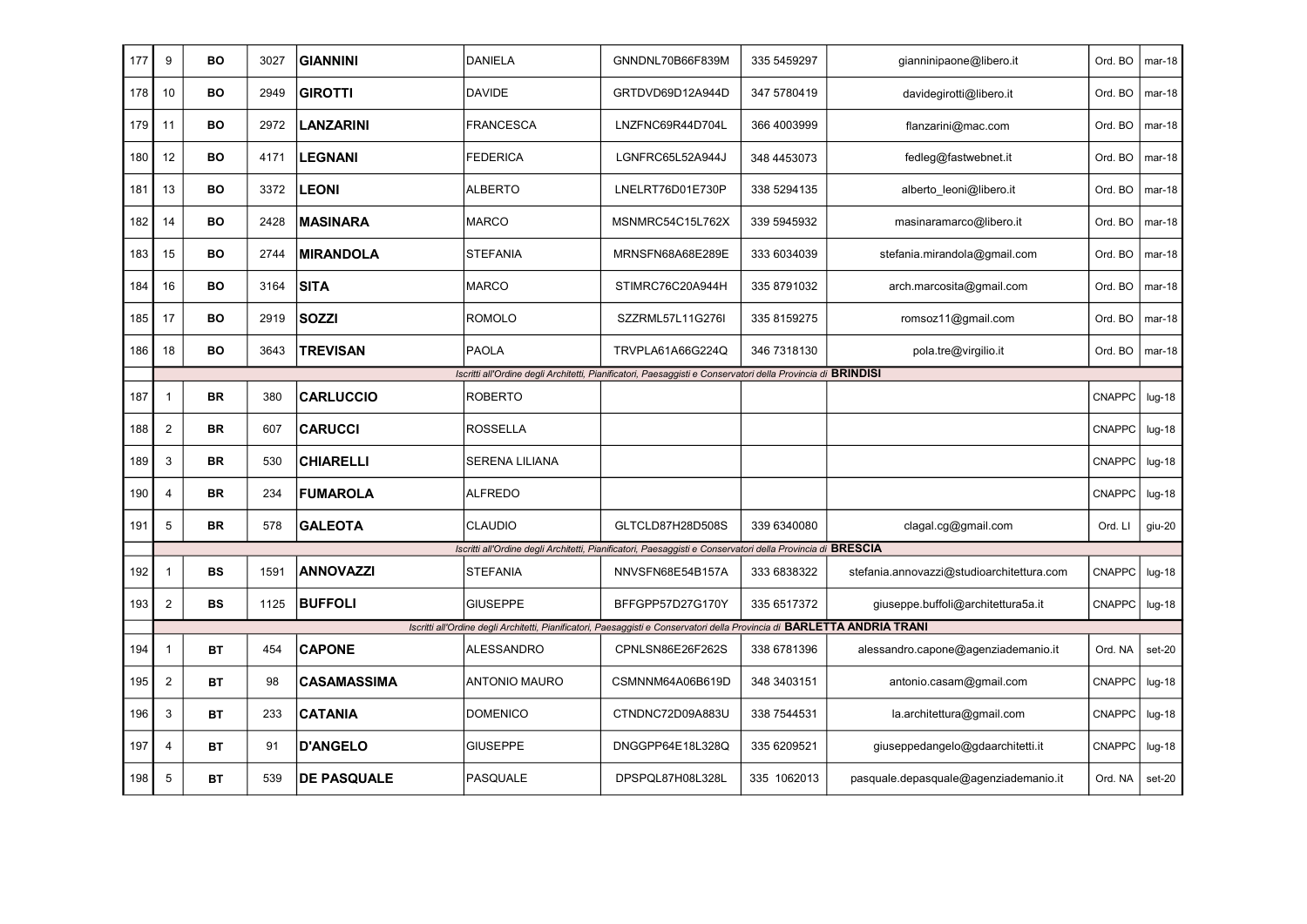| 199 | 6              | <b>BT</b> | 501  | <b>IMARCIANO</b>        | <b>CLAUDIA</b>        | MRCCLD84P65L328D                                                                                                 | 347 7718034 | arch.claudiamarciano@gmail.com                                                                                                                  | Ord. LI       | giu-20   |
|-----|----------------|-----------|------|-------------------------|-----------------------|------------------------------------------------------------------------------------------------------------------|-------------|-------------------------------------------------------------------------------------------------------------------------------------------------|---------------|----------|
| 200 | $\overline{7}$ | BT        | 455  | <b>MATARRESE</b>        | <b>SERENA</b>         | MTRSRN86C59B619W                                                                                                 | 338 3655974 | serena.matarrese@libero.it                                                                                                                      | Ord. LI       | giu-20   |
| 201 | 8              | ВT        | 425  | <b>ROSELLI</b>          | <b>ANDREA</b>         | RSLNDR64L16G224Y                                                                                                 | 393 9880091 | andrea@roselliarchitects.it                                                                                                                     | Ord. LI       | giu-20   |
| 202 | 9              | ВT        | 569  | <b>STILLAVATO</b>       | MARIANELLA            | STLMNL87H59B619D                                                                                                 | 329 1617171 | stillavato@marianella.eu                                                                                                                        | Ord. FI       | nov-19   |
|     |                |           |      |                         |                       | Iscritti all'Ordine degli Architetti, Pianificatori, Paesaggisti e Conservatori della Provincia di BOLZANO       |             |                                                                                                                                                 |               |          |
| 203 | $\overline{1}$ | BZ        | 739  | <b>ZANINI</b>           | <b>IVANA</b>          | ZNNVNI68H54F205A                                                                                                 | 338 6598722 | ivana.zanini@agenziademanio.it                                                                                                                  | Ord. NA       | set-20   |
|     |                |           |      |                         |                       |                                                                                                                  |             | Iscritti all'Ordine degli Architetti, Pianificatori, Paesaggisti e Conservatori delle Province di CAGLIARI, MEDIO CAMPIDANO e CARBONIA IGLESIAS |               |          |
| 204 | $\mathbf{1}$   | CA        | 747  | <b>DIANA</b>            | <b>ANNA</b>           | DNINNA67E41B354Z                                                                                                 | 340 2254847 | anna.diana.it@gmail.com                                                                                                                         | Ord. LI       | giu-20   |
| 205 | $\overline{2}$ | CA        | 611  | <b>MANNA</b>            | <b>MAURO</b>          | MNNMRA70A04B354Q                                                                                                 | 328 2917637 | mau.roman@tiscali.it                                                                                                                            | <b>CNAPPC</b> | $Iug-18$ |
| 206 | 3              | CA        | 1259 | <b>PERSICO</b>          | <b>SILVIO</b>         | PRSSLV83R17B354P                                                                                                 | 335 6664139 | silvio.persico@agenziademanio.it                                                                                                                | Ord. NA       | set-20   |
| 207 | $\overline{4}$ | CA        | 240  | <b>STRATI</b>           | <b>ENNIO</b>          | STRNNE48D14H501A                                                                                                 | 335 5356497 | archistranio@gmail.com                                                                                                                          | CNAPPC        | $Iug-18$ |
|     |                |           |      |                         |                       | Iscritti all'Ordine degli Architetti, Pianificatori, Paesaggisti e Conservatori della Provincia di CAMPOBASSO    |             |                                                                                                                                                 |               |          |
| 208 | $\mathbf{1}$   | CВ        | 228  | <b>GUGLIELMI</b>        | <b>NICOLA</b>         | GGLNCL65P14B519T                                                                                                 | 389 8437881 | archnicolaguglielmi@gmail.com                                                                                                                   | <b>CNAPPC</b> | $lug-18$ |
| 209 | $\overline{c}$ | CВ        | 169  | <b>ORIENTE</b>          | <b>ELENA</b>          | RNTLNE61S41B519I                                                                                                 | 339 7919288 | archnicolaguglielmi@gmail.com                                                                                                                   | CNAPPC        | $lug-18$ |
| 210 | 3              | CВ        | 132  | <b>PUCHETTI</b>         | <b>GUIDO</b>          | PCHGDU57P26E456Y                                                                                                 | 348 5533338 | gparchitetto@tiscali.it                                                                                                                         | <b>CNAPPC</b> | $lug-18$ |
|     |                |           |      |                         |                       | Iscritti all'Ordine degli Architetti, Pianificatori, Paesaggisti e Conservatori della Provincia di CASERTA       |             |                                                                                                                                                 |               |          |
| 211 | $\mathbf{1}$   | СE        | 2584 | <b>BICCO</b>            | <b>ROSSELLA</b>       | BCCRSL86S69F839D                                                                                                 | 347 1647293 | archrossellabicco@gmail.com                                                                                                                     | <b>CNAPPC</b> | $lug-18$ |
| 212 | $\overline{2}$ | СE        | 1625 | <b>CARFORA LETTIERI</b> | <b>MASSIMO</b>        | CRFMSM78R26B963A                                                                                                 | 338 6393829 | massimo.carforalettieri@agenziademanio.it                                                                                                       | Ord. NA       | $set-20$ |
| 213 | 3              | СE        | 2115 | <b>D'ALESSIO</b>        | <b>ANTONIO</b>        | DLSNTN81A09F839E                                                                                                 | 333 4153781 | archantoniodalessio@libero.it                                                                                                                   | CNAPPC        | $Iug-18$ |
| 214 | 4              | СE        | 292  | <b>VOLPE</b>            | <b>MARIA CRISTINA</b> | VLPMCR57C50G596C                                                                                                 | 339 5360317 | mariacristinavolpe10@gmail.com                                                                                                                  | <b>CNAPPC</b> | $lug-18$ |
|     |                |           |      |                         |                       | Iscritti all'Ordine degli Architetti, Pianificatori, Paesaggisti e Conservatori della Provincia di CHIETI        |             |                                                                                                                                                 |               |          |
| 215 | $\mathbf{1}$   | CН        | 648  | <b>CARACENI</b>         | MASSIMILIANO          | CRCMSM68H01G141J                                                                                                 | 338 7798457 | arch.maxcaraceni@virgilio.it                                                                                                                    | <b>CNAPPC</b> | $lug-18$ |
| 216 | $\mathbf 2$    | CН        | 489  | <b>SIGISMONDI</b>       | <b>MARIA ELENA</b>    | SGSMLN66S62E435C                                                                                                 | 320 5534364 | mariaelena.sigismondi@virgilio.it                                                                                                               | <b>CNAPPC</b> | $Iug-18$ |
|     |                |           |      |                         |                       | Iscritti all'Ordine degli Architetti, Pianificatori, Paesaggisti e Conservatori della Provincia di CALTANISSETTA |             |                                                                                                                                                 |               |          |
| 217 | $\mathbf{1}$   | <b>CL</b> | 332  | <b>BELLAVIA</b>         | <b>GIUSEPPE</b>       | BLLGPP65H04D960M                                                                                                 | 349 5608473 | g.bellavia@tiscali.it                                                                                                                           | <b>CNAPPC</b> | $lug-18$ |
| 218 | $\overline{2}$ | <b>CL</b> | 376  | <b>CAMPA</b>            | PIERO                 | CMPPRI67M19H792V                                                                                                 | 349 8701171 | piero.campa@alice.it                                                                                                                            | <b>CNAPPC</b> | $Iug-18$ |
| 219 | 3              | CL        | 149  | <b>CIAPPA</b>           | <b>MARIA CONCETTA</b> | CPPMCN57T42E953D                                                                                                 | 3396235348  | aoscia@tin.it                                                                                                                                   | Ord. AG       | $apr-19$ |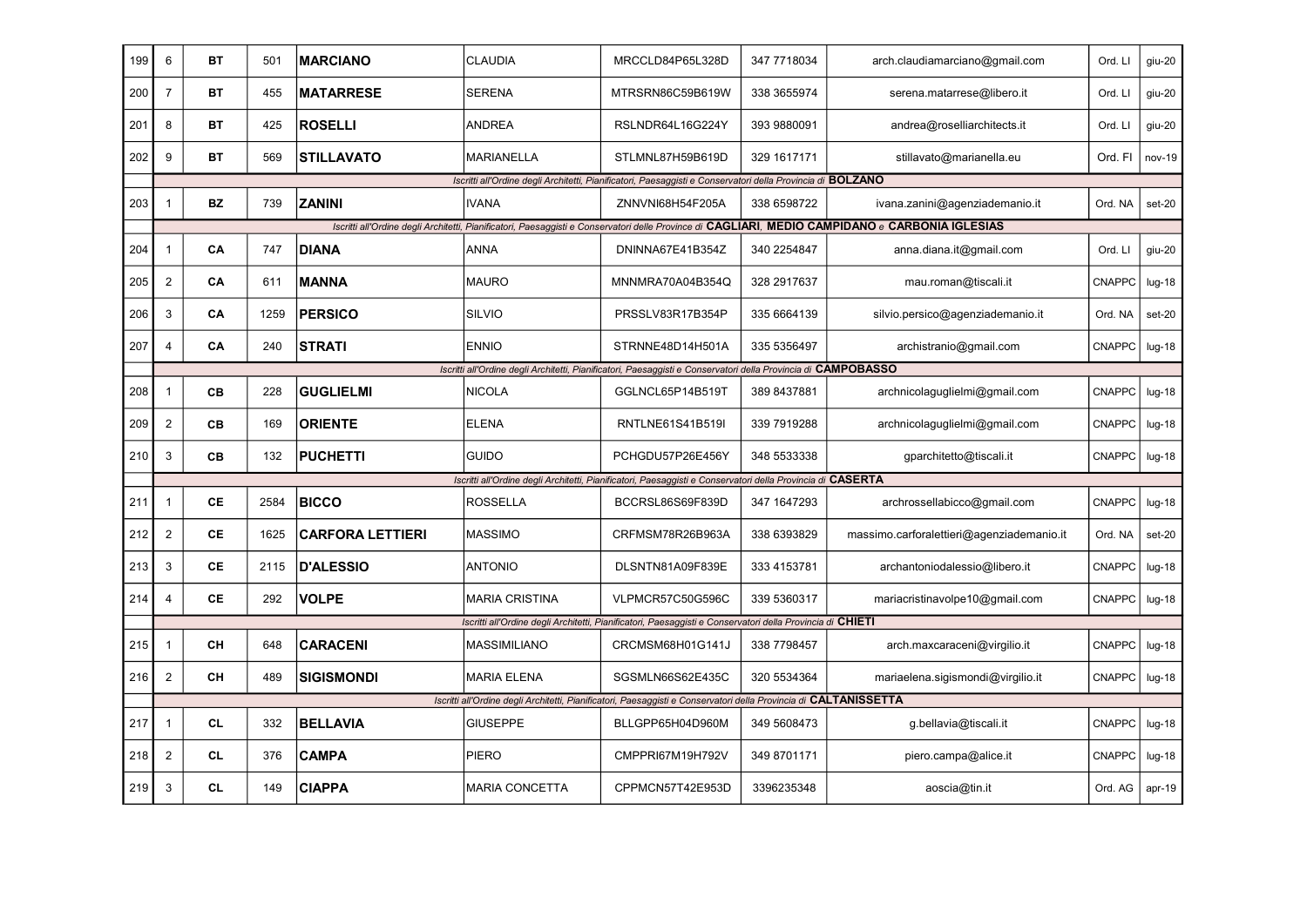| 220 | 4                       | <b>CL</b> | 46   | <b>LO IACONO</b>  | PAOLO             | LCNPLA54P23E953H                                                                                                 | 338 3948649 | archipaolo54@gmail.com                    | CNAPPC                   | $lug-18$             |
|-----|-------------------------|-----------|------|-------------------|-------------------|------------------------------------------------------------------------------------------------------------------|-------------|-------------------------------------------|--------------------------|----------------------|
|     |                         |           |      |                   |                   | Iscritti all'Ordine degli Architetti, Pianificatori, Paesaggisti e Conservatori della Provincia di CUNEO         |             |                                           |                          |                      |
| 221 | $\mathbf{1}$            | CN        | 752  | <b>GENTA</b>      | CARLA             | GNTCRL66B60F335P                                                                                                 | 335 7442470 | c.genta@archiworld.it                     | Ord. LI                  | giu-20               |
|     |                         |           |      |                   |                   | Iscritti all'Ordine degli Architetti, Pianificatori, Paesaggisti e Conservatori della Provincia di COMO          |             |                                           |                          |                      |
| 222 | $\overline{1}$          | CO        | 2856 | <b>GAFFURI</b>    | <b>ALESSANDRO</b> | GFFLSN88T30B639Y                                                                                                 | 348 5686164 | aga.architetto@gmail.com                  | Ord. LI                  | giu-20               |
| 223 | $\mathbf 2$             | CO        | 1516 | <b>POZZOLI</b>    | GIACOMO M.I.      | PZZGMM65S30E507B                                                                                                 | 335 7522547 | pozzoli.giacomo@gmail.com                 | CNAPPC                   | $Iug-18$             |
|     |                         |           |      |                   |                   | Iscritti all'Ordine degli Architetti, Pianificatori, Paesaggisti e Conservatori della Provincia di CATANIA       |             |                                           |                          |                      |
| 224 | $\mathbf{1}$            | <b>CT</b> | 1714 | <b>BONANNO</b>    | <b>ELEONORA</b>   | BNNLNR78E42C351I                                                                                                 | 328 3411932 | e.bonanno@base51.net                      | CNAPPC                   | $Iug-18$             |
| 225 | $\overline{2}$          | <b>CT</b> | 630  | <b>MESSINA</b>    | <b>GIUSEPPE</b>   | MSSGPP67C27I754B                                                                                                 | 349 6134893 | arch.giuseppemessina@gmail.com            | <b>CNAPPC</b>            | $lug-18$             |
| 226 | 3                       | <b>CT</b> | 1901 | <b>NAPOLI</b>     | DAVIDE ALESSANDRO | NPLDDL79M28C351J                                                                                                 | 338 262456  | davidealessandro.napoli@agenziademanio.it | Ord. NA                  | set-20               |
|     |                         |           |      |                   |                   | Iscritti all'Ordine degli Architetti, Pianificatori, Paesaggisti e Conservatori della Provincia di CATANZARO     |             |                                           |                          |                      |
| 227 | $\mathbf{1}$            | <b>CZ</b> | 1743 | <b>CIMINO</b>     | <b>GUIDO</b>      | 07/05/1981                                                                                                       | 328 3719631 | guidofcimino@gmail.com                    | Ord. RC                  | mag-22               |
| 228 | $\overline{\mathbf{c}}$ | <b>CZ</b> | 1894 | <b>FUNARO</b>     | ANGELA            | FNRNGL88D58C352U                                                                                                 | 339 3680505 | angel1804@libero.it                       | <b>CNAPPC</b>            | $Iug-18$             |
| 229 | 3                       | <b>CZ</b> | 1684 | <b>GIOVINAZZO</b> | <b>GIUSEPPE</b>   | GVNGPP71M05M208J                                                                                                 | 347 9080395 | giuseppe.giovinazzo@yahoo.it              | CNAPPC                   | $Iug-18$             |
| 230 | 4                       | CZ        | 1638 | <b>SAVARI</b>     | <b>FRANCESCA</b>  | SVRFNC79T55C352P                                                                                                 | 338 3182346 | francesca.savari@yahoo.it                 | CNAPPC                   | $lug-18$             |
|     |                         |           |      |                   |                   | Iscritti all'Ordine degli Architetti, Pianificatori, Paesaggisti e Conservatori della Provincia di ENNA          |             |                                           |                          |                      |
| 231 | $\overline{1}$          | <b>EN</b> | 267  | FAZZI             | SEBASTIANO        | FZZSST75T12C342O                                                                                                 | 338 8315306 | sebastianofazzi@libero.it                 | CNAPPC                   | $lug-18$             |
| 232 | $\overline{2}$          | <b>EN</b> | 277  | <b>PALERMO</b>    | <b>ENNIO</b>      | PLRNNE73H16C342A                                                                                                 | 3393964645  | enniopalermo@gmail.com                    | Ord. AG                  | apr-19               |
| 233 | 3                       | EN        | 215  | <b>RIZZA</b>      | <b>ANTONINO</b>   | RZZNNN71D20C342S                                                                                                 | 338 3232249 | anto971@gmail.com                         | <b>CNAPPC</b>            | $lug-18$             |
|     |                         |           |      |                   |                   | Iscritti all'Ordine degli Architetti, Pianificatori, Paesaggisti e Conservatori della Provincia di FORLI' CESENA |             |                                           |                          |                      |
| 234 | $\mathbf{1}$            | FC        | 1102 | <b>BATTISTINI</b> | <b>MATTEO</b>     | BTTMTT81M27C573I                                                                                                 | 340 3956489 | matteo.laprimastanza@gmail.com            | Ord. BO<br><b>CNAPPC</b> | $mar-18$<br>$lug-18$ |
| 235 | $\overline{c}$          | FC        | 1070 | <b>CAGNESCHI</b>  | <b>CLAUDIA</b>    | CGNCLD73S69E202J                                                                                                 | 347 6740852 | claudia.cagneschi@gmail.com               | Ord. BO                  | $mar-18$             |
| 236 | 3                       | FC        | 607  | <b>SIROTTI</b>    | <b>FABIO</b>      | SRTFBA66P13D704F                                                                                                 | 335 6465127 | fabio@fabiosirotti.com                    | Ord. LI                  | giu-20               |
|     |                         |           |      |                   |                   | Iscritti all'Ordine degli Architetti, Pianificatori, Paesaggisti e Conservatori della Provincia di FERRARA       |             |                                           |                          |                      |
| 237 | $\overline{1}$          | <b>FE</b> | 362  | <b>VENTURA</b>    | ANNALISA          | VNTNLS72M70H199Y                                                                                                 | 348 0121388 | venturannalisa@gmail.com                  | Ord. BO<br>CNAPPC        | $mar-18$<br>lug-18   |
|     |                         |           |      |                   |                   | Iscritti all'Ordine degli Architetti, Pianificatori, Paesaggisti e Conservatori della Provincia di FOGGIA        |             |                                           |                          |                      |
| 238 | $\mathbf{1}$            | FG        | 667  | <b>FACCILONGO</b> | FRANCESCO         | FCCFNC67L03D643F                                                                                                 | 393 9159223 | francesco.faccilongo@archiworldpec.it     | <b>CNAPPC</b>            | $lug-18$             |
| 239 | $\overline{\mathbf{c}}$ | FG        | 835  | <b>LAUDA</b>      | <b>ANTONIO</b>    | LDANTN58R19G125Q                                                                                                 | 333 3355152 | antonio.lauda@archiworldpec.it            | CNAPPC                   | $lug-18$             |
| 240 | 3                       | FG        | 733  | <b>MORGANELLA</b> | NICOLANGELO       | MRGNLN67A25D643R                                                                                                 | 338 5408755 | nicolangelo.morganella@archiworldpec.it   | <b>CNAPPC</b>            | $Iug-18$             |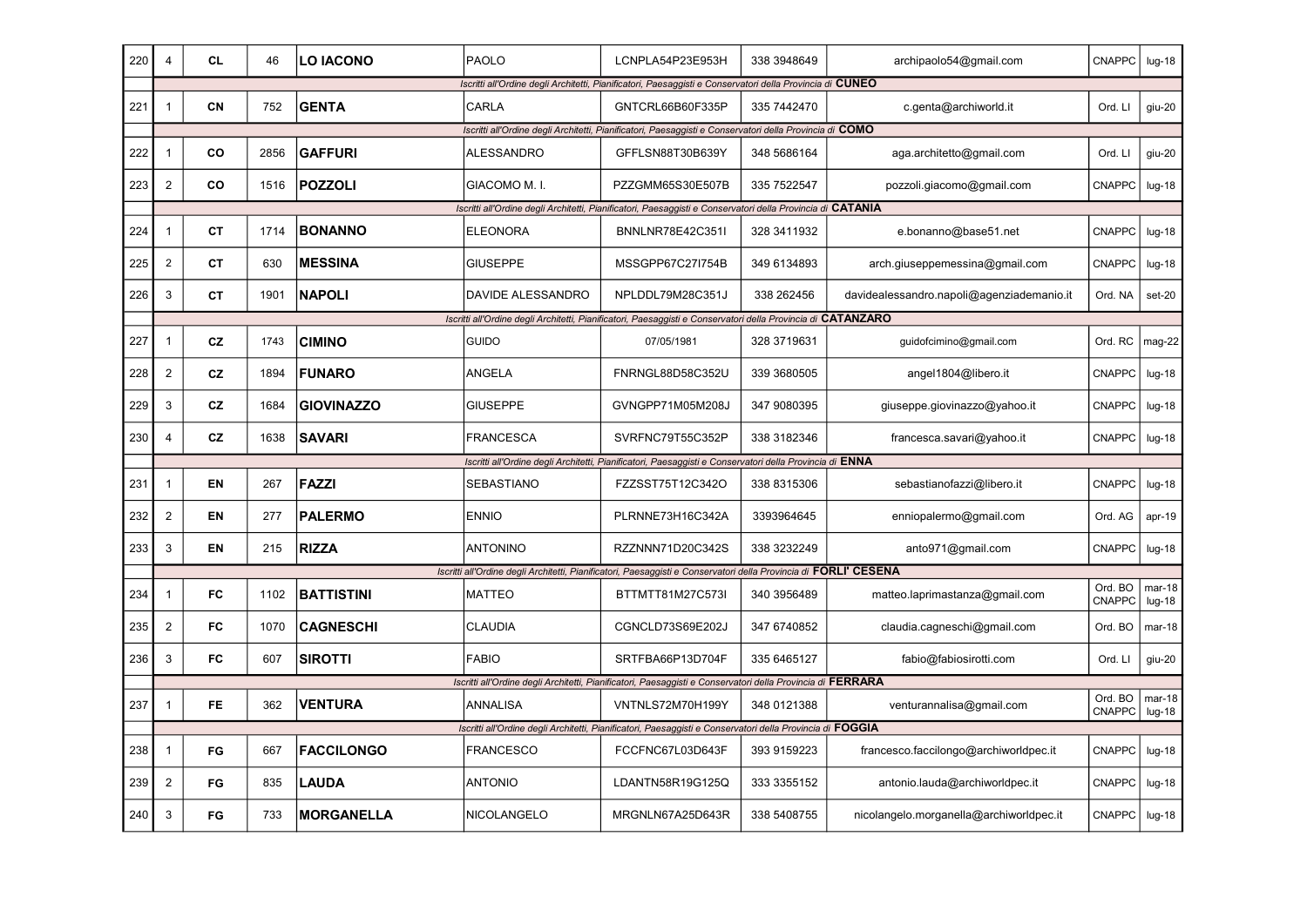| 241 | 4              | FG        | 387   | <b>MUSCATIELLO</b>          | <b>MANLIO GIANFRANCO</b> | MSCGFRE58S14E885I                                                                                          | 339 345 6694 | gianfrancomanlio.muscatiello@archiworldpec.it | CNAPPC  | $lug-18$ |
|-----|----------------|-----------|-------|-----------------------------|--------------------------|------------------------------------------------------------------------------------------------------------|--------------|-----------------------------------------------|---------|----------|
| 242 | 5              | FG        | 898   | VINCI                       | <b>NICOLETTA</b>         | VNCNLT71H48E716D                                                                                           | 334 3531407  | nicoletta.vinci@archiworldpec.it              | CNAPPC  | $Iug-18$ |
|     |                |           |       |                             |                          | Iscritti all'Ordine degli Architetti, Pianificatori, Paesaggisti e Conservatori della Provincia di FIRENZE |              |                                               |         |          |
| 243 | $\mathbf{1}$   | FI        | A5406 | <b>BARNI</b>                | TOMMASO                  | BRNTMS71D07D612C                                                                                           | 340 9269572  | tommaso@maparchitetti.it                      | Ord. FI | nov-19   |
| 244 | $\overline{c}$ | FI        | A7402 | <b>BENNICELLI PASQUALIS</b> | MARIAGIULIA              | BNNMGL81L50D969W                                                                                           | 3356813731   | mariagiulia.bennicelli@gmail.com              | Ord. FI | nov-19   |
| 245 | 3              | FI.       | A7694 | <b>CITERNESI</b>            | CARLA                    | CTRCRL69A58D612W                                                                                           | 055 461854   | carla.citernesi@libero.it                     | Ord. FI | nov-19   |
| 246 | $\overline{4}$ | FI.       | A3617 | <b>DE NARDI</b>             | <b>ALESSANDRO</b>        | DNRLSN56E11M089F                                                                                           | 335 6370960  | archidenardi@gmail.com                        | Ord. FI | nov-19   |
| 247 | 5              | FI.       | A3713 | <b>ENSOLI</b>               | LUCIA                    | NSLLCU57S42C407R                                                                                           | 055 287581   | luciaensoli@gmail.com                         | Ord. FI | nov-19   |
| 248 | 6              | FI.       | A8469 | <b>FOTI</b>                 | <b>GIULIANA</b>          | FTOGLN87T56F158Z                                                                                           | 327 3753890  | giulianafo@gmail.com                          | Ord. FI | nov-19   |
| 249 | $\overline{7}$ | FI.       | A8876 | <b>FRONGIA</b>              | LAURA                    | FRNLRA91E64B354H                                                                                           | 339 3079105  | laura.frongia1991@gmail.com                   | Ord. FI | nov-19   |
| 250 | 8              | FI.       | A6066 | <b>GALLUZZI</b>             | LAPO                     | GLLLPA70P12D612Q                                                                                           | 339 3796440  | lapo@galluzziassociati.it                     | Ord. FI | nov-19   |
| 251 | 9              | FI.       | 4990  | <b>GRILLI</b>               | <b>RAFFAELLA</b>         | GRLRFL70E58A662X                                                                                           | 055 8313026  | rfm.grilli@gmail.com                          | Ord. LI | giu-20   |
| 252 | 10             | FI.       | A4335 | <b>MARANCI</b>              | <b>MILCO</b>             | MRNMLC63B10I684D                                                                                           | 055 8839941  | m.maranci@architettimaranciberti.it           | Ord. FI | nov-19   |
| 253 | 11             | FI.       | A5980 | <b>MASSAINI</b>             | <b>ROBERTA</b>           | MSSRRT63P47D612C                                                                                           | 347 8707441  | massaini@yahoo.com                            | Ord. FI | nov-19   |
| 254 | 12             | FI.       | A6121 | <b>PALERMO</b>              | <b>FRANCESCA</b>         | PLRFNC73D52D612G                                                                                           | 334 6810678  | info@fp-architettura.com                      | Ord. FI | nov-19   |
| 255 | 13             | FI.       | 5614  | PERINI                      | <b>MARIO</b>             | PRNMRA61H19A952Q                                                                                           | 335 5290962  | marioperiniarch@libero.it                     | CNAPPC  | $Iug-18$ |
| 256 | 14             | FI.       | A1863 | PIAZZA                      | LUCIANO                  | PZZLCN50H16C085U                                                                                           | 329 6133825  | luciano.piazza@piazzastudio.it                | Ord. FI | nov-19   |
| 257 | 15             | FI.       | A4527 | PIERALLINI                  | <b>BEATRICE</b>          | PRLBRC63H56D612K                                                                                           | 335 5263170  | info@beatricepierallini.it                    | Ord. FI | nov-19   |
| 258 | 16             | FI        | 6119  | <b>PIERINI</b>              | <b>EMILIANO</b>          | PRNMLN72R15D612E                                                                                           | 338 1187108  | emiliano.pierini@agenziademanio.it            | Ord. NA | set-20   |
| 259 | 17             | FI        | A8149 | <b>RENDON</b>               | <b>ALESSANDRO</b>        | RNDLSN58A28D612B                                                                                           | 348 3813019  | rendonalessandro@gmail.com                    | Ord. FI | nov-19   |
| 260 | 18             | FI        | A6847 | <b>RICCIARDI CALDERARO</b>  | <b>CATERINA</b>          | RCCCRN69B49D122T                                                                                           | 338 1849559  | ricciardi.caterina@gmail.com                  | Ord. FI | nov-19   |
| 261 | 19             | FI        | A8501 | <b>SUSINI</b>               | <b>FEDERICA</b>          | SSNFRC87B54D612Z                                                                                           | 340 2599310  | susinifederica@gmail.com                      | Ord. FI | nov-19   |
| 262 | 20             | FI        | A5985 | TARTAGLIA                   | <b>FRANCA LEONOR</b>     | TRTFNC73L43Z614B                                                                                           | 335 7624310  | francatartaglia@hotmail.com                   | Ord. FI | nov-19   |
|     |                |           |       |                             |                          | Iscritti all'Ordine degli Architetti, Pianificatori, Paesaggisti e Conservatori della Provincia di FERMO   |              |                                               |         |          |
| 263 | $\mathbf{1}$   | <b>FM</b> | 32    | <b>BAFFONI</b>              | <b>GIUSEPPE</b>          | BFFGPP54L14D542U                                                                                           | 3339463279   | giuseppe.baffoni@virgilio.it                  | Ord. AP | feb-19   |
| 264 | $\sqrt{2}$     | FM        | 148   | <b>COGNIGNI</b>             | LAURA                    | CGNLRA68D51G920L                                                                                           | 3476042374   | arch.laura.cognigni@gmail.com                 | Ord. AP | $feb-19$ |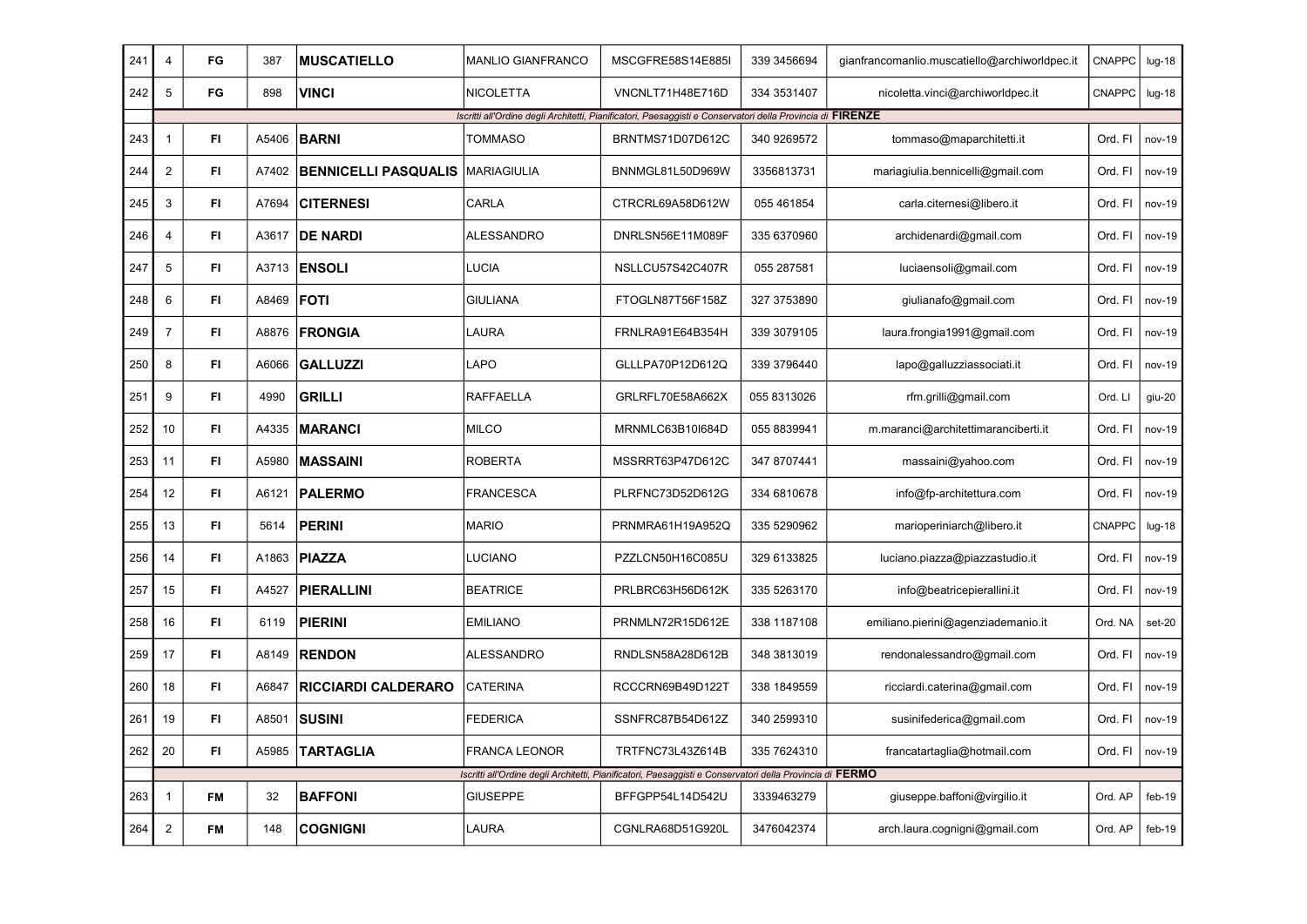| 265 | 3                       | <b>FM</b> | 047A | <b>COSCIA</b>                            | <b>ANDREA</b>     | CSCNDR56P03I324Q                                                                                             | 3337959803   | arch c56@libero.it                | Ord. AP       | feb-19   |
|-----|-------------------------|-----------|------|------------------------------------------|-------------------|--------------------------------------------------------------------------------------------------------------|--------------|-----------------------------------|---------------|----------|
| 266 | $\overline{4}$          | <b>FM</b> | 16   | <b>FAGIANI</b>                           | <b>GIUSEPPE</b>   | FGNGPP50B10A760Y                                                                                             | 733810958    | arch.giuseppe.fagiani@gmail.com   | Ord. AP       | $feb-19$ |
| 267 | 5                       | <b>FM</b> | 356  | <b>MARCACCIO</b>                         | <b>STEFANIA</b>   | MRCSFN86S41D542U                                                                                             | 3334685907   | stefania.marcaccio@libero.it      | Ord. AP       | $feb-19$ |
| 268 | 6                       | <b>FM</b> | 381  | <b>MARCOZZI</b>                          | <b>FRANCESCA</b>  | MRCFNC88T55D542V                                                                                             | 3479727533   | fram.marcozzi@gmail.com           | Ord. AP       | $feb-19$ |
| 269 | $\overline{7}$          | FM        | 352  | <b>MASSETTI</b>                          | <b>MICHELA</b>    | MSSMHL89H54D542Q                                                                                             | 3409293600   | michelamassetti@gmail.com         | Ord. AP       | feb-19   |
| 270 | 8                       | <b>FM</b> | 364  | <b>MECOZZI</b>                           | <b>CLAUDIO</b>    | MCZCLD62L12H501V                                                                                             | 347 266 2688 | c.mecozzi@archiworld.it           | CNAPPC        | $Iug-18$ |
| 271 | 9                       | <b>FM</b> | 092A | <b>NUNZI</b>                             | <b>FRANCESCO</b>  | NNZFNC60H19D542G                                                                                             | 3476691135   | arch.francesco.nunzi@gmail.com    | Ord. AP       | $feb-19$ |
| 272 | 10                      | FM        | 204  | <b>POMPEI</b>                            | <b>MARCO</b>      | PMPMRC71H11D542X                                                                                             | 3332120169   | studiomarcopompei@gmail.com       | Ord. AP       | feb-19   |
| 273 | 11                      | <b>FM</b> | 172  | <b>RIPANI</b>                            | <b>GIOVANNI</b>   | RPNGNN70R21G920J                                                                                             | 328 1066850  | g.ripani@gmail.com                | <b>CNAPPC</b> | $lug-18$ |
| 274 | 12                      | <b>FM</b> | 320  | <b>SCREPANTI</b>                         | <b>DANIEL</b>     | SCRDNL84C05C770U                                                                                             | 339 8674576  | danielscrepanti@gmail.com         | <b>CNAPPC</b> | $lug-18$ |
| 275 | 13                      | FM        | 158  | TARTUFERI                                | ANDREA            | TRTNDR68M17G920P                                                                                             | 3338828301   | andrea.tartuferi@archiworldpec.it | Ord. AP       | $feb-19$ |
|     |                         |           |      |                                          |                   | Iscritti all'Ordine degli Architetti, Pianificatori, Paesaggisti e Conservatori della Provincia di FROSINONE |              |                                   |               |          |
| 276 | $\mathbf 1$             | <b>FR</b> | 666  | <b>MELONI</b>                            | LAURA             | MLNLRA70B50H501H                                                                                             | 329 6352623  | laurameloni666@gmail.com          | CNAPPC        | $Iug-18$ |
| 277 | $\overline{c}$          | <b>FR</b> | 682  | <b>VECCHIO</b>                           | <b>PAOLO</b>      | VCCPLA72B07C034J                                                                                             | 347 0370994  | paolo_vecchio2003@yahoo.it        | CNAPPC        | $lug-18$ |
|     |                         |           |      |                                          |                   | Iscritti all'Ordine degli Architetti, Pianificatori, Paesaggisti e Conservatori della Provincia di GENOVA    |              |                                   |               |          |
| 278 | -1                      | <b>GE</b> | 3323 | <b>BLANCO</b>                            | <b>RICCARDO</b>   | BLNRCR72S27D969P                                                                                             | 335 1975255  | riccardo.blanco@agenziademanio.it | Ord. NA       | set-20   |
| 279 | $\overline{2}$          | <b>GE</b> | 3085 | <b>LERCARI LAGOMARSINO INICLA SILVIA</b> |                   | LRCNLS69E55H212A                                                                                             | 349 7378720  | niclalagomarsino@gmail.com        | Ord. Ll       | giu-20   |
|     |                         |           |      |                                          |                   | Iscritti all'Ordine degli Architetti, Pianificatori, Paesaggisti e Conservatori della Provincia di GROSSETO  |              |                                   |               |          |
| 280 | $\overline{\mathbf{1}}$ | <b>GR</b> | 85   | <b>CATONI</b>                            | LUCIANO           | CTNLCN53D05F592L                                                                                             | 335 5410706  | I.catoni@archiworld.it            | Ord. LI       | giu-20   |
| 281 | $\overline{2}$          | <b>GR</b> | 189  | <b>FABBRI</b>                            | <b>MARCO</b>      | FBBMRC62R30D656Z                                                                                             | 320 7989662  | fabbristudio@fabbristudio.net     | Ord. LI       | giu-20   |
| 282 | 3                       | <b>GR</b> | 300  | <b>FIORINI</b>                           | <b>BARBARA</b>    | FRNBBR66M65F023L                                                                                             | 328 6858020  | fioriniarchitettura@gmail.com     | Ord. LI       | giu-20   |
| 283 | $\overline{4}$          | <b>GR</b> | 211  | <b>GERMANO</b>                           | <b>ROBERTA</b>    | GRMRRT63M65D530N                                                                                             | 348 5188049  | r.germano@archiworld.it           | Ord. LI       | giu-20   |
| 284 | 5                       | GR        | 462  | <b>MOSCADELLI</b>                        | <b>ALESSANDRA</b> | MSCLSN75D44E202D                                                                                             | 339 2589069  | aless.moscadelli@archiworld.it    | <b>CNAPPC</b> | $Iug-18$ |
| 285 | 6                       | <b>GR</b> | 502  | PICCHIANTI                               | <b>ROBERTO</b>    | PCCRRT84B21E202P                                                                                             | 329 0083689  | r.picchianti@archiworld.it        | Ord. LI       | giu-20   |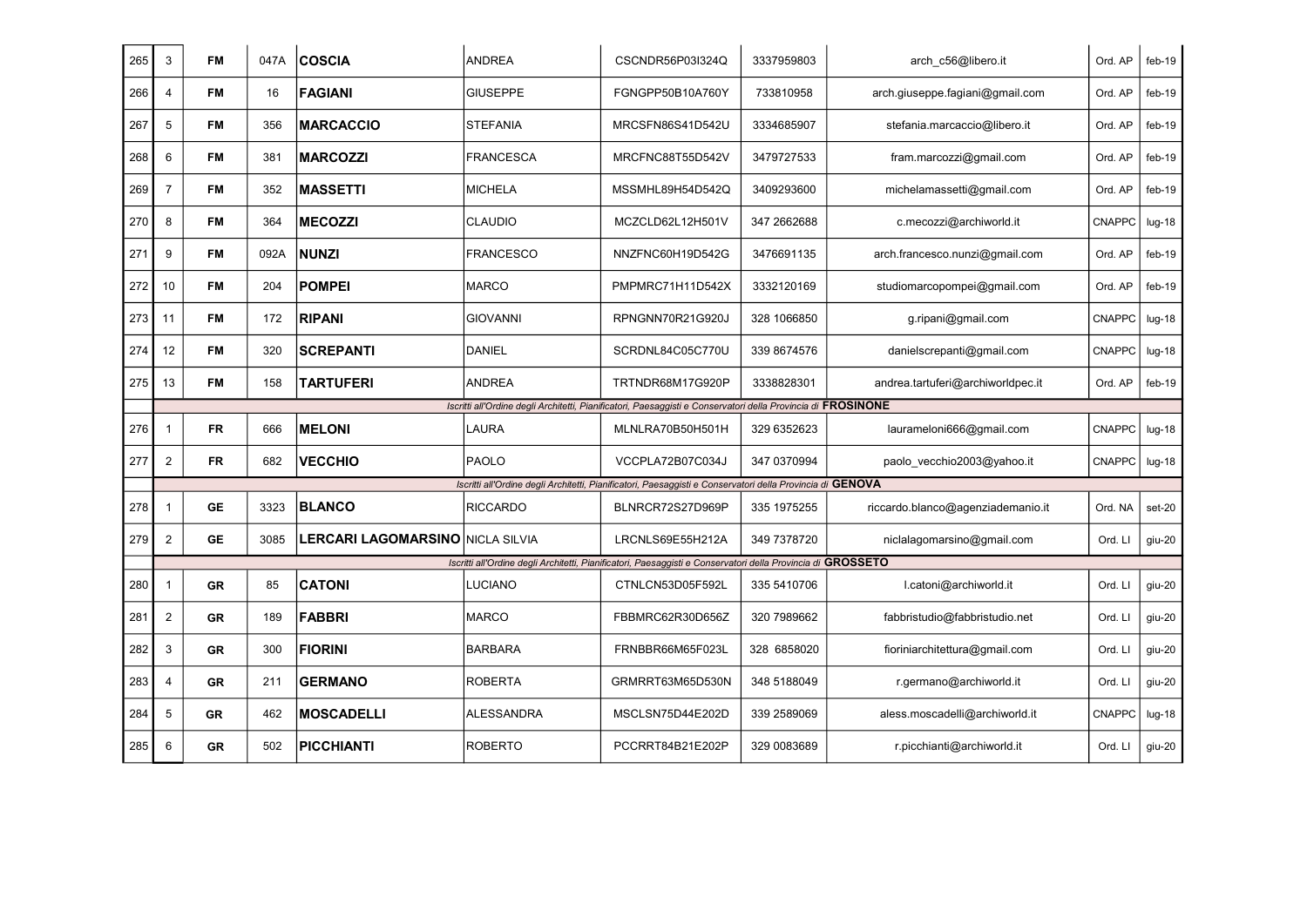|     | Iscritti all'Ordine degli Architetti, Pianificatori, Paesaggisti e Conservatori della Provincia di ISERNIA |           |      |                    |                  |                                                                                                                  |              |                                                                  |               |          |
|-----|------------------------------------------------------------------------------------------------------------|-----------|------|--------------------|------------------|------------------------------------------------------------------------------------------------------------------|--------------|------------------------------------------------------------------|---------------|----------|
| 286 | 1                                                                                                          | IS        | 125  | <b>BRUNO</b>       | <b>MARINA</b>    | BRNMRN64T45I682A                                                                                                 | 393 9966361  | studio@marinabrunoarchitetto.it                                  | <b>CNAPPC</b> | $lug-18$ |
| 287 | $\overline{2}$                                                                                             | IS        | 98   | <b>LOMBARDI</b>    | MARIA GABRIELLA  | LMBMGB63C64C878Z                                                                                                 | 333 3044626  | mariagabriellalombardi@virgilio.it                               | <b>CNAPPC</b> | $Iug-18$ |
| 288 | 3                                                                                                          | IS        | 68   | <b>VALENTE</b>     | VALENZIO         | VLNVNZ57S03L725H                                                                                                 | 339 2152748  | valenziovalente@yahoo.it                                         | <b>CNAPPC</b> | $Iug-18$ |
|     |                                                                                                            |           |      |                    |                  | Iscritti all'Ordine degli Architetti, Pianificatori, Paesaggisti e Conservatori della Provincia di CROTONE       |              |                                                                  |               |          |
| 289 | $\mathbf{1}$                                                                                               | <b>KR</b> | 317  | <b>LIVADOTI</b>    | <b>FRANCESCO</b> | 11/12/1980                                                                                                       | 328 6180836  | livadotifrancesco@gmail.com                                      | Ord. RC       | $mag-22$ |
|     |                                                                                                            |           |      |                    |                  | Iscritti all'Ordine degli Architetti, Pianificatori, Paesaggisti e Conservatori della Provincia di LECCO         |              |                                                                  |               |          |
| 290 | $\mathbf{1}$                                                                                               | LC.       | 165  | <b>MAGGI</b>       | <b>GIAMPAOLO</b> | MGGGPL57E12F205N                                                                                                 | 333 2696199  | maggi.studio@gmail.com                                           | <b>CNAPPC</b> | $Iug-18$ |
|     |                                                                                                            |           |      |                    |                  | Iscritti all'Ordine degli Architetti, Pianificatori, Paesaggisti e Conservatori della Provincia di LECCE         |              |                                                                  |               |          |
| 291 | $\mathbf{1}$                                                                                               | LE.       | 1152 | <b>MARCUCCI</b>    | <b>TOMMASO</b>   | MRCTMS71P07E979E                                                                                                 | 320 7216557  | marcucci.tommaso@libero.it                                       | <b>CNAPPC</b> | $lug-18$ |
| 292 | $\overline{2}$                                                                                             | LE        | 1558 | <b>RIMO</b>        | <b>FABIO</b>     | RMIFBA80M27H163Q                                                                                                 | 328 6282272  | fabiorimo80@gmail.com                                            | CNAPPC        | $Iug-18$ |
| 293 | 3                                                                                                          | LE        | 1452 | <b>TOSCANO</b>     | <b>ANDREA</b>    | TSCNDR78E14E506U                                                                                                 | 334 3165430  | architettotoscano@gmail.com                                      | <b>CNAPPC</b> | $lug-18$ |
|     |                                                                                                            |           |      |                    |                  | Iscritti all'Ordine degli Architetti, Pianificatori, Paesaggisti e Conservatori della Provincia di LIVORNO       |              |                                                                  |               |          |
| 294 | $\mathbf{1}$                                                                                               | ш         | 432  | <b>BIAGI</b>       | <b>UMBERTO</b>   | <b>BGIMRT71S01E625Y</b>                                                                                          | 328 469 1059 | umbiagi@gmail.com                                                | Ord. LI       | giu-20   |
| 295 | $\overline{2}$                                                                                             | Ц         | 682  | <b>CANDIDO</b>     | <b>FABIO</b>     | CNDFBA80E08E041I                                                                                                 | 347 1383019  | fc@sundaymorning.it                                              | Ord. FI       | nov-19   |
| 296 | 3                                                                                                          | Ц         | 699  | <b>CARDONE</b>     | <b>GIUSEPPE</b>  | CRDGPP80E06F839O                                                                                                 | 328 2488890  | arch.giuseppecardone@gmail.com                                   | Ord. LI       | giu-20   |
| 297 | 4                                                                                                          | Ц         | 441  | <b>DE LUCA</b>     | <b>GIOVANNI</b>  | DLCGNN64C26F970H                                                                                                 | 335 5377002  | delucagio@gmail.com                                              | Ord. LI       | giu-20   |
| 298 | 5                                                                                                          | ш         | 656  | <b>DEMI</b>        | <b>DUNIA</b>     | DMEDNU81R52E625N                                                                                                 | 328 9530769  | dunia.demi@yahoo.it                                              | Ord. Ll       | giu-20   |
| 299 | 6                                                                                                          | Ц         | 539  | <b>LEONI</b>       | <b>STEFANO</b>   | LNESFN77R15G912T                                                                                                 | 349 5553774  | info@architettoleoni.it                                          | Ord. LI       | giu-20   |
| 300 | 7                                                                                                          | Ц         | 290  | <b>MENICHINI</b>   | <b>DANIELE</b>   |                                                                                                                  |              |                                                                  | CNAPPC        | $lug-18$ |
| 301 | 8                                                                                                          | ы         | 574  | <b>RENIERI</b>     | FRANCESCO        | RNRFNC76C09D612Z                                                                                                 | 347 8806332  | francesco.renieri@gmail.com                                      | Ord. LI       | giu-20   |
| 302 | 9                                                                                                          | ы         | 613  | <b>VIVALDI</b>     | <b>GAIA</b>      | VVLGAI76E62E625X                                                                                                 | 347 1913313  | gvivaldi.arch@gmail.com                                          | Ord. LI       | giu-20   |
|     |                                                                                                            |           |      |                    |                  | Iscritti all'Ordine degli Architetti, Pianificatori, Paesaggisti e Conservatori della Provincia di LUCCA         |              |                                                                  |               |          |
| 303 | $\mathbf{1}$                                                                                               | LU        | 786  | <b>DEL MONTE</b>   | <b>MARCO</b>     | DLMMRC76M19E715A                                                                                                 | 347 4848403  | delmontem@gmail.com                                              | CNAPPC        | $lug-18$ |
| 304 | $\overline{2}$                                                                                             | LU        | 878  | <b>RICCIARELLI</b> | LORENZO          | RCCLNZ82M22E715W                                                                                                 | 338 8169370  | lorenzo.ricciarelli@ladstudio.it                                 | CNAPPC        | $lug-18$ |
| 305 | 3                                                                                                          | LU        | 163  | <b>TANI</b>        | <b>MAURIZIO</b>  | TNAMRZ53A22E715C                                                                                                 | 0583 442303  | m.tani@comune.lucca.it                                           | Ord. FI       | nov-19   |
|     |                                                                                                            |           |      |                    |                  | Iscritti all'Ordine degli Architetti, Pianificatori, Paesaggisti e Conservatori della Provincia di MONZA BRIANZA |              |                                                                  |               |          |
| 306 | $\overline{1}$                                                                                             | MВ        | 1883 | <b>BALLARE'</b>    | <b>MARCO</b>     | BLLMRC72P23I625C                                                                                                 | 340 8244634  | ballare2576@ordinearchitetti.mb.it<br>info@emmebiarchitetture.it | <b>CNAPPC</b> | $lug-18$ |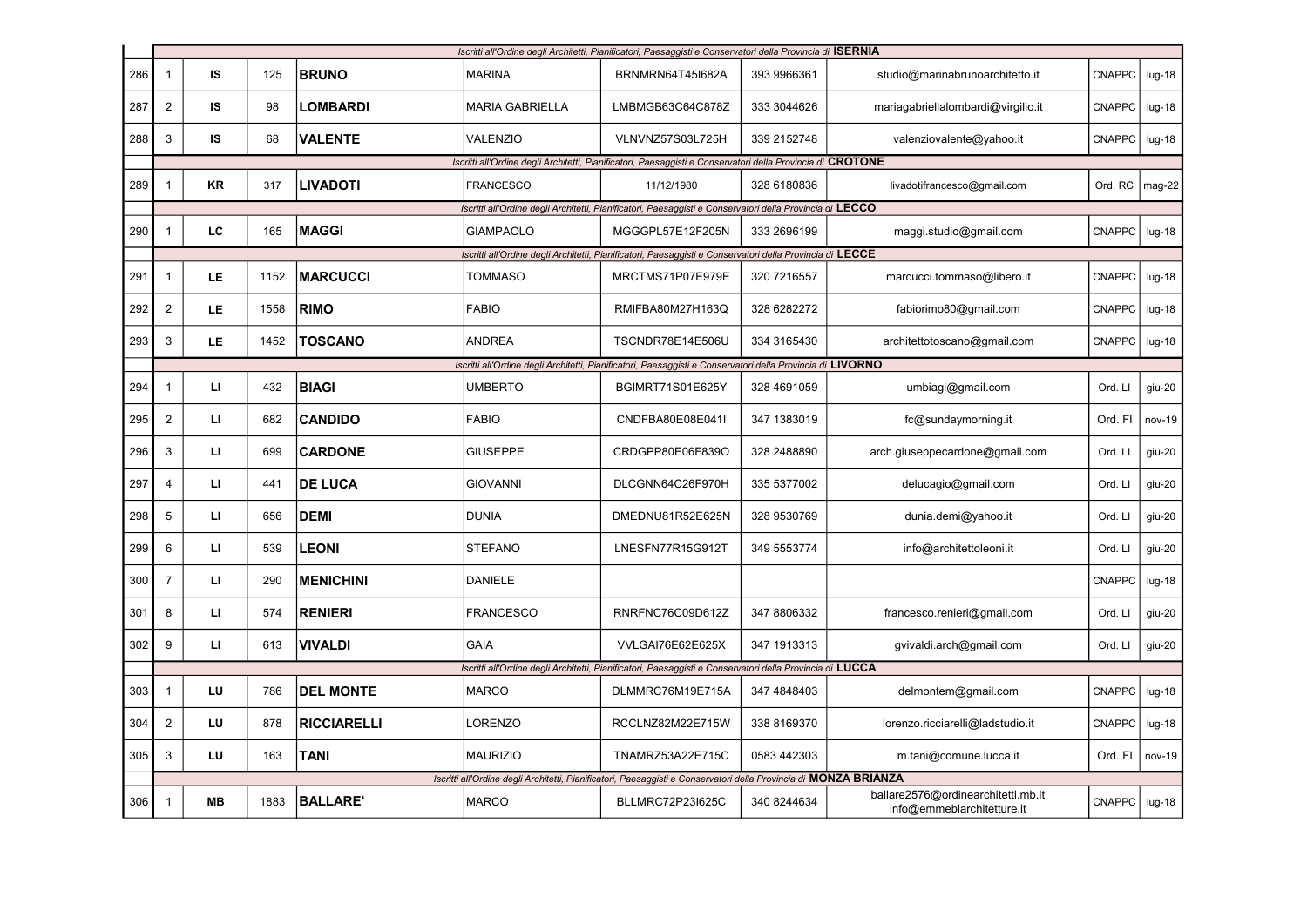| 307 | $\overline{2}$ | MВ        | 681   | <b>CORTI</b>           | <b>ENRICO ANGELO</b> | CRTNCN61L17E063T                                                                                            | 347 5281279 | corti1176@ordinearchitetti.mb.it<br>cortenco@tin.it | CNAPPC        | $lug-18$ |
|-----|----------------|-----------|-------|------------------------|----------------------|-------------------------------------------------------------------------------------------------------------|-------------|-----------------------------------------------------|---------------|----------|
| 308 | 3              | MВ        | 842   | <b>DONGHI</b>          | <b>ALBERTO</b>       | DNGLRT60L07D286K                                                                                            | 335 5949316 | alberto.donghi@alice.it                             | <b>CNAPPC</b> | $Iug-18$ |
|     |                |           |       |                        |                      | Iscritti all'Ordine degli Architetti, Pianificatori, Paesaggisti e Conservatori della Provincia di MACERATA |             |                                                     |               |          |
| 309 | -1             | <b>MC</b> | 222   | <b>DOMIZI</b>          | <b>FRANCO</b>        | DMZFNC63D30H501O                                                                                            | 339 7700559 | francodomizi@tiscali.it                             | CNAPPC        | $Iug-18$ |
| 310 | $\overline{2}$ | МC        | 275   | <b>FILIPPETTI</b>      | <b>FRANCESCA</b>     | FLPFNC69R42H211E                                                                                            | 335 8257576 | f.filippetti@aeffestudio.com                        | <b>CNAPPC</b> | $Iug-18$ |
| 311 | 3              | <b>MC</b> | 463   | <b>OTTONE</b>          | <b>SERENELLA</b>     | TTNSNL75H42E783E                                                                                            | 347 5083189 | serenellaottone@virgilio.it                         | <b>CNAPPC</b> | $Iug-18$ |
| 312 | $\overline{4}$ | МC        | 108   | <b>VERDUCCI</b>        | <b>ANNA</b>          | VRDNNA57B62E783E                                                                                            | 335 6137564 | arch.annaverducci@gmail.com                         | <b>CNAPPC</b> | $Iug-18$ |
|     |                |           |       |                        |                      | Iscritti all'Ordine degli Architetti, Pianificatori, Paesaggisti e Conservatori della Provincia di MESSINA  |             |                                                     |               |          |
| 313 | -1             | <b>ME</b> | 317   | <b>CALANNI MACCHIO</b> | <b>MARIA NUCCIA</b>  | CLNMNC58H42A177L                                                                                            | 333 3174848 | m.calannimacchio@archiworld.it                      | <b>CNAPPC</b> | $lug-18$ |
| 314 | $\overline{2}$ | ME        | 991   | <b>CARULLI</b>         | <b>ANNA</b>          | CRLNNA63B53F158O                                                                                            | 348 6962314 | annacarulliarchitetto@gmail.com                     | <b>CNAPPC</b> | $Iug-18$ |
| 315 | 3              | ME        | 2078  | <b>LO PRESTI</b>       | <b>ALESSIA</b>       | LPRLSS85P70F158C                                                                                            | 331 7583128 | loprestialessia13@gmail.com                         | Ord. LI       | giu-20   |
| 316 | $\overline{4}$ | МE        | 1003  | PANTANO                | SALVATORE            | PNTSVT69T24F158Z                                                                                            | 347 2659641 | salvino.pantano@libero.it                           | CNAPPC        | $lug-18$ |
|     |                |           |       |                        |                      | Iscritti all'Ordine degli Architetti, Pianificatori, Paesaggisti e Conservatori della Provincia di MILANO   |             |                                                     |               |          |
| 317 | $\overline{1}$ | МI        | 6420  | <b>BASSANI</b>         | <b>RENZO</b>         | BSSRNZ54M01C261K                                                                                            | 348 7053261 | bassani.architetti@gmail.co                         | Ord. VA       | giu-19   |
| 318 | $\overline{2}$ | МI        | 16865 | <b>LOMBARDI</b>        | <b>MARTA</b>         | LMBMRT82E65A783G                                                                                            | 347 3292800 | lombardi.16865@oamilano.it                          | Ord. Ll       | $giu-20$ |
| 319 | 3              | MI        | 13812 | <b>NAGGI</b>           | <b>ROBERTA</b>       | NGGRRT75D48D198M                                                                                            | 340 3700926 | roberta.naggi@libero.it                             | <b>CNAPPC</b> | $Iug-18$ |
| 320 | $\overline{4}$ | МI        | 9626  | <b>RIGONI</b>          | <b>STEFANO</b>       | RGNSFN65L02F205A                                                                                            | 338 4762175 | stefanorigoni@prrarchitetti.it                      | <b>CNAPPC</b> | $Iug-18$ |
|     |                |           |       |                        |                      | Iscritti all'Ordine degli Architetti, Pianificatori, Paesaggisti e Conservatori della Provincia di MANTOVA  |             |                                                     |               |          |
| 321 | -1             | <b>MN</b> | 754   | <b>IMONTEFORTE</b>     | <b>GIUSEPPE</b>      | MNTGPP70D02L485J                                                                                            | 335 7437016 | arch.gmonteforte@alice.it                           | <b>CNAPPC</b> | $lug-18$ |
| 322 | $\overline{c}$ | ΜN        | 890   | <b>TOGLIANI</b>        | <b>_ORELLA</b>       | TGLLLL62T50D959H                                                                                            | 342 1695701 | lorella.togliani@gmail.com                          | <b>CNAPPC</b> | $lug-18$ |
| 323 | 3              | <b>MN</b> | 143   | <b>TRIOLO</b>          | <b>PIETRO</b>        | TRLPTR56H23L020L                                                                                            | 335 5606708 | studiotriolo@tin.it                                 | CNAPPC        | $Iug-18$ |
|     |                |           |       |                        |                      | Iscritti all'Ordine degli Architetti, Pianificatori, Paesaggisti e Conservatori della Provincia di MODENA   |             |                                                     |               |          |
| 324 | -1             | MО        | 248   | <b>ALLESINA</b>        | <b>ANNA</b>          | LLSNNA59R71F257Z                                                                                            | 335 380788  | annaallesina.oamo@gmail.com                         | CNAPPC        | $lug-18$ |
| 325 | $\overline{2}$ | МO        | 1105  | <b>BAZZANI</b>         | <b>GIANMARCO</b>     | BZZGMR85D10G393V                                                                                            | 333 5772817 | gianmarco.bazzani@fundostudio.it                    | Ord. BO       | $mar-18$ |
| 326 | 3              | MО        | 688   | <b>CALANCA</b>         | <b>DAVIDE</b>        | CLNDVD79M05B819V                                                                                            | 339 4112690 | davidecalanca.arch@hotmail.it                       | CNAPPC        | $Iug-18$ |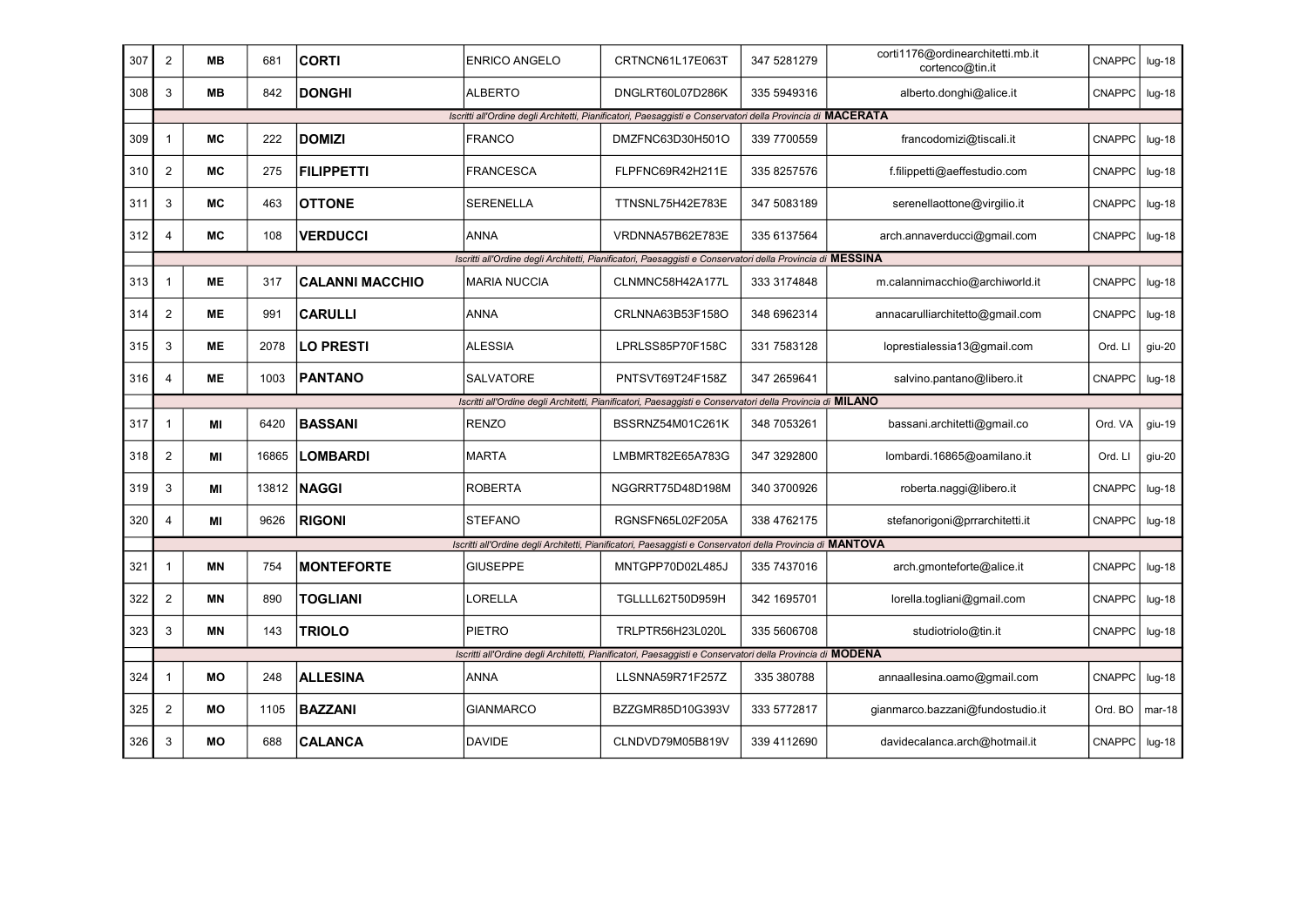| 327 | 4                       | <b>MO</b> | 760   | <b>SCHIAVO</b>    | <b>MARIA</b>       | SCHMRA57R51F382F                                                                                           | 349 1532681 | archmcinziaschiavo@libero.it              | Ord. BO       | $mar-18$ |
|-----|-------------------------|-----------|-------|-------------------|--------------------|------------------------------------------------------------------------------------------------------------|-------------|-------------------------------------------|---------------|----------|
|     |                         |           |       |                   |                    | Iscritti all'Ordine degli Architetti, Pianificatori, Paesaggisti e Conservatori della Provincia di MESSINA |             |                                           |               |          |
| 328 | $\mathbf 1$             | MS        | 297   | <b>GIUSTI</b>     | <b>ARTURO</b>      | GSTRTR70E02F023L                                                                                           | 347 5230785 | arturo.giusti@archiworld.it               | <b>CNAPPC</b> | $Iug-18$ |
| 329 | $\overline{c}$          | ΜS        | 253   | LATTANZI          | <b>CORRADO</b>     | LTTCRD62E27F023G                                                                                           | 336 702117  | arch.corrado.lattanzi@antiquesinitaly.com | CNAPPC        | $Iug-18$ |
| 330 | 3                       | MS        | 501   | <b>NICOLI</b>     | <b>SILVIA</b>      | NCLSLV80B45B832D                                                                                           | 329 6369674 | silvianicoli.studio@gmail.com             | Ord. Ll       | giu-20   |
| 331 | $\overline{4}$          | MS        | 537   | <b>PELLERANO</b>  | <b>BIANCA</b>      | PLLBNC81L43F023N                                                                                           | 349 8358791 | bianca.pellerano@gmail.com                | Ord. LI       | giu-20   |
| 332 | 5                       | <b>MS</b> | 254   | <b>SCANDURRA</b>  | <b>CINZIA</b>      | SCNCNZ65A69Z326W                                                                                           | 335 6944583 | info@scandurra.it                         | <b>CNAPPC</b> | $Iug-18$ |
| 333 | 6                       | MS        | 445   | <b>VENTURI</b>    | <b>SARA</b>        | VNTSRA72B54B832U                                                                                           | 349 0952680 | saventuri@gmail.com                       | Ord. LI       | giu-20   |
|     |                         |           |       |                   |                    | Iscritti all'Ordine degli Architetti, Pianificatori, Paesaggisti e Conservatori delle Province di NAPOLI   |             |                                           |               |          |
| 334 | $\overline{1}$          | ΝA        | 11857 | <b>ANNUNZIATA</b> | <b>MICHELE</b>     | NNNMHL75B01G190B                                                                                           | 338 8801885 | michele.annunziata75@gmail.com            | Ord. NA       | set-20   |
| 335 | $\overline{\mathbf{c}}$ | <b>NA</b> | 7209  | <b>ASTA</b>       | <b>FIORENZA</b>    | STAFNZ68P59F839A                                                                                           | 338 5979201 | fioreas@tin.it                            | Ord. NA       | set-20   |
| 336 | 3                       | <b>NA</b> | 11340 | <b>BOTTONE</b>    | <b>SARA</b>        | BTTSRA84D51G309Y                                                                                           | 333 7120932 | arch.bottones@gmail.com                   | Ord. NA       | set-20   |
| 337 | $\overline{4}$          | <b>NA</b> | 4345  | <b>CALVINO</b>    | CARLA              | CLVCRL62A55F839B                                                                                           | 338 4435911 | calvino.archis@gmail.com                  | Ord. NA       | set-20   |
| 338 | 5                       | <b>NA</b> | 5690  | <b>CAROTENUTO</b> | <b>GRAZIELLA</b>   | CRTGZL61S55F839O                                                                                           | 348 1519642 | graziella_carotenuto@fastwebnet.it        | Ord. NA       | set-20   |
| 339 | 6                       | <b>NA</b> | 7466  | <b>CICALE</b>     | <b>ALBERTO</b>     | CCLLRT70C23F839Y                                                                                           | 338 6589692 | albertocicale@libero.it                   | Ord. NA       | set-20   |
| 340 | $\overline{7}$          | ΝA        | 5119  | <b>COLLARO</b>    | <b>CAROLINA</b>    | CLLCLN61D61G568I                                                                                           | 328 3465914 | carolina.collaro@gmail.com                | Ord. NA       | set-20   |
| 341 | 8                       | <b>NA</b> | 7724  | <b>D'ONOFRIO</b>  | <b>MARA</b>        | DNFMRA72M55F839A                                                                                           | 347 7763907 | arcmaradonofrio@libero.it                 | Ord. NA       | set-20   |
| 342 | 9                       | ΝA        | 9427  | <b>DAMAGINI</b>   | LUCA               | DMGLCU77H09L259S                                                                                           | 335 1975182 | lucadamagini@gmail.com                    | Ord. NA       | set-20   |
| 343 | 10                      | <b>NA</b> | 7250  | DE LILLO          | <b>MARCO FABIO</b> | DLLMCF74A07F839B                                                                                           | 335 5335307 | m.delillo@archiworld.it                   | Ord. NA       | set-20   |
| 344 | 11                      | <b>NA</b> | 5174  | <b>DE LUCA</b>    | CARLO              | DLCCRL61B07F839V                                                                                           | 339 6696086 | ca_deluca@libero.it                       | Ord. NA       | set-20   |
| 345 | 12                      | ΝA        | 3276  | <b>DE SENA</b>    | <b>GIOVANNI</b>    | DSNGNN55A01F924K                                                                                           | 339 1944280 | giovannidesena55@gmail.com                | Ord. NA       | set-20   |
| 346 | 13                      | <b>NA</b> | 10096 | <b>DE VITA</b>    | SOSSIO             | DVTSSS84C10F839M                                                                                           | 334 3685827 | sosdevi@hotmail.it                        | Ord. NA       | set-20   |
| 347 | 14                      | <b>NA</b> | 7400  | <b>DI MARO</b>    | <b>GAETANO</b>     | DMRGTN70E30G309U                                                                                           | 3394214770  | gaetanodimaro@gmail.com                   | Ord. NA       | set-20   |
| 348 | 15                      | ΝA        | 6547  | <b>GAGLIARDI</b>  | <b>MARIANNA</b>    | GGLMNN62C53F839W                                                                                           | 333 4597122 | arch.mgagliardi@tiscali.it                | Ord. NA       | set-20   |
| 349 | 16                      | ΝA        | 3504  | <b>GRASSIA</b>    | <b>MARIO</b>       | GRSMRA52R07F839W                                                                                           | 335 305396  | armagra@libero.it                         | Ord. NA       | set-20   |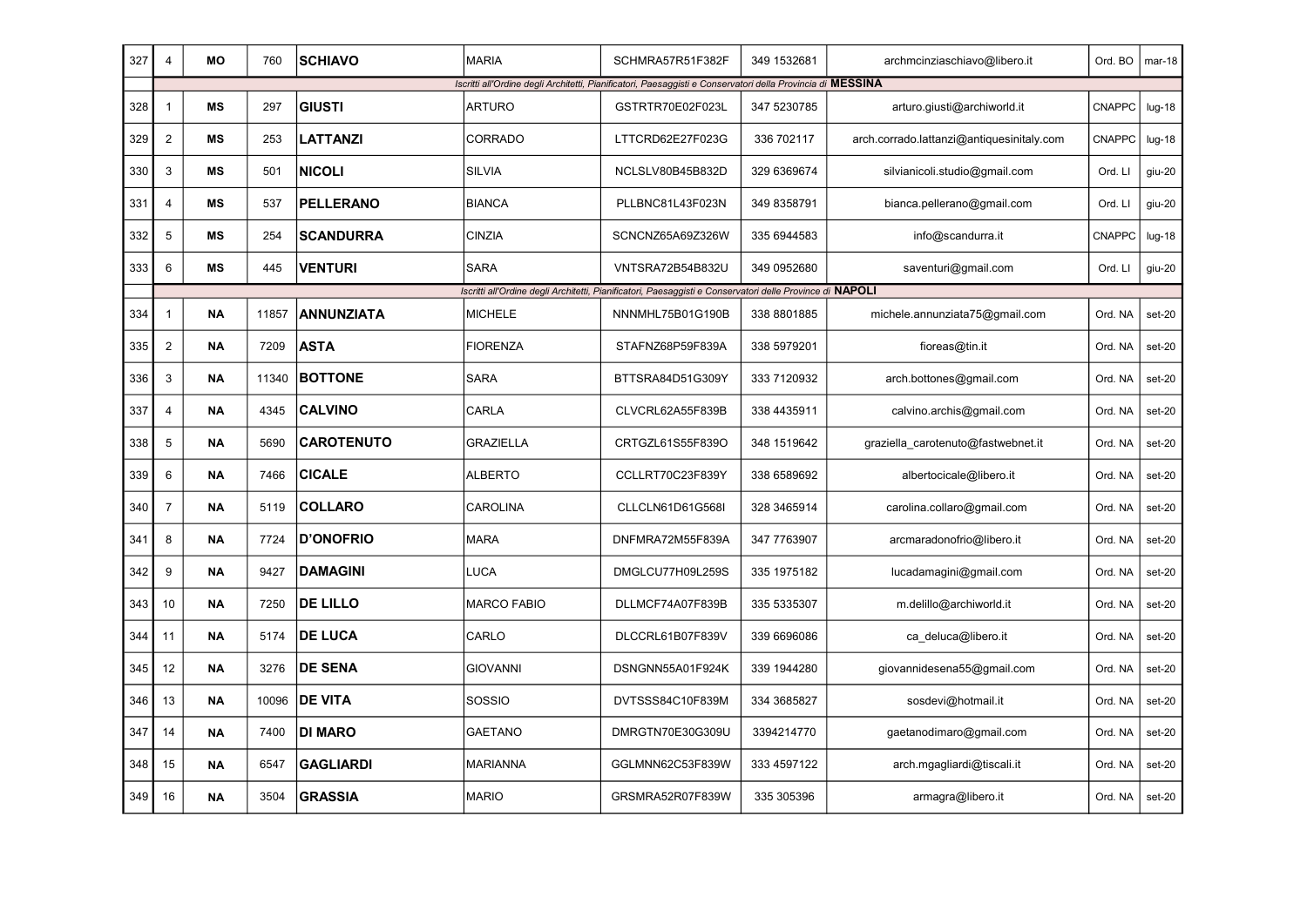| 350 | 17 | <b>NA</b> | 8841  | <b>GUERCIA</b>    | ASSUNTA             | GRCSNT77P42F839W | 333 8837372 | a.guercia@alice.it                | Ord. NA | set-20 |
|-----|----|-----------|-------|-------------------|---------------------|------------------|-------------|-----------------------------------|---------|--------|
| 351 | 18 | ΝA        | 7162  | <b>IOVINO</b>     | <b>CIRO</b>         | VNICRI72P01L259U | 347 3834838 | info@ciroiovino.it                | Ord. NA | set-20 |
| 352 | 19 | <b>NA</b> | 9307  | <b>IOVINO</b>     | <b>ANTONELLA</b>    | VNINNL68R50F839P | 335 6570091 | arch iovino@yahoo.it              | Ord. NA | set-20 |
| 353 | 20 | ΝA        | 8049  | <b>LAINO</b>      | VERONICA            | LNAVNC74E63F839W | 081 7263760 | lainoveronica@libero.it           | Ord. NA | set-20 |
| 354 | 21 | <b>NA</b> | 10092 | <b>LIGUORI</b>    | <b>CIRO</b>         | LGRCRI77H20E329K | 331 6063923 | ciro.liguori@agenziademanio.it    | Ord. NA | set-20 |
| 355 | 22 | <b>NA</b> | 11520 | <b>MAISTO</b>     | <b>NICOLA</b>       | MSTNCL85H24F799B | 348 8083473 | nikobe@hotmail.it                 | Ord. NA | set-20 |
| 356 | 23 | <b>NA</b> | 11174 | <b>NAPOLANO</b>   | RAFFAELLA           | NPLRFL81P43F839G | 339 7631827 | raffaella.napolano@gmail.com      | Ord. NA | set-20 |
| 357 | 24 | <b>NA</b> | 10520 | <b>NAPPO</b>      | RAFFAELLA           | NPPRFL82L07G813Y | 338 4717664 | studionappo82@libero.it           | Ord. NA | set-20 |
| 358 | 25 | <b>NA</b> | 12590 | <b>PARISI</b>     | <b>GIUSEPPE</b>     | PRSGPP89A12F799N | 333 7323246 | giuseppe.parisi.a@gmail.com       | Ord. LI | giu-20 |
| 359 | 26 | <b>NA</b> | 5473  | <b>PELELLA</b>    | <b>ANTONIO</b>      | PLLNTN64T16F839Z | 081 7679126 | studiopelella@gmail.com           | Ord. NA | set-20 |
| 360 | 27 | <b>NA</b> | 6108  | <b>PIRENEO</b>    | <b>MARIAROSARIA</b> | PRNMRS68P61G813N | 393 4471736 | mariarosaria.pireneo@gmail.com    | Ord. NA | set-20 |
| 361 | 28 | <b>NA</b> | 5543  | <b>RAEJNTROPH</b> | <b>SERGIO</b>       | RJNSRG67H25F839P | 348 6543481 | sergioraejntroph@archiworldpec.it | Ord. NA | set-20 |
| 362 | 29 | <b>NA</b> | 6357  | <b>ROFFO</b>      | ANNAMARIA           | RFFNMR67L56C495X | 081 7735492 | annamaria.roffo@tin.it            | Ord. NA | set-20 |
| 363 | 30 | ΝA        | 6753  | <b>SANGES</b>     | <b>MARIA</b>        | SNGMRA70A71F839D | 348 4367009 | mariasanges@yahoo.it              | Ord. NA | set-20 |
| 364 | 31 | <b>NA</b> | 11195 | <b>SCAGLIONE</b>  | <b>MASSIMO</b>      | SCGMSM79R06C352D | 347 9874557 | massimo.scaglione@gmail.com       | Ord. NA | set-20 |
| 365 | 32 | ΝA        | 13078 | <b>SCHINDLER</b>  | ROBERTA             | SCHRRT88B46I862D | 333 8163804 | schindler.roberta@gmail.com       | Ord. NA | set-20 |
| 366 | 33 | <b>NA</b> | 12679 | <b>SELVAGGIO</b>  | <b>ANNA</b>         | SLVNNA88D48F839P | 366 1621312 | arch.annaselvaggio@gmail.com      | Ord. NA | set-20 |
| 367 | 34 | <b>NA</b> | 11966 | <b>SOLANO</b>     | VALENTINA           | SLNVNT89H55F839G | 328 1751796 | solanovalentina7@lgmail.com       | Ord. NA | set-20 |
| 368 | 35 | <b>NA</b> | 12478 | <b>STRADOLINI</b> | <b>MARCO</b>        | STRMRC89S21F839V | 392 3878196 | marcostradolini@libero.it         | Ord. NA | set-20 |
| 369 | 36 | ΝA        | 5080  | <b>TORRE</b>      | GRAZIA              | TRRGRZ61M51F839J | 338 8887853 | arch.graziatorre@gmail.com        | Ord. NA | set-20 |
| 370 | 37 | ΝA        | 3963  | <b>TRAPANESE</b>  | LUCIA               | TRPLCU61T46F839L | 081 421194  | luciatrapanese@gmail.com          | Ord. NA | set-20 |
| 371 | 38 | <b>NA</b> | 12369 | <b>VANGONE</b>    | <b>NATALINA</b>     | VNGNLN87E56I483Z | 333 6875759 | natalina.vangone@libero.it        | Ord. NA | set-20 |
| 372 | 39 | ΝA        | 6624  | <b>VIOLA</b>      | <b>STEFANO</b>      | VLISFN68M20F839U | 347 5428527 | s-viola@libero.it                 | Ord. NA | set-20 |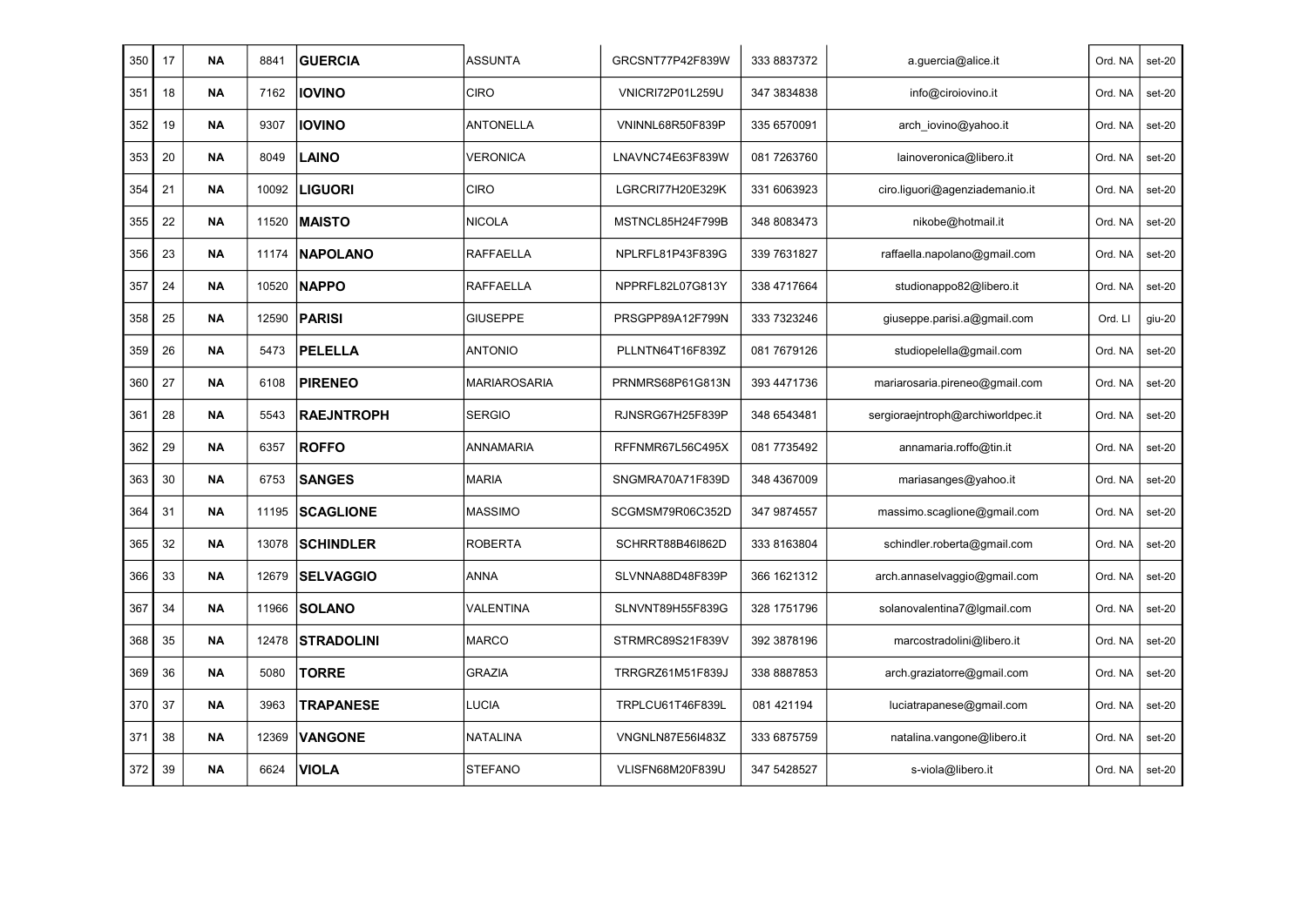| 373 | 40             | ΝA        | 5293  | VISCARDI               | <b>GIUSEPPE</b>       | VSCGPP66M26C495Q                                                                                                                | 338 9524321 | giuseppeviscardi.posta@virgilio.it   | Ord. NA       | set-20   |
|-----|----------------|-----------|-------|------------------------|-----------------------|---------------------------------------------------------------------------------------------------------------------------------|-------------|--------------------------------------|---------------|----------|
| 374 | 41             | <b>NA</b> | 10520 | <b>VITANZA</b>         | <b>ROSA</b>           | VTNRSO83B44F839T                                                                                                                | 333 3609805 | rosa.vitanza@gmail.com               | Ord. NA       | set-20   |
| 375 | 42             | <b>NA</b> | 11175 | <b>VOSA</b>            | <b>GIANLUCA</b>       | VSOGLC81D23F839F                                                                                                                | 333 1662856 | architettogianlucavosa@gmail.com     | Ord. NA       | set-20   |
| 376 | 43             | <b>NA</b> | 7893  | <b>VOZZA</b>           | <b>DOMENICO</b>       | VZZDNC66S23C129U                                                                                                                | 338 8827138 | architetto.domenicovozza@gmail.com   | Ord. NA       | set-20   |
|     |                |           |       |                        |                       | Iscritti all'Ordine degli Architetti, Pianificatori, Paesaggisti e Conservatori delle Province di NOVARA e VERBANO CUSIO OSSOLA |             |                                      |               |          |
| 377 | $\mathbf 1$    | <b>NO</b> | 1176  | <b>TREVISAN</b>        | <b>FABIANO</b>        | TRVFBN72E04F952C                                                                                                                | 338 3500390 | fabiano@fabianotrevisan.com          | <b>CNAPPC</b> | $lug-18$ |
|     |                |           |       |                        |                       | Iscritti all'Ordine degli Architetti, Pianificatori, Paesaggisti e Conservatori delle Province di NUORO e OGLIASTRA             |             |                                      |               |          |
| 378 | $\mathbf{1}$   | <b>NU</b> | 243   | COSSU                  | <b>MIRIAM EUGENIA</b> | CSSMMG73M45F979Y                                                                                                                | 329 4967229 | mecarch@hotmail.com                  | <b>CNAPPC</b> | $Iug-18$ |
| 379 | $\overline{2}$ | <b>NU</b> | 139   | <b>DEL RIO</b>         | <b>MARIA LAURA</b>    | DLRMLR68L67B354B                                                                                                                | 339 7559345 | arch.marialaura.delrio@archiworld.it | <b>CNAPPC</b> | $lug-18$ |
|     |                |           |       |                        |                       | Iscritti all'Ordine degli Architetti, Pianificatori, Paesaggisti e Conservatori della Provincia di ORISTANO                     |             |                                      |               |          |
| 380 | $\mathbf{1}$   | <b>OR</b> | 39    | <b>MANCA</b>           | <b>GABRIELE</b>       |                                                                                                                                 |             |                                      | <b>CNAPPC</b> | $Iug-18$ |
| 381 | $\overline{2}$ | <b>OR</b> | 89    | <b>SINI</b>            | <b>PATRIZIA</b>       |                                                                                                                                 |             |                                      | <b>CNAPPC</b> | $lug-18$ |
|     |                |           |       |                        |                       | Iscritti all'Ordine degli Architetti, Pianificatori, Paesaggisti e Conservatori della Provincia di PALERMO                      |             |                                      |               |          |
| 382 | $\mathbf{1}$   | PA        | 1225  | <b>AMARA</b>           | ORNELLA               |                                                                                                                                 |             |                                      | <b>CNAPPC</b> | $Iug-18$ |
| 383 | $\overline{c}$ | PA        | 5342  | <b>CARECA</b>          | SALVATORE             | CRCSVT71B25A089H                                                                                                                | 393 5288573 | toticareca@gmail.com                 | Ord. AG       | $apr-19$ |
| 384 | 3              | PA        | 6425  | <b>CITARDA</b>         | <b>FEDERICO</b>       | CTRFRC79L31G273B                                                                                                                | 331 6929037 | federico.citarda@gmail.com           | Ord. NA       | $set-20$ |
| 385 | 4              | PA        | 3410  | <b>GIUDICE</b>         | <b>MASSIMILIANO</b>   | GDCMSM70L29G273Y                                                                                                                | 3483223080  | massimiliano.giudice@gmail.com       | Ord. AG       | $apr-19$ |
| 386 | 5              | PA        | 5693  | <b>PITRUZZELLA</b>     | <b>SALVATORE</b>      |                                                                                                                                 |             |                                      | <b>CNAPPC</b> | $Iug-18$ |
| 387 | 6              | PA        | 2872  | <b>ROMEO</b>           | <b>ROBERTA</b>        |                                                                                                                                 |             |                                      | CNAPPC        | $lug-18$ |
|     |                |           |       |                        |                       | Iscritti all'Ordine degli Architetti, Pianificatori, Paesaggisti e Conservatori della Provincia di PADOVA                       |             |                                      |               |          |
| 388 | $\mathbf 1$    | <b>PD</b> | 837   | <b>ZANDARIN</b>        | <b>RANIERI</b>        | ZNDRNR59P02L199M                                                                                                                | 335 6530529 | info@architettozandarin.it           | <b>CNAPPC</b> | $lug-18$ |
|     |                |           |       |                        |                       | Iscritti all'Ordine degli Architetti, Pianificatori, Paesaggisti e Conservatori della Provincia di PESCARA                      |             |                                      |               |          |
| 389 | $\mathbf 1$    | <b>PE</b> | 1643  | <b>DI GIANDOMENICO</b> | <b>MARIA GRAZIA</b>   | DGNMGR63T57E892M                                                                                                                | 3396852076  | dgmdesign1@virgilio.it               | Ord. AP       | $feb-19$ |
| 390 | $\overline{c}$ | PE        | 980   | <b>DI RAMIO</b>        | <b>ROBERTO</b>        | DRMRRT69P12I804Z                                                                                                                | 328 2690746 | rdiramio@libero.it                   | <b>CNAPPC</b> | $Iug-18$ |
| 391 | 3              | PE        | 2110  | <b>LO PRIORE</b>       | <b>PIERGUIDO</b>      | LPRPGD87P05G482A                                                                                                                | 333 5778371 | pierguido.lopriore@libero.it         | <b>CNAPPC</b> | $Iug-18$ |
| 392 | 4              | PE        | 1647  | <b>PETRUCCI</b>        | <b>DIANA</b>          | PTRDNI80A42A345K                                                                                                                | 349 3705510 | dianapetrucci@yahoo.it               | <b>CNAPPC</b> | $Iug-18$ |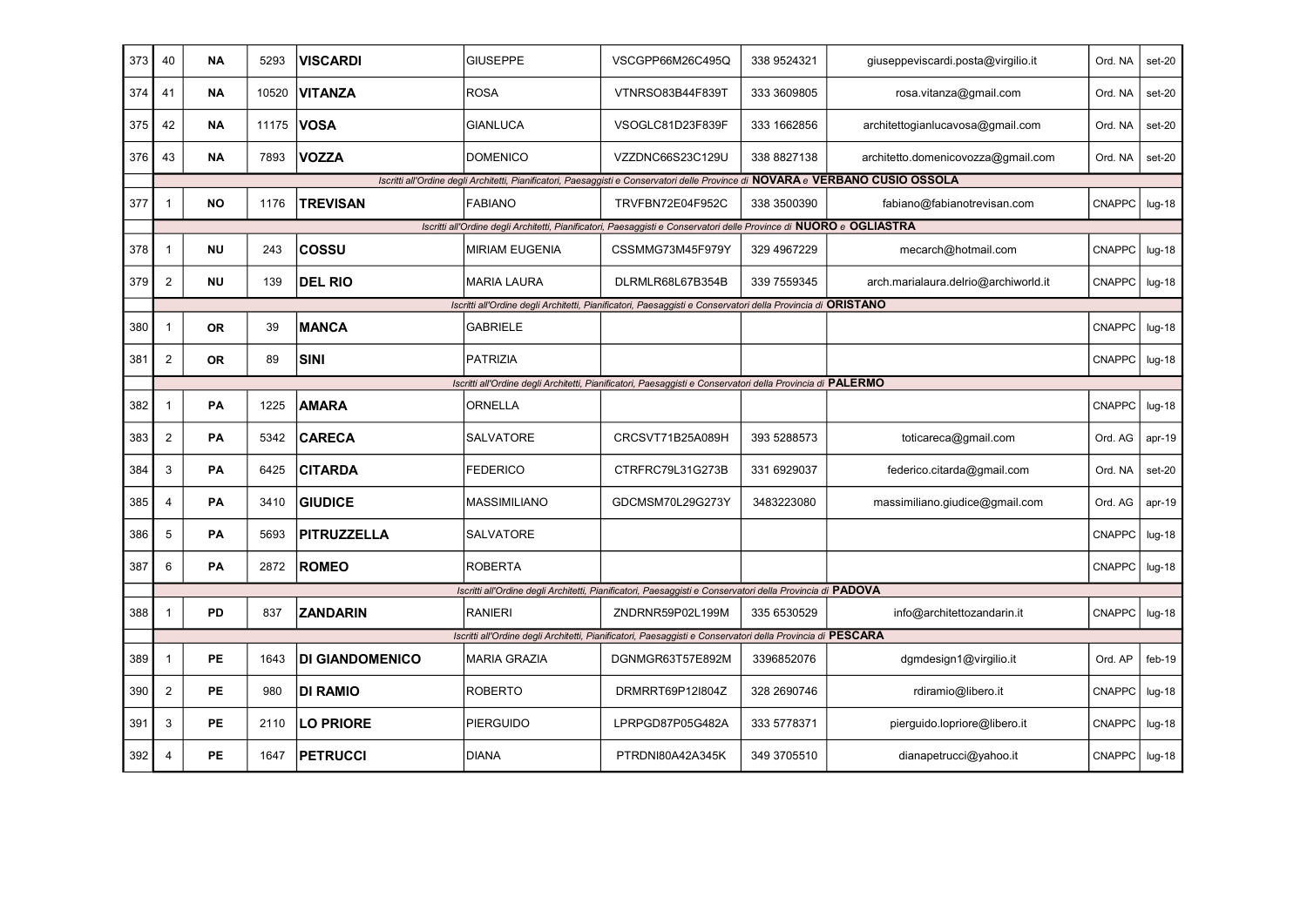|     |                |           |      |                    |                         | Iscritti all'Ordine degli Architetti, Pianificatori, Paesaggisti e Conservatori della Provincia di PERUGIA       |             |                                |               |          |
|-----|----------------|-----------|------|--------------------|-------------------------|------------------------------------------------------------------------------------------------------------------|-------------|--------------------------------|---------------|----------|
| 393 | $\mathbf{1}$   | PG        | 1018 | <b>GUERRINI</b>    | <b>MARIA LUISA</b>      |                                                                                                                  |             |                                | <b>CNAPPC</b> | $lug-18$ |
| 394 | $\overline{2}$ | PG        | 1064 | <b>MINCIOTTI</b>   | <b>CLAUDIO</b>          |                                                                                                                  |             |                                | <b>CNAPPC</b> | $Iug-18$ |
| 395 | 3              | PG        | 1160 | <b>MORESSONI</b>   | PAOLO                   |                                                                                                                  |             |                                | <b>CNAPPC</b> | $Iug-18$ |
|     |                |           |      |                    |                         | Iscritti all'Ordine degli Architetti, Pianificatori, Paesaggisti e Conservatori della Provincia di PISA          |             |                                |               |          |
| 396 | $\mathbf{1}$   | PI        | 499  | <b>BONGIOVANNI</b> | <b>PATRIZIA</b>         |                                                                                                                  |             |                                | <b>CNAPPC</b> | $lug-18$ |
| 397 | $\overline{2}$ | <b>PI</b> | 558  | <b>CIAFALONI</b>   | <b>MARTA</b>            |                                                                                                                  |             |                                | <b>CNAPPC</b> | $Iug-18$ |
| 398 | $\mathbf{3}$   | <b>PI</b> | 440  | <b>PROSPERINI</b>  | <b>CHIARA</b>           |                                                                                                                  |             |                                | CNAPPC        | $Iug-18$ |
|     |                |           |      |                    |                         | Iscritti all'Ordine degli Architetti, Pianificatori, Paesaggisti e Conservatori della Provincia di PORDENONE     |             |                                |               |          |
| 399 | 1              | PN        | 171  | <b>GIORGI</b>      | <b>MARINA</b>           | GRGMRN57R61G888K                                                                                                 | 333 3233195 | marina.giorgi@archiworld.it    | <b>CNAPPC</b> | $Iug-18$ |
| 400 | $\overline{2}$ | <b>PN</b> | 350  | <b>TAVELLA</b>     | <b>STEFANO</b>          | TVLSFN64H27L483R                                                                                                 | 348 3033716 | s.tavella@archiworld.it        | <b>CNAPPC</b> | $Iug-18$ |
|     |                |           |      |                    |                         | Iscritti all'Ordine degli Architetti, Pianificatori, Paesaggisti e Conservatori della Provincia di PRATO         |             |                                |               |          |
| 401 | $\overline{1}$ | PO        | 188  | <b>ANGIONI</b>     | <b>ROBERTO</b>          |                                                                                                                  |             |                                | <b>CNAPPC</b> | $Iug-18$ |
|     |                |           |      |                    |                         | Iscritti all'Ordine degli Architetti, Pianificatori, Paesaggisti e Conservatori della Provincia di PARMA         |             |                                |               |          |
| 402 | $\mathbf 1$    | PR        | 950  | <b>BARBIERI</b>    | <b>MATTEO</b>           | BRBMTT81S15G337L                                                                                                 | 393 5586759 | mabarchitetto@gmail.com        | Ord. BO       | $mar-18$ |
| 403 | $\overline{2}$ | <b>PR</b> | 844  | <b>CATTABIANI</b>  | PIETRO                  | CTTPTR77D20G337V                                                                                                 | 335 8415127 | pietro@studiocattabiani.it     | Ord. BO       | $mar-18$ |
| 404 | 3              | <b>PR</b> | 424  | <b>CECI</b>        | <b>FABIO</b>            | CCEFBA64P13G947V                                                                                                 | 348 2240517 | fabioceci@nordprogettiparma.it | <b>CNAPPC</b> | $lug-18$ |
| 405 | 4              | PR        | 372  | <b>DEJANA</b>      | <b>MARIA TERESA</b>     | DJNMTR59R44A731M                                                                                                 | 349 6100634 | teresadejana@libero.it         | Ord. BO       | $mar-18$ |
| 406 | 5              | <b>PR</b> | 463  | <b>MERIGHI</b>     | <b>CECILIA</b>          | MRGCCL61D48G337R                                                                                                 | 338 7147935 | architetti@artinmente.eu       | Ord. BO       | $mar-18$ |
| 407 | 6              | PR        | 1169 | <b>MUSCIMARRO</b>  | <b>MONICA FRANCESCA</b> | MSCMCF76C44F537M                                                                                                 | 338 2054949 | studio.muscimarro@gmail.com    | Ord. LI       | $giu-20$ |
| 408 | $\overline{7}$ | <b>PR</b> | 340  | <b>PEZZALI</b>     | <b>DANIELE</b>          | PZZDNL60M17G337N                                                                                                 | 335 287517  | danielepezzali@gaau.it         | Ord. BO       | mar-18   |
|     |                |           |      |                    |                         | Iscritti all'Ordine degli Architetti, Pianificatori, Paesaggisti e Conservatori della Provincia di PISTOIA       |             |                                |               |          |
| 409 | $\mathbf 1$    | ΡT        | 540  | <b>BECAGLI</b>     | <b>NICOLA</b>           | BCGNCL71H08G713B                                                                                                 | 335 277825  | nicola.becagli@gtaa.it         | Ord. LI       | giu-20   |
| 410 | $\overline{2}$ | <b>PT</b> | 253  | <b>NANNINI</b>     | ANDREA                  | NNNNDR63A02G713P                                                                                                 | 329 0683284 | andrea nannini@libero.it       | <b>CNAPPC</b> | $lug-18$ |
| 411 | 3              | ΡT        | 382  | <b>PALLINI</b>     | <b>RICCARDO</b>         | PLLRCR66T31G713W                                                                                                 | 345 2106538 | riccardopallini@virgilio.it    | Ord. LI       | giu-20   |
|     |                |           |      |                    |                         | Iscritti all'Ordine degli Architetti, Pianificatori, Paesaggisti e Conservatori della Provincia di PESARO URBINO |             |                                |               |          |
| 412 | $\mathbf{1}$   | PU        | 616  | <b>AGUZZI</b>      | ANDREA                  | GZZNDR77E10F347M                                                                                                 | 3381966890  | andrea.aguzzi@archiworldpec.it | Ord. AP       | $feb-19$ |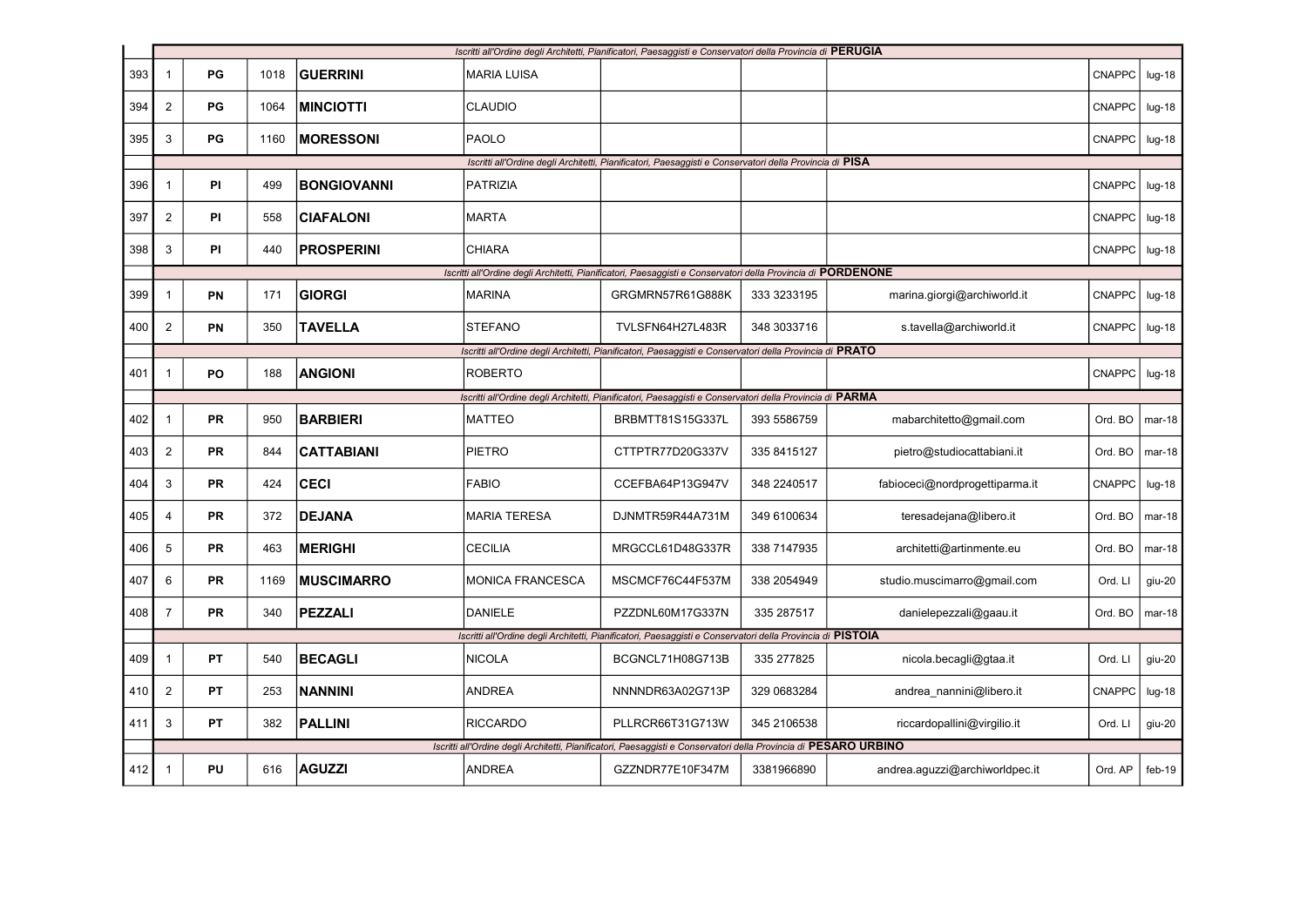| 413 | $\overline{2}$          | PU | 228  | <b>CAVALLINI</b>  | LORENZA BARBARA      | CVLLNZ63T44D808Q                                                                                                   | 2929404285   | arkostudio1@libero.it                | Ord. AP          | $feb-19$ |
|-----|-------------------------|----|------|-------------------|----------------------|--------------------------------------------------------------------------------------------------------------------|--------------|--------------------------------------|------------------|----------|
| 414 | 3                       | PU | 395  | <b>CECCARELLI</b> | ALESSANDRO           | CCCLSN66E01H294E                                                                                                   | 339 8654369  | al.ce@libero.it                      | <b>CNAPPC</b>    | $Iug-18$ |
| 415 | 4                       | PU | 423  | <b>CECCARINI</b>  | <b>PIERPAOLO</b>     | CCCPPL70E03L500V                                                                                                   | 348 2529479  | info@pierpaoloceccariniarchitetto.it | <b>CNAPPC</b>    | $Iug-18$ |
| 416 | 5                       | PU | 818  | <b>FORNACIARI</b> | <b>ELENA</b>         | FRNLNE89H66G479M                                                                                                   | 3406224793   | arch.fornaciari@gmail.com            | Ord. AP          | $feb-19$ |
| 417 | 6                       | PU | 424  | PANARONI          | <b>PAOLA</b>         | PNRPLA72D45D488V                                                                                                   | 335 6922317  | paola.panaroni@gmail.com             | CNAPPC           | $lug-18$ |
| 418 | $\overline{7}$          | PU | 581  | <b>PANTI</b>      | LUCIA                | PNTLCU79B63L500A                                                                                                   | 391 1899504  | luciadesignevolution@gmail.com       | Ord. FI          | $nov-19$ |
| 419 | 8                       | PU | 637  | <b>RONDINA</b>    | <b>SIMONE</b>        | RNDSMN73S16D488I                                                                                                   | 3396224445   | simone.rondina@tiscali.it            | Ord. AP          | $feb-19$ |
| 420 | 9                       | PU | 388  | <b>SABBATINI</b>  | SANDRO               | SBBSDR67B13Z133Q                                                                                                   | 3388163027   | sandro.sabbatini@teletu.it           | Ord. AP          | $feb-19$ |
|     |                         |    |      |                   |                      | Iscritti all'Ordine degli Architetti, Pianificatori, Paesaggisti e Conservatori della Provincia di POTENZA         |              |                                      |                  |          |
| 421 | 1                       | PZ | 1078 | <b>GALLUCCIO</b>  | GIOVANNA             | GLLGNN76S42F104X                                                                                                   | 338 3969354  | giogalluccio@yahoo.it                | CNAPPC           | $Iug-18$ |
| 422 | $\overline{c}$          | PZ | 1076 | <b>LIBUTTI</b>    | ANGELO NATALINO      | LBTNLN62E27H307V                                                                                                   | 347 5318491  | angelolibutti@hotmail.com            | Ord. FI          | nov-19   |
| 423 | 3                       | PZ | 371  | <b>RICIGLIANO</b> | <b>AGNESE</b>        | RCGGNS62D43H831D                                                                                                   | 349 7722377  | architettoricigliano@gmail.com       | <b>CNAPPC</b>    | $Iug-18$ |
|     |                         |    |      |                   |                      | Iscritti all'Ordine degli Architetti, Pianificatori, Paesaggisti e Conservatori della Provincia di RAVENNA         |              |                                      |                  |          |
| 424 | 1                       | RA | 394  | <b>FRONTALI</b>   | <b>LUCA</b>          | FRNLCU69H04D458Q                                                                                                   | 320 0639311  | lucafrontali@gmail.com               | Ord. LI          | $giu-20$ |
| 425 | $\overline{\mathbf{c}}$ | RA | 557  | <b>MONTINI</b>    | <b>NICOLA</b>        | MNTNCL75M12D458A                                                                                                   | 347 6402662  | montini@montiniarchitettura.it       | Ord. BO          | $mar-18$ |
|     |                         |    |      |                   |                      | Iscritti all'Ordine degli Architetti, Pianificatori, Paesaggisti e Conservatori della Provincia di REGGIO CALABRIA |              |                                      |                  |          |
| 426 | $\mathbf{1}$            | RC | 2459 | <b>ABBIA</b>      | MARIA                | 10/06/1980                                                                                                         | 328 6828027  | mariaabbia@libero.it                 | Ord. RC          | $mag-22$ |
| 427 | $\overline{c}$          | RC | 2214 | <b>CALABRO'</b>   | PAOLO                | 18/11/1968                                                                                                         | 329 0840721  | paolodamolaro@gmail.com              | Ord. RC          | mag-22   |
| 428 | 3                       | RC | 2874 | <b>CRUCITTI</b>   | SEBASTIANO GIOVANNI  | 21/09/1988                                                                                                         | 348 6021737  | sebastiano.crucitti@gmail.com        | Ord. RC          | mag-22   |
| 429 | 4                       | RC | 1369 | <b>DE LEO</b>     | <b>GIUSEPPE</b>      | 10/06/1968                                                                                                         | 393 9821823  | peppedeleo@gmail.com                 | Ord. RC          | mag-22   |
| 430 | 5                       | RC | 3173 | <b>FORGIONE</b>   | <b>ANTONINO</b>      | 14/06/1988                                                                                                         | 339 6425007  | antonio88.f9@hotmail.it              | Ord. RC          | $mag-22$ |
| 431 | 6                       | RC | 1570 | <b>LEONE</b>      | <b>ANTONIO MARIA</b> | 06/05/1966                                                                                                         | 333 4682798  | antonio.leone@unirc.it               | Ord. RC          | mag-22   |
| 432 | $\overline{7}$          | RC | 2317 | <b>MELCHINI</b>   | <b>TOMMASO</b>       | 06/11/1985                                                                                                         | 340 8472937  | tommasomelchini@gmail.com            | Ord. RC          | mag-22   |
| 433 | $\,8\,$                 | RC | 3347 | <b>MUSCHERA'</b>  | <b>FRANCESCA</b>     | 29/01/1991                                                                                                         | 334 9830858  | francesca.muschera@gmail.com         | Ord. RC   mag-22 |          |
| 434 | 9                       | RC | 1822 | <b>PALLONE</b>    | ANTONIO CARMELO      | 14/04/1972                                                                                                         | 347 1656820  | architettopallone@gmail.com          | Ord. $RC$        | $mag-22$ |
| 435 | 10                      | RC | 1533 | PANETTA           | ELIA DANIELE         | 01/03/1970                                                                                                         | 339 2875 649 | edpanetta@libero.it                  | Ord. RC          | $mag-22$ |
|     |                         |    |      |                   |                      |                                                                                                                    |              |                                      |                  |          |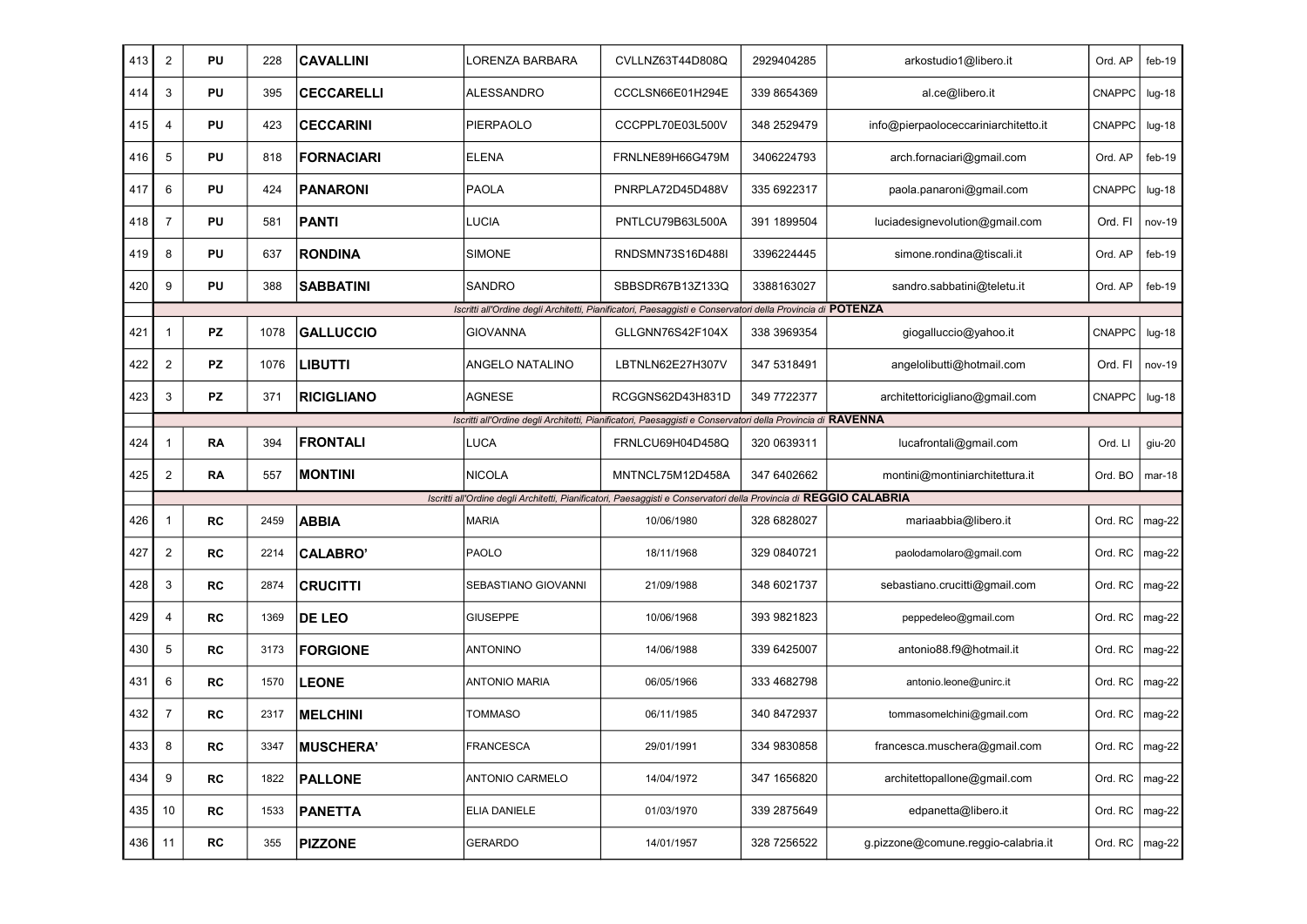| 437 | 12           | <b>RC</b>      | 1532            | <b>POLITANO'</b>  | <b>MICHELE</b>             | 09/05/1973                                                                                                | 347 0376393 | arch.politano@alice.it            | Ord. RC       | mag-22   |
|-----|--------------|----------------|-----------------|-------------------|----------------------------|-----------------------------------------------------------------------------------------------------------|-------------|-----------------------------------|---------------|----------|
| 438 | 13           | <b>RC</b>      | 1171            | <b>POSTORINO</b>  | <b>ANTONIA</b>             | 02/06/1965                                                                                                | 338 8937605 | antonellapostorino@gmail.com      | Ord. RC       | mag-22   |
| 439 | 14           | <b>RC</b>      | 1292            | <b>PRINCIPATO</b> | ANTONIO D.                 | 19/06/1967                                                                                                | 338 7367597 | pridaf@tiscali.it                 | Ord. RC       | mag-22   |
| 440 | 15           | <b>RC</b>      | 3236            | <b>ROMEO</b>      | <b>DOMENICO</b>            | 21/11/1989                                                                                                | 360 333361  | architettodomenicoromeo@gmail.com | Ord. RC       | mag-22   |
| 441 | 16           | <b>RC</b>      | 2556            | <b>SANCI</b>      | <b>GIOVAMBATTISTA</b>      | 05/07/1975                                                                                                | 320 0706266 | giosanci@libero.it                | Ord. RC       | mag-22   |
| 442 | 17           | <b>RC</b>      | 1301            | <b>SCULLI</b>     | <b>GIUSEPPINA DOMENICA</b> | 07/07/1961                                                                                                | 333 2448634 | giusculli@libero.it               | Ord. RC       | mag-22   |
| 443 | 18           | <b>RC</b>      | 2811            | <b>SERRATORE</b>  | <b>BARBARA</b>             | 30/01/1987                                                                                                | 389 4709325 | barbara serratore@libero.it       | Ord. RC       | mag-22   |
| 444 | 19           | <b>RC</b>      | 1919            | <b>TASSONE</b>    | <b>ILARIO</b>              | <b>TSSLRI78D01I725N</b>                                                                                   | 339 2665433 | ilariotassone@gmail.com           | <b>CNAPPC</b> | $lug-18$ |
| 445 | 20           | <b>RC</b>      | 918             | <b>TAVERNITI</b>  | <b>DONATELLA</b>           | TVRDTL65M58H224A                                                                                          | 329 4660163 | donatellataverniti@gmail.com      | <b>CNAPPC</b> | $lug-18$ |
| 446 | 21           | RC             | 2089            | <b>VIGLIAROLO</b> | <b>GIUSEPPE</b>            | 13/01/1974                                                                                                | 393 7119928 | giuseppevigliarolo@libero.it      | Ord. RC       | mag-22   |
|     |              |                |                 |                   |                            | Iscritti all'Ordine degli Architetti, Pianificatori, Paesaggisti e Conservatori della Provincia di RAGUSA |             |                                   |               |          |
| 447 | 1            | RG             | 892             | <b>AURNIA</b>     | <b>JENNIFER</b>            |                                                                                                           |             |                                   | <b>CNAPPC</b> | $lug-18$ |
| 448 | 2            | RG             | 470             | <b>IMISSUD</b>    | SALVATORE                  |                                                                                                           |             |                                   | <b>CNAPPC</b> | $lug-18$ |
| 449 | 3            | RG             | 366             | <b>NICITA</b>     | <b>FRANCESCO</b>           | NCTFNC70E22H163M                                                                                          | 339 1220332 | francesco-nicita@libero.it>       | Ord. AG       | $apr-19$ |
| 450 | 4            | RG             | 870             | <b>PUGLISI</b>    | <b>GIUSEPPE</b>            | PGLGPP88L14H163U                                                                                          | 366 5261533 | arch.gpuglisi@libero.it           | Ord. AG       | apr-19   |
| 451 | 5            | RG             | 544             | <b>STORNELLO</b>  | <b>ANTONIO</b>             |                                                                                                           |             |                                   | <b>CNAPPC</b> | $lug-18$ |
|     |              |                |                 |                   |                            | Iscritti all'Ordine degli Architetti, Pianificatori, Paesaggisti e Conservatori della Provincia di RIETI  |             |                                   |               |          |
| 452 | $\mathbf{1}$ | R <sub>l</sub> | 10 <sub>B</sub> | <b>CHERUBINI</b>  | <b>STEFANO</b>             | CHRSFN78C28A345J                                                                                          | 338 6738304 | arch.cherubini@libero.it          | <b>CNAPPC</b> | $Iug-18$ |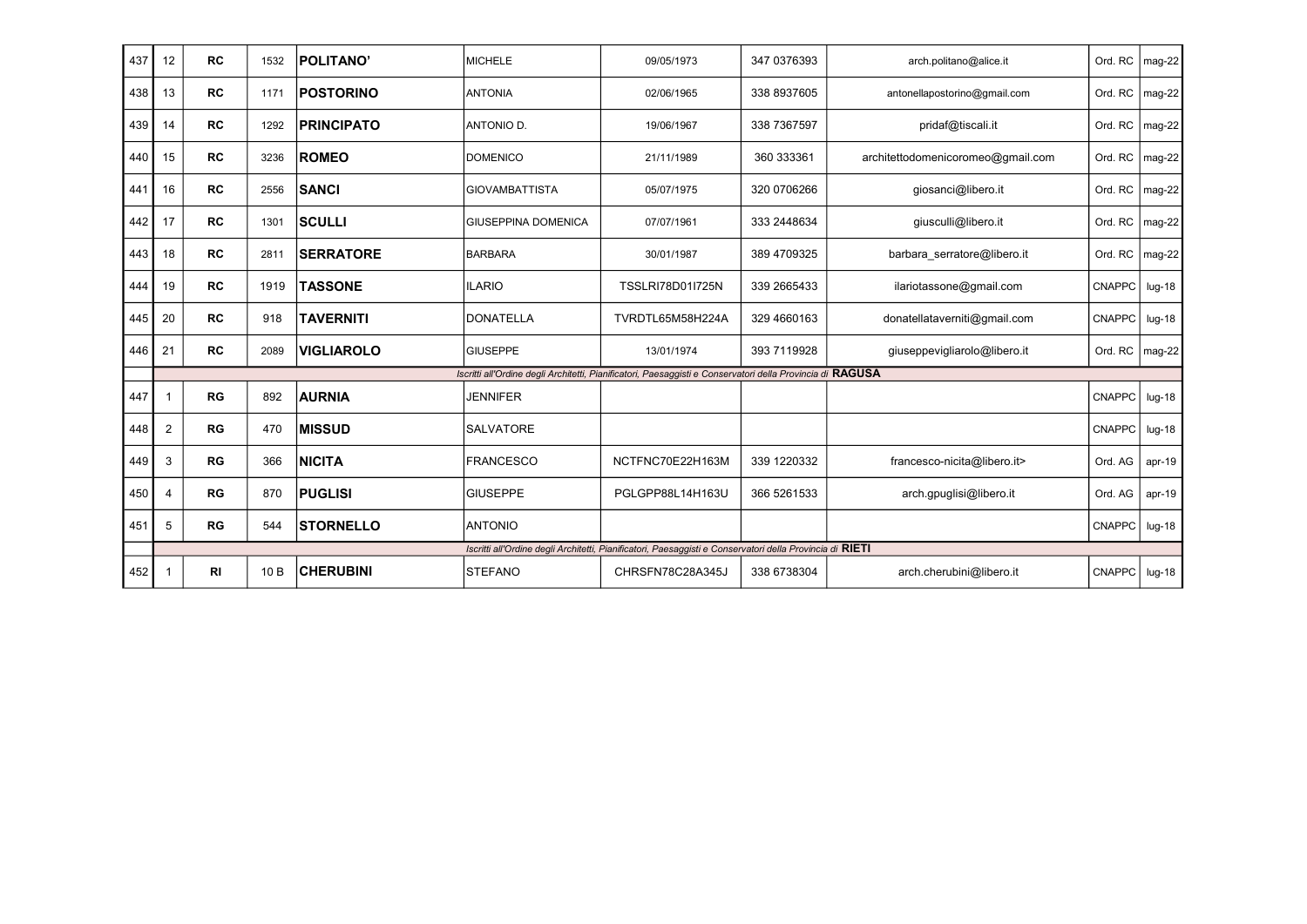| 453 | 2              | <b>RI</b> | 256   | <b>COAN</b>       | <b>ALESSANDRO</b> | CNOLSN71T17H501F                                                                                             | 340 67847484 | architettocoan@gmail.com             | <b>CNAPPC</b> | $lug-18$ |
|-----|----------------|-----------|-------|-------------------|-------------------|--------------------------------------------------------------------------------------------------------------|--------------|--------------------------------------|---------------|----------|
| 454 | 3              | RI        | 181   | <b>LA PIETRA</b>  | <b>MAURO</b>      | LPTMRA56E15D189X                                                                                             | 349 2816641  | maurolapietra@gmail.com              | <b>CNAPPC</b> | $lug-18$ |
| 455 | $\overline{4}$ | RI        | 219   | <b>PALENGA</b>    | PATRIZIA          | PLNPRZ68P51L117M                                                                                             | 389 2715040  | patrizia.palenga@gmail.com           | <b>CNAPPC</b> | $lug-18$ |
| 456 | 5              | RI        | 240   | <b>RAPETTI</b>    | ELENA             | RPTLNE60M69H282B                                                                                             | 338 3876669  | elera60@gmail.com                    | <b>CNAPPC</b> | $lug-18$ |
|     |                |           |       |                   |                   | Iscritti all'Ordine degli Architetti, Pianificatori, Paesaggisti e Conservatori della Provincia di ROMA      |              |                                      |               |          |
| 457 | $\mathbf{1}$   | <b>RM</b> | 13714 | DARO'             | <b>MATTIA</b>     |                                                                                                              |              |                                      | <b>CNAPPC</b> | $lug-18$ |
| 458 | 2              | <b>RM</b> | 19209 | <b>DI MARSICO</b> | ISABELLA          | DMRSLL75A53A662R                                                                                             | 333 3016009  | isabella.dimarsico@agenziademanio.it | Ord. NA       | set-20   |
| 459 | 3              | <b>RM</b> |       | A13662 GIANNINI   | <b>SACHA</b>      | GNNSCH72L14H501B                                                                                             | 338 4402633  | sacha.giannini@tiscali.it            | Ord. AP       | feb-19   |
| 460 | $\overline{4}$ | <b>RM</b> | 9646  | GRIO              | <b>ROBERTO</b>    |                                                                                                              |              |                                      | <b>CNAPPC</b> | $lug-18$ |
| 461 | 5              | <b>RM</b> | 18452 | <b>LIPARI</b>     | <b>FRANCESCO</b>  | LPRFNC80A18A089U                                                                                             | 3384201162   | francescolipari@gmail.com            | Ord. AG       | $apr-19$ |
| 462 | 6              | <b>RM</b> | 13825 | <b>PIRICO</b>     | <b>OSCAR</b>      |                                                                                                              |              |                                      | <b>CNAPPC</b> | $lug-18$ |
| 463 | $\overline{7}$ | <b>RM</b> | 16158 | <b>SAVINO</b>     | ADELE             |                                                                                                              |              |                                      | Ord. BO       | $mar-18$ |
| 464 | 8              | <b>RM</b> | 21223 | <b>VARONE</b>     | DAVID             | VRNDVD79E23L719B                                                                                             | 349 1515898  | arch.davidvarone@gmail.com           | Ord. NA       | set-20   |
|     |                |           |       |                   |                   | Iscritti all'Ordine degli Architetti, Pianificatori, Paesaggisti e Conservatori della Provincia di RIMINI    |              |                                      |               |          |
| 465 | $\mathbf{1}$   | <b>RN</b> | 85    | <b>CIPRIANI</b>   | <b>MARIALUISA</b> | CPRMLS63M69H294Z                                                                                             | 338 3185501  | marialuisa_cipriani@libero.it        | <b>CNAPPC</b> | $lug-18$ |
| 466 | 2              | <b>RN</b> | 333   | <b>RICCI</b>      | <b>ROBERTO</b>    | RCCRRT65B07H294W                                                                                             | 335 6203763  | arch.roberto.ricci@archiworld.it     | <b>CNAPPC</b> | $lug-18$ |
|     |                |           |       |                   |                   | Iscritti all'Ordine degli Architetti, Pianificatori, Paesaggisti e Conservatori della Provincia di SONDRIO   |              |                                      |               |          |
| 467 | $\mathbf{1}$   | <b>SO</b> | 114   | <b>ROMEGIALLI</b> | <b>GIANMATTEO</b> | RMGGMT61R20F205Y                                                                                             | 335 8290580  | actromegialli@gmail.com              | CNAPPC        | $lug-18$ |
|     |                |           |       |                   |                   | Iscritti all'Ordine degli Architetti, Pianificatori, Paesaggisti e Conservatori della Provincia di LA SPEZIA |              |                                      |               |          |
| 468 | $\mathbf{1}$   | <b>SP</b> | 479   | <b>AMBROSINI</b>  | <b>ENRICA</b>     | MBRNRC69E52E463P                                                                                             | 328 1769477  | enricambrosini@gmail.com             | <b>CNAPPC</b> | $lug-18$ |
| 469 | 2              | <b>SP</b> | 622   | <b>LA ROSA</b>    | DEBORA            | LRSDBR80R71E463J                                                                                             | 380 7569275  | deboralarosa@inwind.it               | <b>CNAPPC</b> | $lug-18$ |
| 470 | 3              | <b>SP</b> | 613   | <b>MAUGERI</b>    | <b>JACOPO</b>     | MGRJCP80E22E463S                                                                                             | 392 9520847  | m2bprogetti@gmail.com                | <b>CNAPPC</b> | $lug-18$ |
| 471 | $\overline{4}$ | <b>SP</b> | 424   | <b>MOGGIA</b>     | <b>SIMONE</b>     | MGGSMN76B12E463N                                                                                             | 345 2106538  | studio@kkarchitettiassociati.com     | Ord. LI       | giu-20   |
| 472 | 5              | <b>SP</b> | 258   | <b>ZANI</b>       | <b>FRANCESCA</b>  | ZNAFNC67D69E463Q                                                                                             | 338 8840953  | francesca67.zani@gmail.com           | Ord. LI       | giu-20   |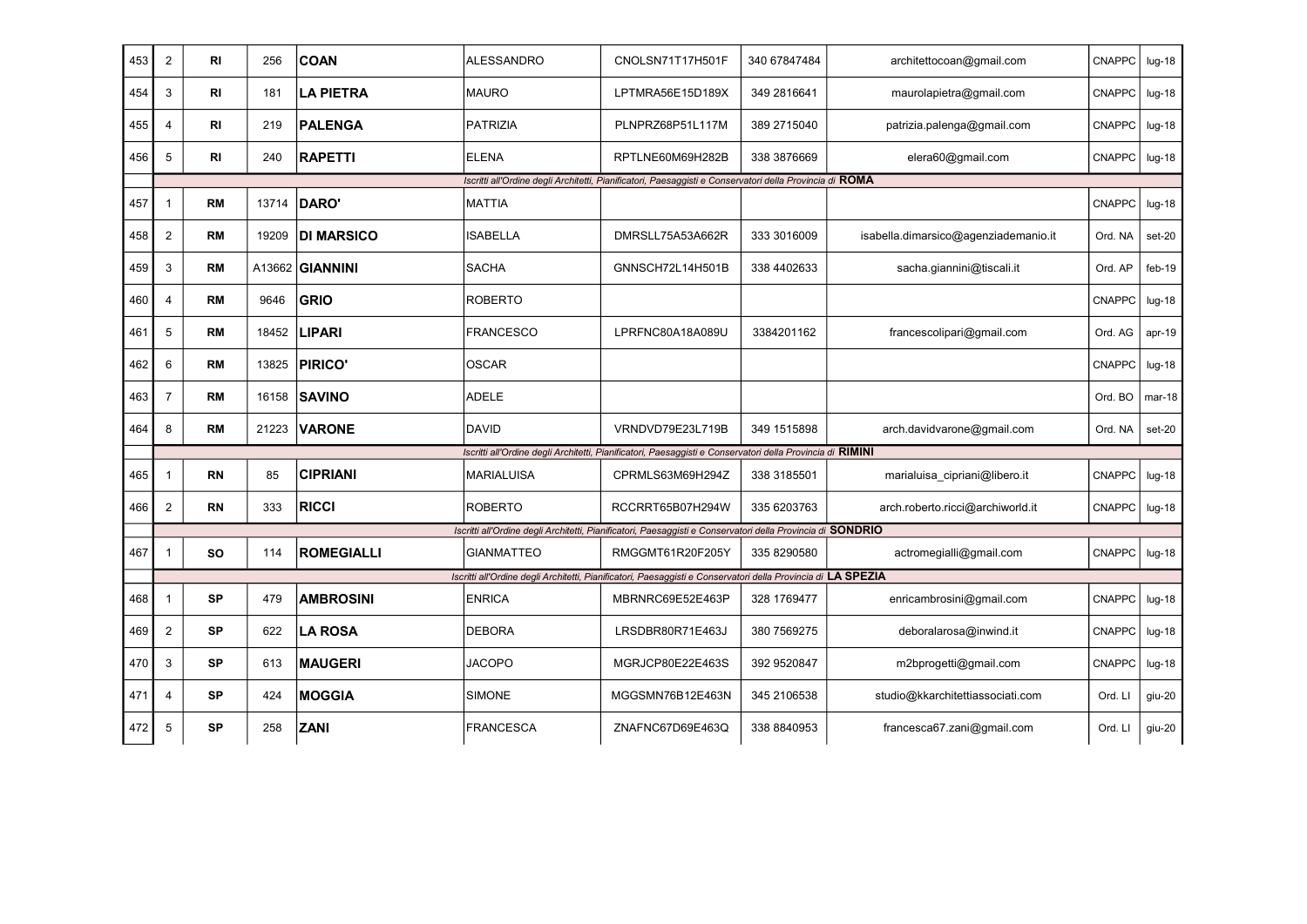|     |                          |           |     |                       |                  | Iscritti all'Ordine degli Architetti, Pianificatori, Paesaggisti e Conservatori della Provincia di SIRACUSA              |              |                                    |               |                |
|-----|--------------------------|-----------|-----|-----------------------|------------------|--------------------------------------------------------------------------------------------------------------------------|--------------|------------------------------------|---------------|----------------|
| 473 | 1                        | SR        | 245 | <b>DI GIACOMO</b>     | <b>SONIA</b>     | 13/01/1966                                                                                                               | 338 2327033  | arch.soniadigiacomo@gmail.com      | Ord. RC       | mag-22         |
| 474 | $\overline{2}$           | <b>SR</b> | 531 | <b>GAMBUZZA</b>       | <b>GERRY</b>     | GMBGRY72L24F943G                                                                                                         | 338 7183771  | gerry.gambuzza@architettippcsr.it  | CNAPPC        | $Iug-18$       |
|     |                          |           |     |                       |                  | Iscritti all'Ordine degli Architetti, Pianificatori, Paesaggisti e Conservatori delle Province di SASSARI e OLBIA TEMPIO |              |                                    |               |                |
| 475 | $\overline{\phantom{a}}$ | SS        | 87  | <b>AZZENA</b>         | PANCRAZIO PAOLO  | ZZNPCR55M16L088O                                                                                                         | 339 8806366  | pancraziopaolo.azzena@gmail.com    | Ord. LI       | giu-20         |
| 476 | $\overline{2}$           | SS        | 547 | <b>CAMPUS</b>         | <b>TIZIANA</b>   |                                                                                                                          |              |                                    | <b>CNAPPC</b> | $lug-18$       |
| 477 | 3                        | SS        | 707 | <b>MONSU' SCOLARO</b> | <b>ANTONELLO</b> | MNSNNL70A15F158S                                                                                                         | 331 1715625  | amscolaro@uniss.it                 | Ord. LI       | giu-20         |
| 478 | 4                        | SS        | 537 | <b>MU</b>             | <b>ANDREA</b>    | MUXNDR76H09G015A                                                                                                         | 328 3247066  | architettomu@yahoo.it              | Ord. LI       | giu-20         |
| 479 | 5                        | SS        | 402 | <b>MURA</b>           | LUCA             |                                                                                                                          |              |                                    | CNAPPC        | $Iug-18$       |
| 480 | 6                        | SS        | 230 | <b>ORECCHIONI</b>     | ANDREA           | RCCNDR65A15A453E                                                                                                         | 338 7442907  | orecchioniandrea@tiscali.it        | Ord. LI       | giu-20         |
| 481 | $\overline{7}$           | SS        | 905 | <b>SANNA</b>          | <b>DANIELA</b>   | SNNDNL87P60I452M                                                                                                         | 329 4053879  | daniela_sanna@hotmail.com          | Ord. LI       | giu-20         |
| 482 | 8                        | SS        | 328 | <b>SERIO</b>          | <b>STEFANO</b>   | SRESFN66M31A192I                                                                                                         | 348 2291706  | stefano.serio@gmail.com            | Ord. LI       | giu-20         |
| 483 | 9                        | SS        | 684 | <b>ZIRANO</b>         | SALVATORE        | ZRNSVT65B07I452P                                                                                                         | 339 2076112  | salvatore.zirano@gmail.com         | Ord. LI       | giu-20         |
|     |                          |           |     |                       |                  | Iscritti all'Ordine degli Architetti, Pianificatori, Paesaggisti e Conservatori della Provincia di SAVONA                |              |                                    |               |                |
| 484 | $\mathbf{1}$             | SV        | 691 | <b>AIRALDI</b>        | <b>GIACOMO</b>   | RLDGCM72D13A122M                                                                                                         | 347 4558865  | info@sinapsiarchitettura.com       | <b>CNAPPC</b> | $lug-18$       |
| 485 | $\overline{2}$           | SV        | 318 | <b>SPADA</b>          | <b>LUCA</b>      | SPDLCU63H19I480X                                                                                                         | 338 6211805  | l.spada63@gmail.com                | CNAPPC        | $lug-18$       |
|     |                          |           |     |                       |                  | Iscritti all'Ordine degli Architetti, Pianificatori, Paesaggisti e Conservatori della Provincia di TARANTO               |              |                                    |               |                |
| 486 | 1                        | TA        | 527 | <b>PRONTERA</b>       | <b>MASSIMO</b>   |                                                                                                                          |              |                                    | <b>CNAPPC</b> | $lug-18$       |
|     |                          |           |     |                       |                  | Iscritti all'Ordine degli Architetti, Pianificatori, Paesaggisti e Conservatori della Provincia di TERAMO                |              |                                    |               |                |
| 487 | $\mathbf{1}$             | <b>TE</b> | 180 | <b>ASSENTI</b>        | <b>PAOLO</b>     | SSNPLA59T13L103B                                                                                                         | 338 6192078  | paolo.assenti.architetto@gmail.com | Ord. LI       | giu-20         |
| 488 | $\overline{2}$           | <b>TE</b> | 808 | <b>GARZARELLI</b>     | <b>FRANCESCA</b> | GRZFNC85E53E058A                                                                                                         | 389 5888507  | francescagarzarelli@gmail.com      | <b>CNAPPC</b> | $lug-18$       |
| 489 | 3                        | TE        | 585 | <b>STRACCIALINI</b>   | <b>ANDREA</b>    | STRNDR72E12E058J                                                                                                         | 3476601557   | andrea.straccialini@hotmail.it     | Ord. AP       | $feb-19$       |
| 490 | 4                        | TE        | 408 | <b>VALLESE</b>        | <b>GIUSTINO</b>  | VLLGTN65P27L103O                                                                                                         | 339 2317341  | giustinovallese@tin.it             | CNAPPC        | $lug-18$       |
|     |                          |           |     |                       |                  | Iscritti all'Ordine degli Architetti, Pianificatori, Paesaggisti e Conservatori della Provincia di TRENTO                |              |                                    |               |                |
| 491 | 1                        | ΤN        | 410 | <b>AITA</b>           | SANDRO           | TAISDR55M24H612U                                                                                                         | 347 2444248  | info@architettoaita.it             | Ord. TN       | $mag-19$       |
| 492 | $\overline{2}$           | ΤN        | 884 | <b>BATTISTI</b>       | <b>CLAUDIO</b>   | BTTCLD71M21L378U                                                                                                         | 333 291 2769 | claudio@studiobbs.it               | Ord. TN       | $mag-19$       |
| 493 | 3                        | TN        | 462 | <b>BELTRAMI</b>       | LUCA             | BLTLCU55A23L378D                                                                                                         | 348 8567657  | luca.beltrami.architetto@gmail.com | Ord. TN       | $\vert$ mag-19 |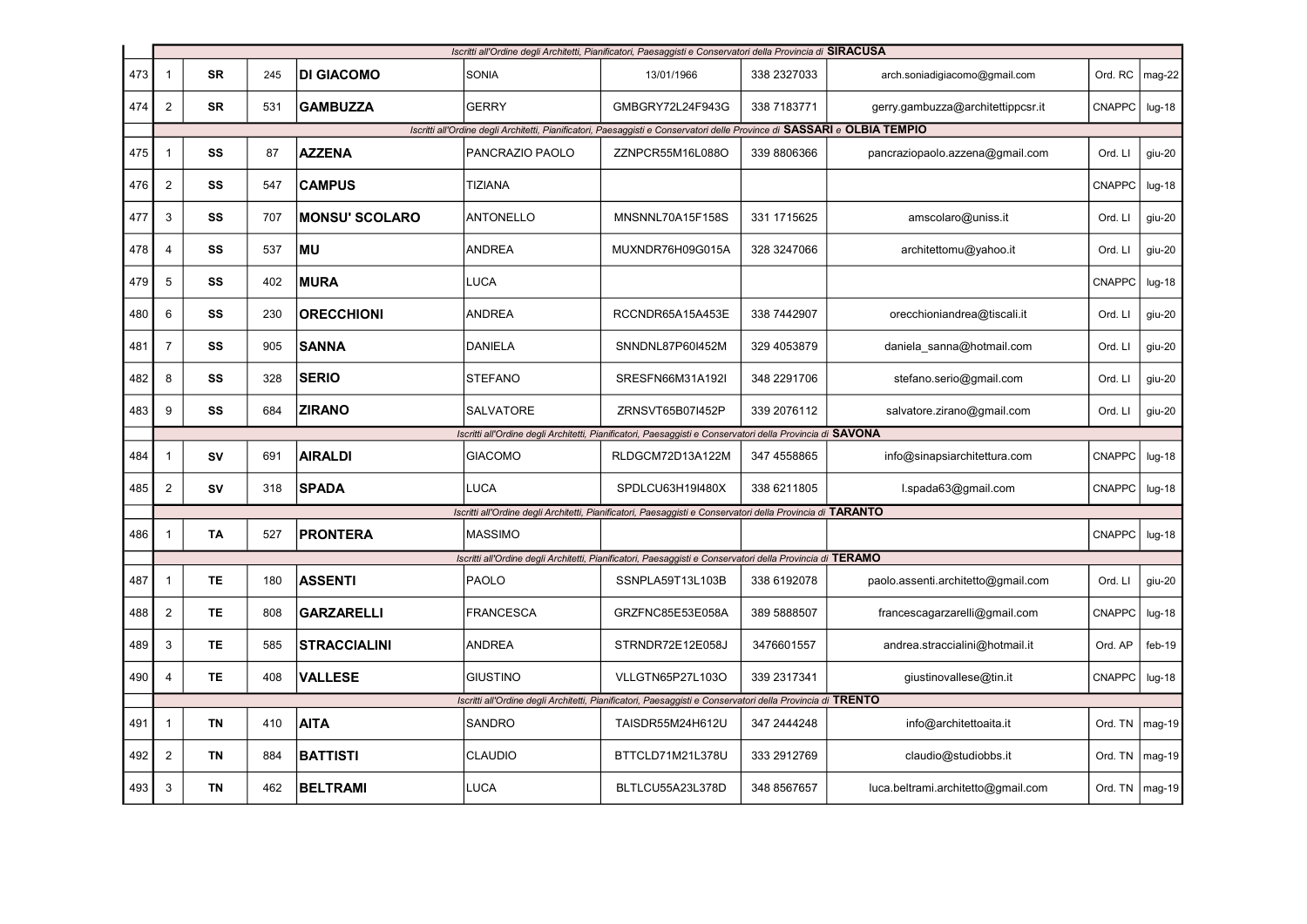| 494 | 4              | <b>TN</b> | 855  | <b>BRUSCHETTI</b> | <b>ANNA</b>            | BRSNNA68M64H612Q                                                                                           | 347 4350286  | anna brus@hotmail.it             | Ord. TN       | mag-19   |
|-----|----------------|-----------|------|-------------------|------------------------|------------------------------------------------------------------------------------------------------------|--------------|----------------------------------|---------------|----------|
| 495 | 5              | <b>TN</b> | 1536 | <b>BURNAZZI</b>   | <b>ELISA</b>           | BRNLSE74R71H294A                                                                                           | 338 290 2009 | eb@burnazzi-feltrin.it           | Ord. TN       | $mag-19$ |
| 496 | 6              | <b>TN</b> | 974  | CARLI             | <b>FLAVIO</b>          | CRLFLV71P25L378G                                                                                           | 0461 510449  | flaviocarli@inwind.it            | Ord. TN       | mag-19   |
| 497 | $\overline{7}$ | ΤN        | 1013 | <b>CHIOGNA</b>    | TIZIANO                | CHGTZN71D20L378Y                                                                                           | 348 2443046  | tiziano.chiogna@gmail.com        | Ord. TN       | $mag-19$ |
| 498 | 8              | ΤN        | 1191 | <b>COSTISELLA</b> | <b>MARTA</b>           | CSTMRT78A44L378D                                                                                           | 349 3604058  | martacostisella@hotmail.com      | Ord. TN       | mag-19   |
| 499 | 9              | TN        | 748  | <b>ECCHELI</b>    | LUCA                   | CCHLCU65H22A116Q                                                                                           | 333 8118869  | lucaeccheliarchitetto@gmail.com  | Ord. TN       | mag-19   |
| 500 | 10             | <b>TN</b> | 1635 | <b>FACENDOLA</b>  | PIETRO                 | FCNPTR83P29A225T                                                                                           | 388 9467557  | pietro.facendola@gmail.com       | Ord. TN       | mag-19   |
| 501 | 11             | <b>TN</b> | 1070 | <b>FRANCESCHI</b> | <b>GIULIANO</b>        | FRNGLN73C24A952K                                                                                           | 389 9666666  | g.franceschi@email.it            | Ord. TN       | mag-19   |
| 502 | 12             | TN        | 1509 | <b>FUSARI</b>     | <b>DAVIDE</b>          | FSRDVD87R04L378M                                                                                           | 351 5911420  | dvd.fusari@gmail.com             | Ord. LI       | giu-20   |
| 503 | 13             | TN        | 1423 | LUNELLI           | <b>ENRICO</b>          | LNLNRC83R06L378D                                                                                           | 340 7105870  | lunelli@campomarzio.name         | Ord. TN       | mag-19   |
| 504 | 14             | ΤN        | 1003 | <b>MARTINELLI</b> | <b>MICHELE</b>         | MRTMHL74L27H612F                                                                                           | 349 3186136  | met.architetti@alice.it          | Ord. TN       | mag-19   |
| 505 | 15             | TN        | 1461 | <b>MORESCO</b>    | <b>MICHELE</b>         | MRSMHL85L08L378W                                                                                           | 348 5542621  | mic_moresco@yahoo.it             | Ord. TN       | mag-19   |
| 506 | 16             | TN        | 699  | <b>PONTICELLI</b> | _OREDANA               | PNTLDN65H57H612S                                                                                           | 346 8663426  | loredana.ponticelli@gmail.com    | Ord. TN       | $mag-19$ |
| 507 | 17             | ΤN        | 1190 | <b>PREZZI</b>     | <b>SIMONA</b>          | PRZSMN72M59H612B                                                                                           | 388 9235984  | simona.prezzi@gmail.com          | Ord. TN       | $mag-19$ |
| 508 | 18             | ΤN        | 893  | <b>QUARESIMA</b>  | WALTER                 | QRSWTR70R31C794X                                                                                           | 328 3192151  | walter.quaresima@gmail.com       | Ord. TN       | mag-19   |
| 509 | 19             | <b>TN</b> | 994  | TETTAMANTI        | <b>TATIANA</b>         | TTTTTN72T46H612R                                                                                           | 339 1342432  | info@artgeo.it                   | Ord. TN       | mag-19   |
| 510 | 20             | <b>TN</b> | 774  | <b>WINTERLE</b>   | <b>ALBERTO</b>         | WNTLRT65H06C372E                                                                                           | 335 5932162  | info@weberwinterle.com           | Ord. TN       | $mag-19$ |
| 511 | 21             | <b>TN</b> | 1368 | <b>ZANONI</b>     | <b>ROCCO</b>           | ZNNRCC83L13L378C                                                                                           |              | roccozanoni@gmail.com            | CNAPPC        | $lug-18$ |
|     |                |           |      |                   |                        | Iscritti all'Ordine degli Architetti, Pianificatori, Paesaggisti e Conservatori della Provincia di TORINO  |              |                                  |               |          |
| 512 | $\mathbf{1}$   | TO        | 5427 | <b>CIMENTI</b>    | <b>ALESSANDRO</b>      | CMNLSN76L14L219S                                                                                           | 339 7217086  | alessandro.cimenti@studioata.com | CNAPPC        | $lug-18$ |
| 513 | $\overline{2}$ | то        | 3625 | <b>CINOTTO</b>    | ANTONIO                | CNTNTN68S22E379X                                                                                           | 340 9600835  | studio@ffwd-architettura.it      | <b>CNAPPC</b> | $lug-18$ |
| 514 | 3              | TO        | 9873 | <b>PEPINO</b>     | <b>THOMAS</b>          | PPNTMS84B23D205Q                                                                                           | 334 374 1254 | info@thomaspepino.com            | Ord. LI       | giu-20   |
| 515 | 4              | TO        | 3399 | <b>PORPORATO</b>  | LAURA                  | PRPLNT61C54L219Q                                                                                           | 335 7431927  | progetti@archiloco.it            | CNAPPC        | $lug-18$ |
|     |                |           |      |                   |                        | Iscritti all'Ordine degli Architetti, Pianificatori, Paesaggisti e Conservatori della Provincia di TRAPANI |              |                                  |               |          |
| 516 | $\mathbf{1}$   | <b>TP</b> | 1011 | <b>CALVINO</b>    | <b>MARIA VALENTINA</b> | CLVMVL75R71D423N                                                                                           | 328 2456698  | valentinacalvino31@gmail.com     | <b>CNAPPC</b> | $lug-18$ |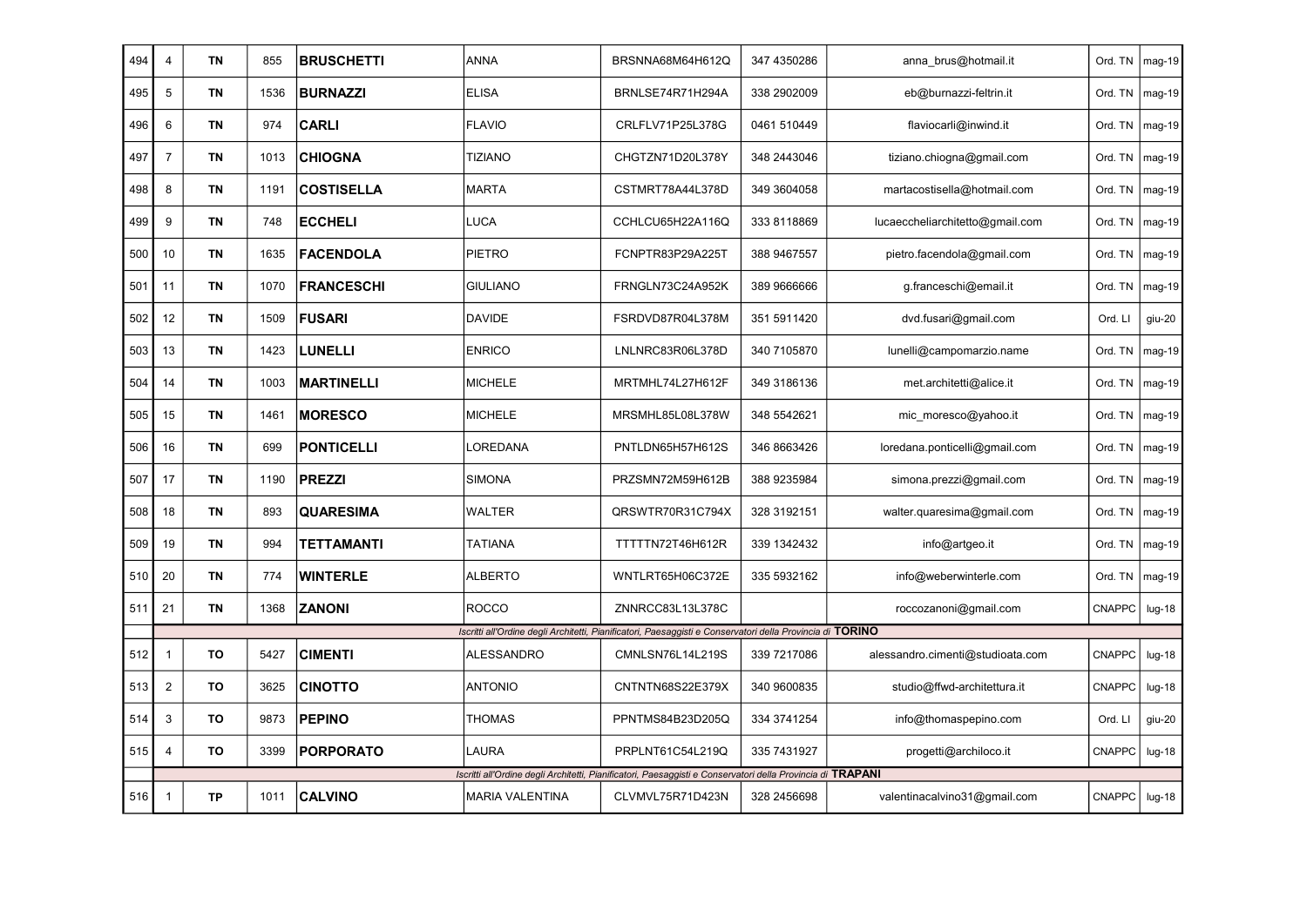|     |                                                                                                            | Iscritti all'Ordine degli Architetti, Pianificatori, Paesaggisti e Conservatori della Provincia di TERNI |      |                    |                         |                                                                                                            |             |                                     |               |          |  |  |
|-----|------------------------------------------------------------------------------------------------------------|----------------------------------------------------------------------------------------------------------|------|--------------------|-------------------------|------------------------------------------------------------------------------------------------------------|-------------|-------------------------------------|---------------|----------|--|--|
| 517 | $\mathbf{1}$                                                                                               | <b>TR</b>                                                                                                | 406  | <b>BRAGHIROLI</b>  | <b>BARBARA</b>          | BRGBBR70E45E463P                                                                                           | 347 3624866 | arch.barbarabraghiroli@gmail.com    | CNAPPC        | $lug-18$ |  |  |
| 518 | $\overline{2}$                                                                                             | <b>TR</b>                                                                                                | 259  | <b>FARINA</b>      | LIVIO                   | FRNLVI66D27H224T                                                                                           | 329 2271695 | liviofar@tin.it                     | <b>CNAPPC</b> | $Iug-18$ |  |  |
| 519 | 3                                                                                                          | TR                                                                                                       | 185  | <b>SANTINI</b>     | <b>SAURO</b>            | SNTSRA59T24F844T                                                                                           | 338 8153654 | sauro.santini@archiworld.it         | <b>CNAPPC</b> | $Iug-18$ |  |  |
|     | Iscritti all'Ordine degli Architetti, Pianificatori, Paesaggisti e Conservatori della Provincia di TRIESTE |                                                                                                          |      |                    |                         |                                                                                                            |             |                                     |               |          |  |  |
| 520 | $\mathbf{1}$                                                                                               | <b>TS</b>                                                                                                | 530  | <b>BISIANI</b>     | THOMAS                  | BSNTMS74R26L424O                                                                                           | 329 2824827 | bisianistudio@gmail.com             | <b>CNAPPC</b> | $lug-18$ |  |  |
| 521 | $\overline{2}$                                                                                             | <b>TS</b>                                                                                                | 647  | <b>MARCON</b>      | <b>CLAUDIA</b>          | MRCCLD81P68I754G                                                                                           | 347 1600920 | marcon@stradivarie.it               | <b>CNAPPC</b> | $Iug-18$ |  |  |
| 522 | 3                                                                                                          | TS                                                                                                       | 716  | <b>VENTURA</b>     | <b>MAURO</b>            | VNTMRA80T19L424N                                                                                           | 327 3428464 | maurino.ventura@gmali.com           | <b>CNAPPC</b> | $Iug-18$ |  |  |
|     |                                                                                                            |                                                                                                          |      |                    |                         | Iscritti all'Ordine degli Architetti, Pianificatori, Paesaggisti e Conservatori della Provincia di TREVISO |             |                                     |               |          |  |  |
| 523 | $\mathbf{1}$                                                                                               | <b>TV</b>                                                                                                | 1131 | <b>BARETTI</b>     | <b>MARTA</b>            | BRTMRT67D48L407D                                                                                           | 348 3315055 | marta@arbau.org                     | CNAPPC        | $lug-18$ |  |  |
| 524 | $\overline{2}$                                                                                             | TV                                                                                                       | 953  | <b>DE POLI</b>     | <b>MICHELA</b>          | DPLMHL65D43L407L                                                                                           | 340 3799417 | info@madeassociati.it               | <b>CNAPPC</b> | $lug-18$ |  |  |
|     | Iscritti all'Ordine degli Architetti, Pianificatori, Paesaggisti e Conservatori della Provincia di UDINE   |                                                                                                          |      |                    |                         |                                                                                                            |             |                                     |               |          |  |  |
| 525 | $\mathbf{1}$                                                                                               | UD                                                                                                       | 951  | <b>BON</b>         | <b>PAOLO</b>            |                                                                                                            |             |                                     | <b>CNAPPC</b> | $lug-18$ |  |  |
|     |                                                                                                            |                                                                                                          |      |                    |                         | Iscritti all'Ordine degli Architetti, Pianificatori, Paesaggisti e Conservatori della Provincia di VARESE  |             |                                     |               |          |  |  |
| 526 | $\mathbf{1}$                                                                                               | VA                                                                                                       | 2068 | <b>ADAMOLI</b>     | <b>GIORGIA</b>          | DMLGRG71C52L682L                                                                                           | 338 5827219 | g.adamoli@email.it                  | Ord. VA       | giu-19   |  |  |
| 527 | $\overline{2}$                                                                                             | VA                                                                                                       | 2038 | <b>BAILA</b>       | ANGELA                  | BLANGL65B48D869N                                                                                           | 349 3230571 | bailaangela1@gmail.com              | CNAPPC        | $lug-18$ |  |  |
| 528 | 3                                                                                                          | VA                                                                                                       | 959  | <b>BARRA</b>       | <b>GIUSEPPE</b>         | BRRGPP62R16L682Z                                                                                           | 328 4507946 | archibarra@libero.it                | Ord. VA       | giu-19   |  |  |
| 529 | 4                                                                                                          | VA                                                                                                       | 1257 | <b>BATTISTELLA</b> | Luigi                   | BTTLGU66H08L682T                                                                                           | 389 4245440 | luigi.bat@libero.it                 | Ord. VA       | giu-19   |  |  |
| 530 | 5                                                                                                          | VA                                                                                                       | 1143 | <b>BRAZZELLI</b>   | <b>EMANUELE CLAUDIO</b> | BRZMLC65A08B300D                                                                                           | 393 9760178 | e.brazzelli@email.it                | Ord. VA       | giu-19   |  |  |
| 531 | 6                                                                                                          | VA                                                                                                       | 2945 | <b>BRUNO</b>       | <b>MARIATERESA</b>      | BRNMTR83T52B774E                                                                                           | 333 4417776 | arch.brunomariateresa@gmail.com     | Ord, VA       | giu-19   |  |  |
| 532 | $\overline{7}$                                                                                             | VA                                                                                                       | 2312 | <b>CAMISASCA</b>   | SERGIO ADELFIO          | CMSSGD78S02E514E                                                                                           | 333 2413145 | sergiocamisasca@libero.it           | Ord. VA       | giu-19   |  |  |
| 533 | 8                                                                                                          | VA                                                                                                       | 2958 | <b>CAPUANO</b>     | ANNALISA                | CPNNLS69T46L083D                                                                                           | 338 1306677 | capuanostudio@virgilio.it           | <b>CNAPPC</b> | $lug-18$ |  |  |
| 534 | 9                                                                                                          | VA                                                                                                       | 2621 | <b>CASTELLANZA</b> | <b>FRANCESCO ENEA</b>   | CSTFNC82M20F205Z                                                                                           | 349 5106244 | f.castellanza@gmail.com             | Ord. VA       | giu-19   |  |  |
| 535 | 10                                                                                                         | VA                                                                                                       | 2086 | <b>CASTIGLIONI</b> | <b>CRISTINA LAURA</b>   | CSTCST77M64B300G                                                                                           | 347 4460275 | cristina laura castiglioni@yahoo.it | Ord. VA       | giu-19   |  |  |
| 536 | 11                                                                                                         | VA                                                                                                       | 2223 | <b>CERESA</b>      | LAURA                   | CRSLRA76D55B300G                                                                                           | 347 1092441 | arch.ceresal@virgilio.it            | Ord. VA       | $giu-19$ |  |  |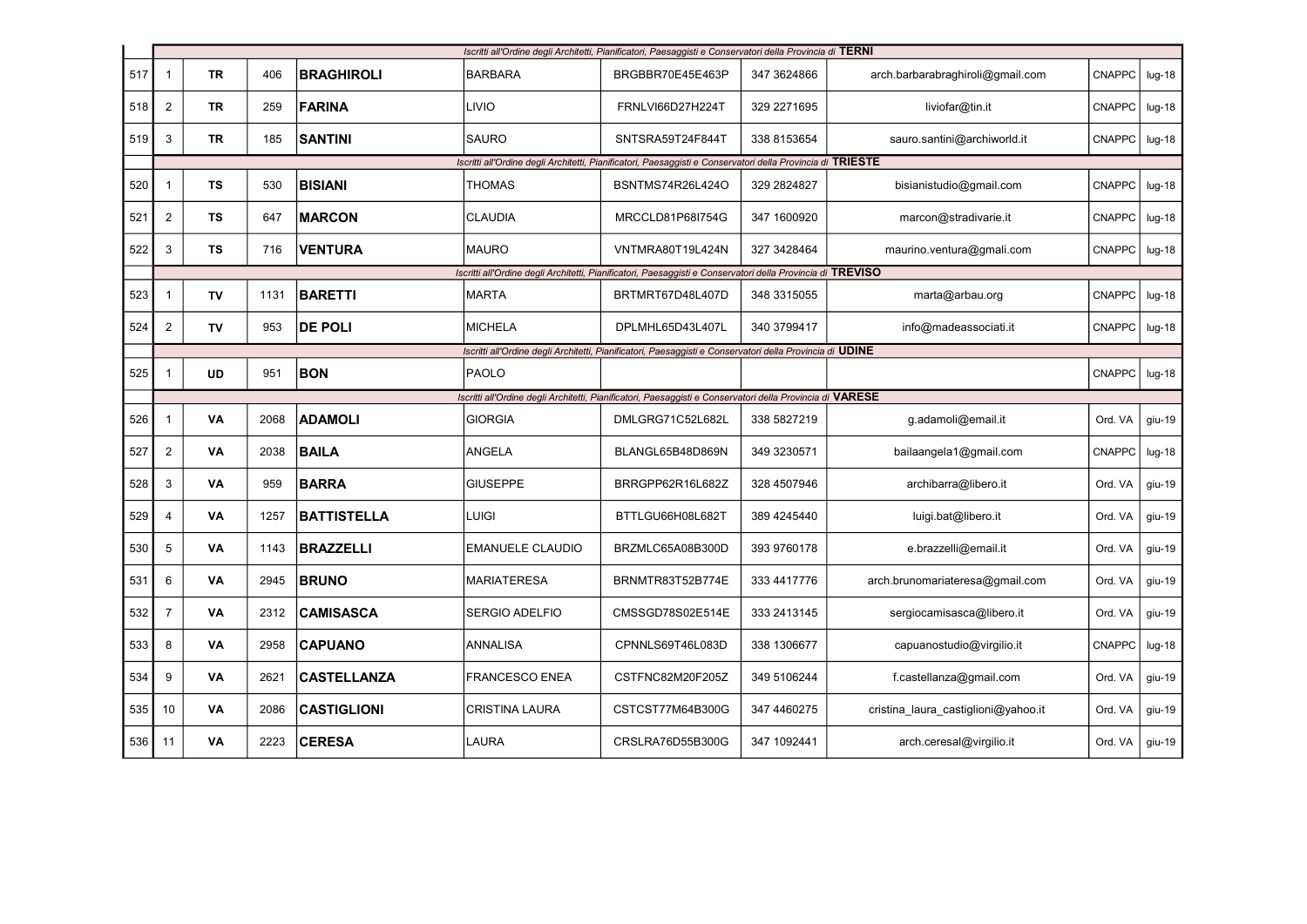| 537 | 12 | VA        | 1586 | <b>CITTERIO</b>     | PAOLO                 | CTTPLA66P25C153G | 333 6605304 | morandi-citterio@libero.it     | Ord. VA       | giu-19   |
|-----|----|-----------|------|---------------------|-----------------------|------------------|-------------|--------------------------------|---------------|----------|
| 538 | 13 | VA        | 1809 | <b>COGHETTO</b>     | <b>GIANLUCA</b>       | CGHGLC70M02L682P | 348 5263741 | gianlucacoghetto@gmail.com     | Ord. VA       | giu-19   |
| 539 | 14 | VA        | 887  | <b>COPPA</b>        | <b>MARIA CRISTINA</b> | CPPMRA63H61L682T | 0332 238821 | cristina@studiocoppa.it        | Ord. VA       | giu-19   |
| 540 | 15 | VA        | 1164 | <b>CORTELLARI</b>   | <b>WALTER</b>         | CRTWTR64C16L703I | 335 5862219 | walter.cortellari@gmail.com    | Ord. VA       | giu-19   |
| 541 | 16 | VA        | 1595 | <b>DELLA BELLA</b>  | PAOLA MARIA           | DLLPMR64A58B300V | 0331 636674 | pdb2005@alice.it               | Ord. VA       | giu-19   |
| 542 | 17 | VA        | 1606 | <b>FARE'</b>        | <b>MARCO</b>          | FRAMRC71R09B300F | 380 3025635 | marco.fare2008@libero.it       | Ord. VA       | giu-19   |
| 543 | 18 | VA        | 2639 | <b>FERRARIO</b>     | PIETRO                | FRRPTR83L22B300W | 334 3656760 | pietro.ferrario@gmail.com      | Ord. VA       | giu-19   |
| 544 | 19 | VA        | 2325 | <b>FRASSON</b>      | <b>MATTIA</b>         | FRSMTT81P24I441M | 333 5385049 | archi@mattiafrasson.it         | CNAPPC        | lug-18   |
| 545 | 20 | VA        | 1631 | FRULLA              | <b>SONIA</b>          | FRLSNO68B55B300G | 339 1929874 | arches@alice.it                | Ord. VA       | giu-19   |
| 546 | 21 | VA        | 3028 | <b>GALVAN</b>       | ALESSANDRO SECONDO    | GLVLSN83P06C751G | 348 5363604 | arch.galvan@gmail.com          | Ord. VA       | giu-19   |
| 547 | 22 | <b>VA</b> | 614  | <b>GIANI</b>        | <b>MARCO</b>          | GNIMRC57H12L682V | 333 2618983 | marco.giani@studiogiani.it     | Ord. VA       | giu-19   |
| 548 | 23 | VA        | 2237 | <b>GIANI</b>        | VALTER                | GNIVTR62L10D869P | 0331 203202 | valtergiani@libero.it          | Ord. VA       | giu-19   |
| 549 | 24 | VA        | 2033 | <b>GUADAGNUOLO</b>  | <b>MARCO</b>          | GDGMRC69M15B157E | 347 0352509 | marco.guadagnuolo@poste.it     | Ord. VA       | giu-19   |
| 550 | 25 | VA        | 843  | <b>GUIRAUD</b>      | <b>MATTEO</b>         | GRDMTT59H26D391D | 335 7475267 | arch.guiraud@gmail.com         | Ord. VA       | giu-19   |
| 551 | 26 | VA        | 2682 | <b>MACCHI</b>       | <b>ALICE</b>          | MCCLCA65E57D869L | 339 4523273 | alicemacchi65@gmail.com        | Ord. VA       | giu-19   |
| 552 | 27 | VA        | 2553 | <b>MAGNAGHI</b>     | MANUELA CHIARA L.     | MGNMLC70C45B300G | 335 5343322 | arch.manuelamagnaghi@gmail.com | <b>CNAPPC</b> | $lug-18$ |
| 553 | 28 | VA        | 726  | <b>MARITAN</b>      | <b>MAURO</b>          | MRTMRA59D03L682O | 0332 255627 | mauro.maritan@comune.varese.it | Ord. VA       | giu-19   |
| 554 | 29 | VA        | 2521 | <b>MARRAZZO</b>     | <b>PIETRO</b>         | MRRPTR65T04F157D | 0332 532936 | pmstudiotecnico@yahoo.it       | Ord. VA       | giu-19   |
| 555 | 30 | VA        | 901  | <b>MAZZUCCHELLI</b> | <b>ANGELO LUIGI</b>   | MZZNLL62A10B300T | 331 7651927 | angelomazzucchelli@libero.it   | Ord. VA       | giu-19   |
| 556 | 31 | VA        | 1238 | <b>MORRONE</b>      | <b>GIUSEPPE</b>       | MRRGPP61C12C726A | 393 7615126 | giuseppe@architettomorrone.it  | Ord. VA       | giu-19   |
| 557 | 32 | VA        | 1713 | <b>MOTTA</b>        | SIMONA                | MTTSMN68M70L682G | 333 2618968 | arch.smotta@tin.it             | Ord. VA       | giu-19   |
| 558 | 33 | VA        | 723  | <b>PEDRETTI</b>     | <b>ANTONIO ALDO</b>   | PDRNNL55D05L682F | 0332 970741 | apedretti@tin.it               | Ord. VA       | giu-19   |
| 559 | 34 | VA        | 2966 | <b>PENZO</b>        | <b>GIACOMO</b>        | PNZGCM87M13A290Z | 328 0081338 | archgiacomopenzo@gmail.com     | Ord. VA       | $giu-19$ |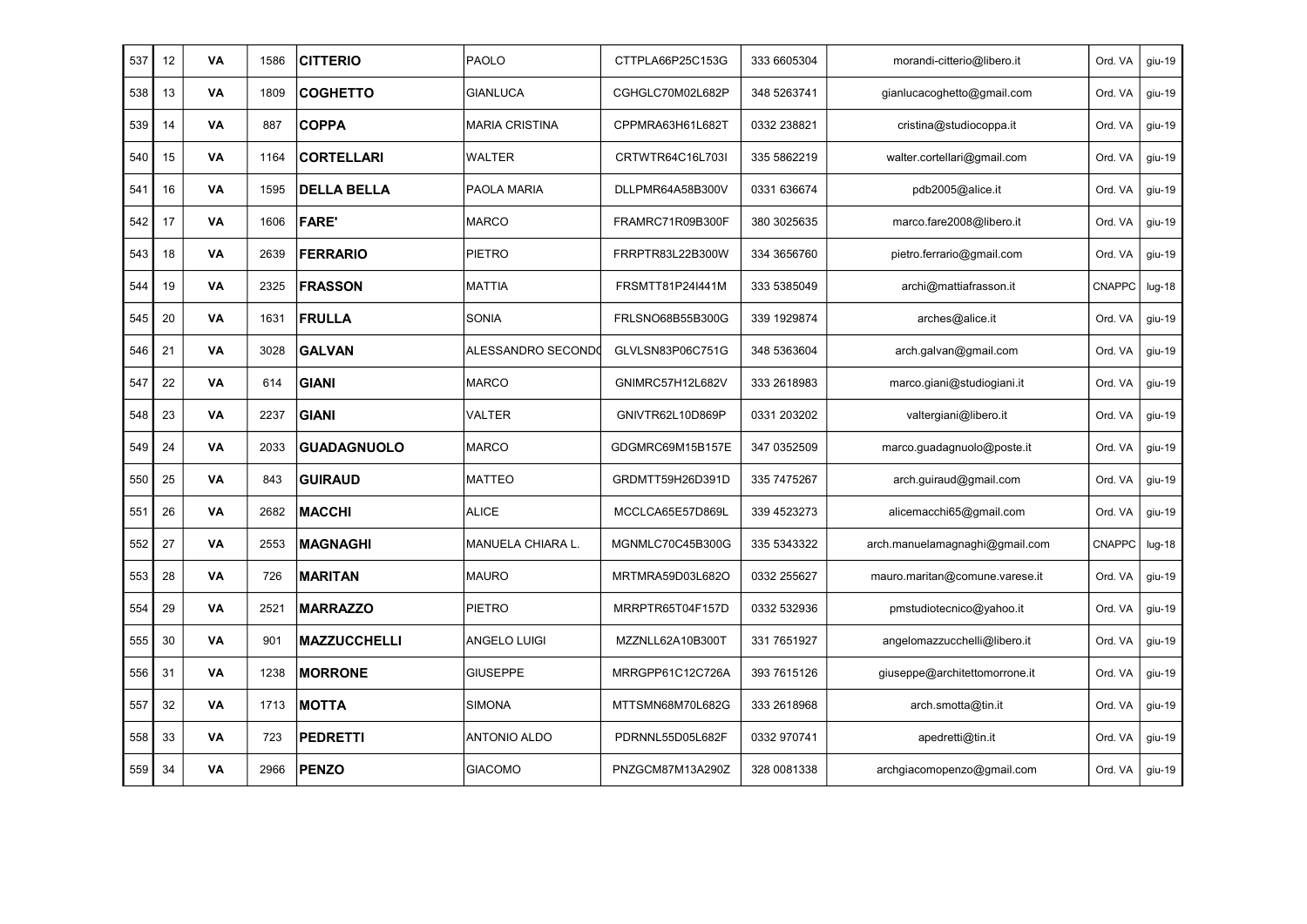| 560 | 35             | VA        | 466  | <b>PESCIA</b>           | <b>DARIO</b>         | PSCDRA55E24L682K                                                                                            | 335 5481985 | dario@studiopescia.eu               | Ord. VA                  | giu-19               |
|-----|----------------|-----------|------|-------------------------|----------------------|-------------------------------------------------------------------------------------------------------------|-------------|-------------------------------------|--------------------------|----------------------|
| 561 | 36             | VA        | 1256 | <b>PEVARELLO</b>        | <b>FABIO</b>         | PVRFBA66E18L682W                                                                                            | 0332 810456 | pevarello@arpstudio.eu              | Ord. VA                  | $giu-19$             |
| 562 | 37             | VA        | 2817 | <b>PIANEZZE</b>         | <b>FABIANA</b>       | PNZFBN83T45D869D                                                                                            | 349 4056898 | fabiana pianezze@libero.it          | Ord. VA                  | giu-19               |
| 563 | 38             | VA        | 1150 | <b>PIERRO</b>           | FRANCO               | PRRFNC64D20L682T                                                                                            | 335 8151209 | franco.pierro@alervarese.com        | Ord. VA                  | giu-19               |
| 564 | 39             | VA        | 2190 | <b>PLANCA</b>           | <b>GIANLUCA</b>      | PLNGLC69M27D869A                                                                                            | 338 4270020 | qplukarch@libero.it                 | Ord. VA                  | giu-19               |
| 565 | 40             | VA        | 1483 | <b>PREMOSELLI</b>       | <b>GABRIELA</b>      | PRMGRL67P65E734K                                                                                            | 347 2107251 | gpremos@libero.it                   | Ord. VA                  | giu-19               |
| 566 | 41             | VA        | 2595 | <b>REPETTO</b>          | PAOLA FRANCESCA      | RPTPFR70R50L682W                                                                                            | 339 6834998 | info@gruppotrenta.com               | Ord. VA                  | giu-19               |
| 567 | 42             | VA        | 2143 | <b>RONCALLI</b>         | <b>MARISTELLA</b>    | RNCMST76R57I819P                                                                                            | 349 8719917 | roncalliarchitettura@libero.it      | Ord. VA                  | giu-19               |
| 568 | 43             | VA        | 2030 | <b>SALERNO BELLOTTO</b> | <b>GIANMARCO</b>     | SLRGMR69R16L682D                                                                                            | 335 5336277 | ideando.syntesis.progetti@gmail.com | Ord, VA                  | giu-19               |
| 569 | 44             | VA        | 3159 | <b>SICA</b>             | <b>SIRO</b>          | SCISRI71T22A509K                                                                                            | 393 0325519 | siro.sica@gmail.com                 | Ord. VA                  | giu-19               |
| 570 | 45             | VA        | 1755 | <b>STOCCO</b>           | <b>SERGIO DANIEL</b> | STCSGD57E22Z600T                                                                                            | 335 7514139 | sergiostocco@gmail.com              | Ord. VA                  | giu-19               |
| 571 | 46             | VA        | 3041 | <b>TAMBORINI</b>        | <b>ROBERTA</b>       | TMBRRT87E49C751Y                                                                                            | 338 6243072 | robytamb@hotmail.it                 | Ord. VA                  | giu-19               |
| 572 | 47             | VA        | 2643 | <b>TIBERIO</b>          | VALENTINA            | TBRVNT81T43L682L                                                                                            | 340 1015615 | info@architettotiberio.it           | Ord. VA                  | giu-19               |
| 573 | 48             | VA        | 1628 | <b>TROVATO</b>          | <b>SALVATORE</b>     | TRVSVT49R14G273T                                                                                            | 338 9481597 | salvot49@yahoo.it                   | Ord, VA                  | giu-19               |
| 574 | 49             | VA        | 3188 | <b>TURRI</b>            | <b>MATTEO</b>        | TRRMTT92D14I577N                                                                                            | 338 9076262 | matteoturri.architetto@gmail.com    | Ord. VA                  | giu-19               |
| 575 | 50             | VA        | 2036 | <b>VILLA</b>            | <b>FRANCESCA</b>     | VLLFNC73R59L682P                                                                                            | 333 3977933 | villa.architetti@gmail.com          | Ord. VA                  | giu-19               |
|     |                |           |      |                         |                      | Iscritti all'Ordine degli Architetti, Pianificatori, Paesaggisti e Conservatori della Provincia di VERCELLI |             |                                     |                          |                      |
| 576 | $\mathbf{1}$   | VC        | 445  | <b>CATINO</b>           | <b>MARIO</b>         | CTNMRA63P20A883S                                                                                            | 335 6382199 | arch.mariocatino@gmail.com          | <b>CNAPPC</b>            | $lug-18$             |
|     |                |           |      |                         |                      | Iscritti all'Ordine degli Architetti, Pianificatori, Paesaggisti e Conservatori della Provincia di VENEZIA  |             |                                     |                          |                      |
| 577 | $\mathbf{1}$   | <b>VE</b> | 1399 | <b>BERTAN</b>           | <b>MIRVA</b>         | BRTMRV56C68B554T                                                                                            | 333 6245972 | ixilmirva@alice.it                  | CNAPPC                   | $lug-18$             |
| 578 | $\overline{2}$ | VE        | 875  | <b>GAZZARRI</b>         | <b>FRANCO</b>        | GZZFNC51C17L736R                                                                                            | 348 9691764 | fgazzarri@libero.it                 | Ord. BO<br><b>CNAPPC</b> | $mar-18$<br>$lug-18$ |
|     |                |           |      |                         |                      | Iscritti all'Ordine degli Architetti, Pianificatori, Paesaggisti e Conservatori della Provincia di VERONA   |             |                                     |                          |                      |
| 579 | $\mathbf{1}$   | <b>VR</b> | 1201 | <b>BENEDETTI</b>        | <b>CESARE</b>        | BNDCSR64P07F861Q                                                                                            | 338 3920395 | arch.cesarebenedetti@gmail.com      | <b>CNAPPC</b>            | $lug-18$             |
| 580 | $\overline{2}$ | <b>VR</b> | 1077 | <b>CECCHINI</b>         | <b>VITTORIO</b>      | CCCVTR66E18L781U                                                                                            | 335 6568414 | vittoriocecchini@liberocecchini.it  | Ord. BO<br><b>CNAPPC</b> | $mar-18$<br>$Iug-18$ |
| 581 | 3              | VR        | 2595 | <b>OTTAVIANI</b>        | <b>GIORGIA</b>       | TTVGRG75M60F861K                                                                                            | 340 3059249 | giorgia.ottaviani@virgilio.it       | Ord. BO                  | $mar-18$             |